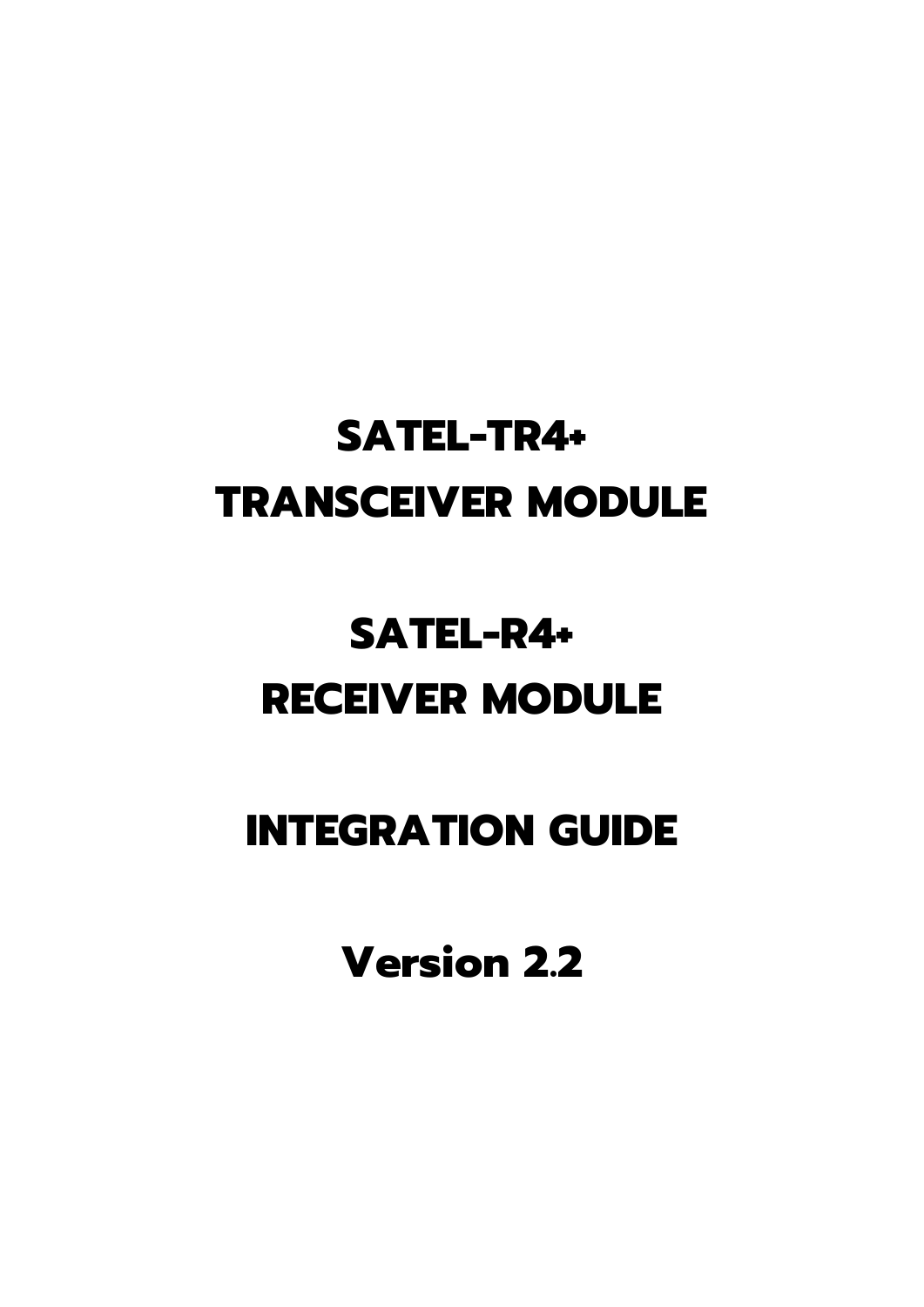#### **IMPORTANT NOTICE**

All rights to this manual are owned solely by SATEL Oy (referred to in this user guide as SATEL). All rights reserved. The copying of this manual (without the written permission from the owner) by printing, copying, recording or by any other means, or the full or partial translation of the manual to any other language, including all programming languages, using any electrical, mechanical, magnetic, optical, manual or other methods or devices is forbidden.

SATEL reserves the right to change the technical specifications or functions of its products, or to discontinue the manufacture of any of its products or to discontinue the support of any of its products, without any written announcement and urges its customers to ensure, that the information at their disposal is valid.

SATEL software and programs are delivered "as is". The manufacturer does not grant any kind of warranty including guarantees on suitability and applicability to a certain application. Under no circumstances is the manufacturer or the developer of a program responsible for any possible damages caused by the use of a program. The names of the programs as well as all copyrights relating to the programs are the sole property of SATEL. Any transfer, licensing to a third party, leasing, renting, transportation, copying, editing, translating, modifying into another programming language or reverse engineering for any intent is forbidden without the written consent of SATEL.

**SATEL PRODUCTS HAVE NOT BEEN DESIGNED, INTENDED NOR INSPECTED TO BE USED IN ANY LIFE SUPPORT RELATED DEVICE OR SYSTEM RELATED FUNCTION NOR AS A PART OF ANY OTHER CRITICAL SYSTEM AND ARE GRANTED NO FUNCTIONAL WARRANTY IF THEY ARE USED IN ANY OF THE APPLICATIONS MENTIONED.** 

Salo, FINLAND 2022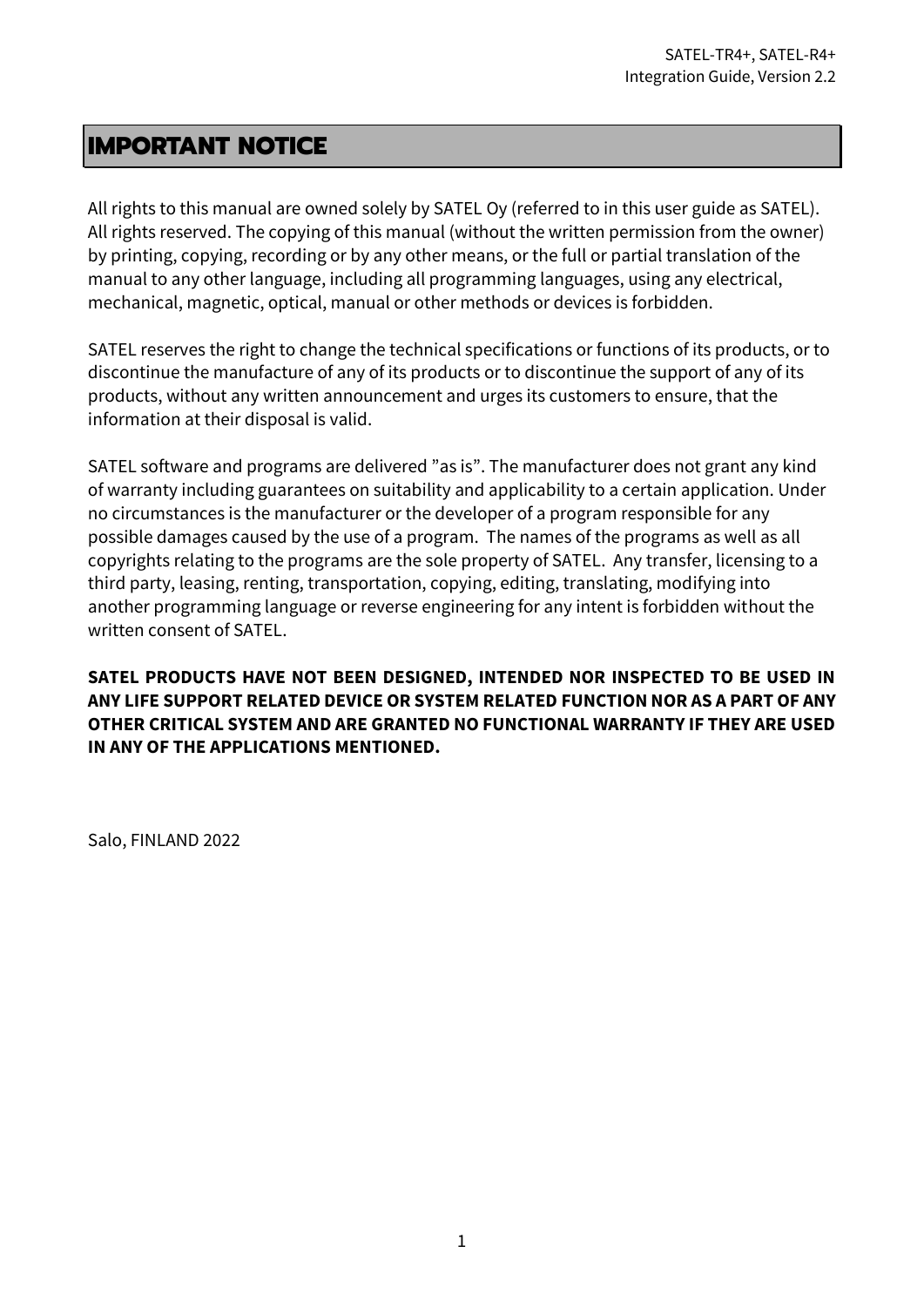#### **RESTRICTIONS ON USE – SATEL-TR4+**

**SATEL-TR4+** radio transceiver module has been designed to operate on 403-473 MHz, the exact use of which differs from one region and/or country to another. The user of a radio transceiver module must take care that the said device is not operated without the permission of the local authorities on frequencies other than those specifically reserved and intended for use without a specific permit.

**SATEL-TR4+** is allowed to be used in the following countries. More detailed information is available at the local frequency management authority.

Countries: AE, AT, AU, BE, BG, BR, CA, CH, CY, CZ, DE, DK, EE, ES, FI, FR, GB, GR, HU, HR, IE, IS, IT, JP, KR, LT, LU, LV, MT, NL, NO, PL, PT, RU, RO, SE, SI, SK, TR, US

**WARNING – RF Exposure!** To comply with RF exposure compliance requirements in Europe, USA and Canada maximum antenna gain is 14dBi and a separation distance listed in a table below must be maintained between the antenna of this device and all persons. This device must not be colocated or operating in conjunction with any other antenna or transmitter.

| <b>Antenna Gain [dBi]</b> | <b>Separation distance [cm]</b> |
|---------------------------|---------------------------------|
|                           | 23                              |
|                           | 36                              |
| 6                         | 45                              |
|                           | 56                              |
| 10                        | 71                              |
| 12                        | 89                              |
| 14                        | 112                             |

**WARNING!** Users of SATEL-TR4+ radio transceiver module in North America should be aware, that due to the allocation of the frequency band 406.0 – 406.1 MHz for government use only, the use of radio transceiver module on this frequency band without a proper permit is strictly forbidden.

#### **Host product labeling requirements**

SATEL-TR4+ is intended to be integrated into a host device. Therefore, the SATEL-TR4+ product related FCC ID and IC ID must be visible in the host device chassis:

#### **FCC ID: MRBSATEL-TA40 IC: 2422A-SATELTA40**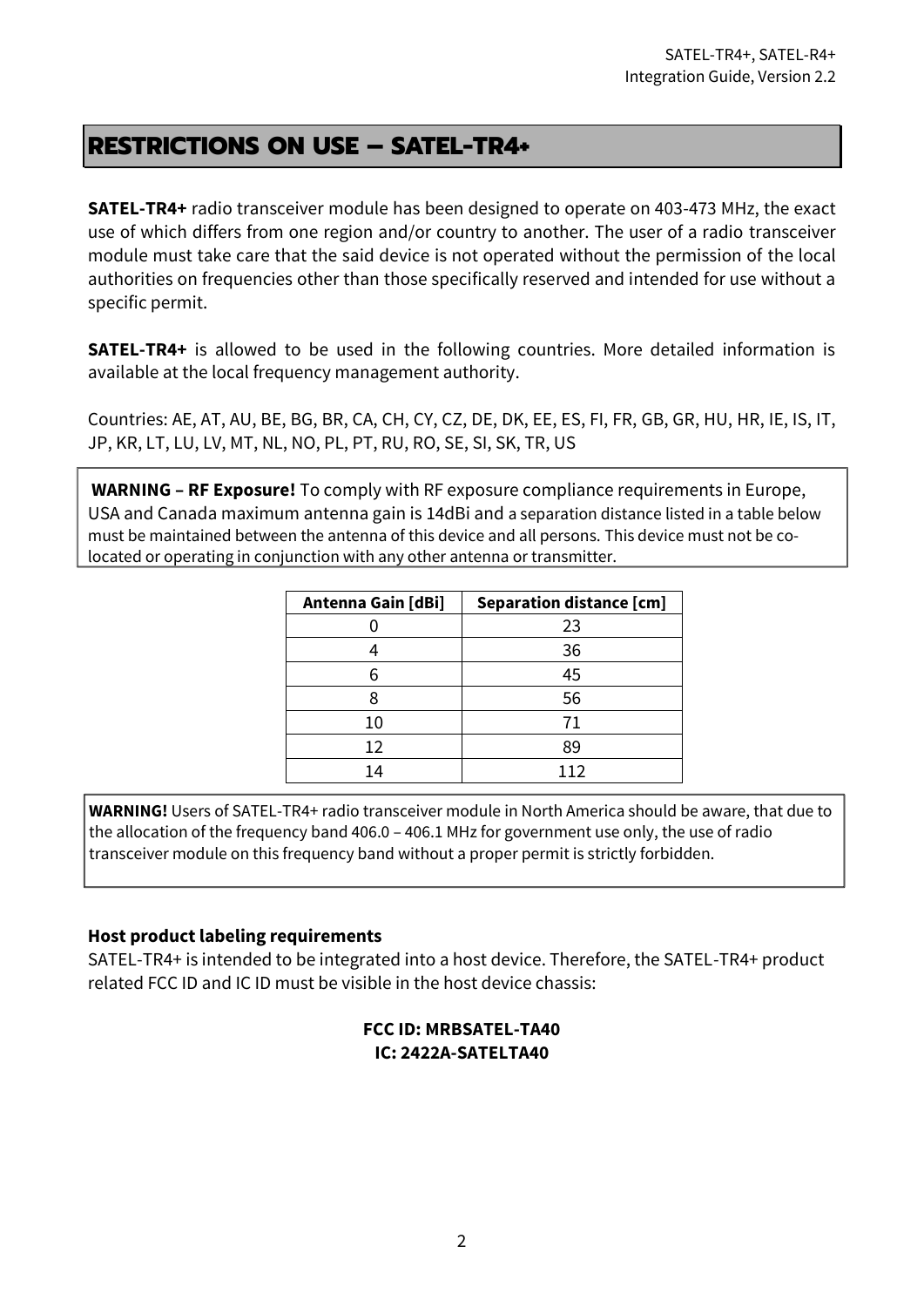#### **NOTE!**

According to the requirements of the FCC, the integrator should make sure that the SATEL-TR4+ is compliant to part 15C while integrated in the host device. Output power and spurious emissions should be verified.

#### **NOTE!**

This equipment has been tested and found to comply with the limits for a Class B digital device, pursuant to part 15 of the FCC Rules. These limits are designed to provide reasonable protection against harmful interference in a residential installation. This equipment generates, uses and can radiate radio frequency energy and, if not installed and used in accordance with the instructions, may cause harmful interference to radio communications. However, there is no guarantee that interference will not occur in a particular installation. If this equipment does cause harmful interference to radio or television reception, which can be determined by turning the equipment off and on, the user is encouraged to try to correct the interference by one or more of the following measures:

- Reorient or relocate the receiving antenna.

- Increase the separation between the equipment and receiver.

- Connect the equipment into an outlet on a circuit different from that to which the receiver is connected.

- Consult the dealer or an experienced radio/TV technician for help.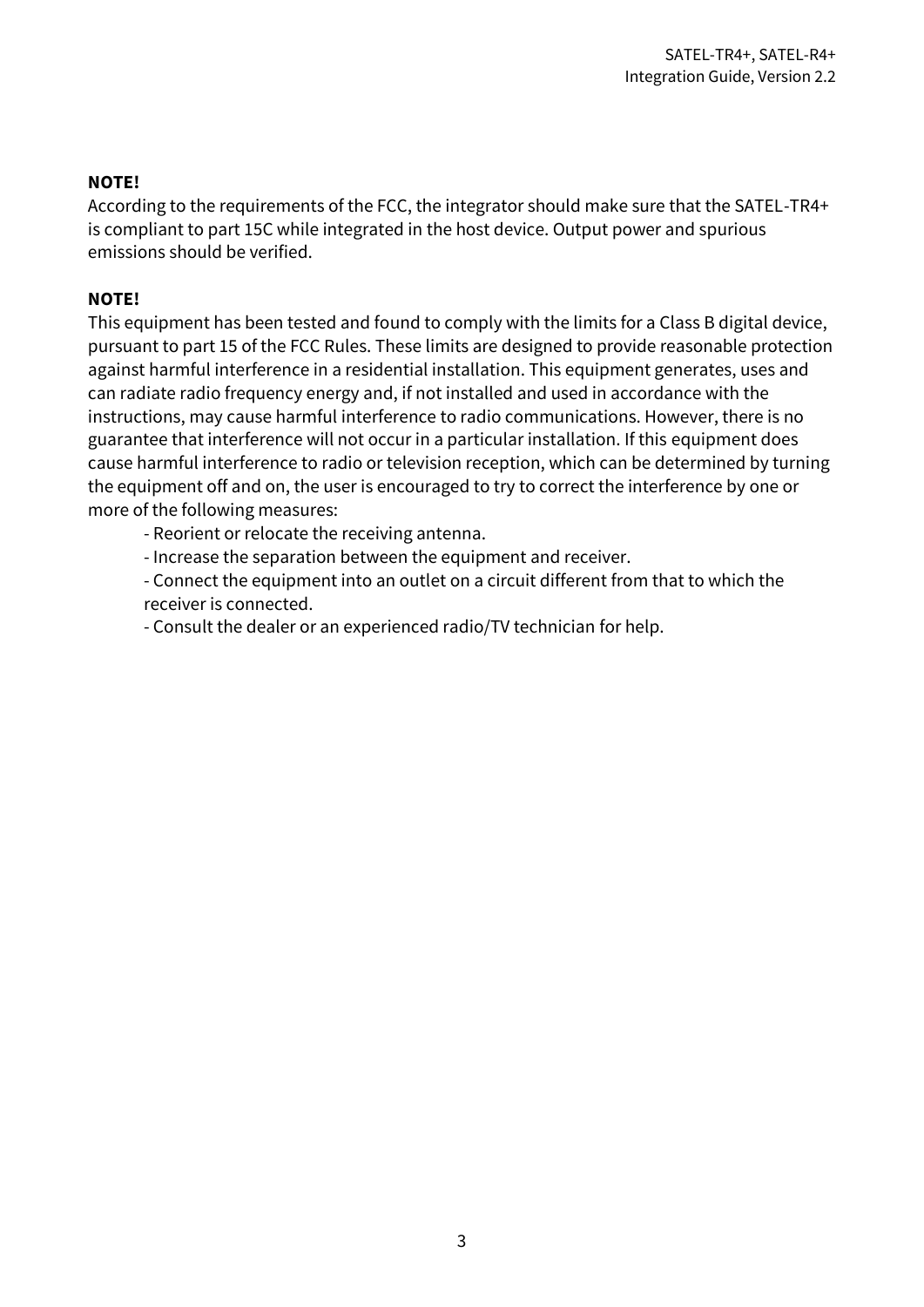#### **PRODUCT CONFORMITY**

Under the sole responsibility of manufacturer SATEL Oy declares that SATEL-TR4+ radio transceiver module and SATEL-R4+ receiver module are in compliance with the essential requirements (radio performance, electromagnetic compatibility and electrical safety) and other relevant provisions of Directives 2014/53/EU and 2011/65/EU and Council recommendation 1999/519/EC. Therefore, the equipment is labeled with the following CE-marking. The operating frequency range of the device is not harmonized throughout the market area, and the local spectrum authority should be contacted before the usage of the radio module.

# CE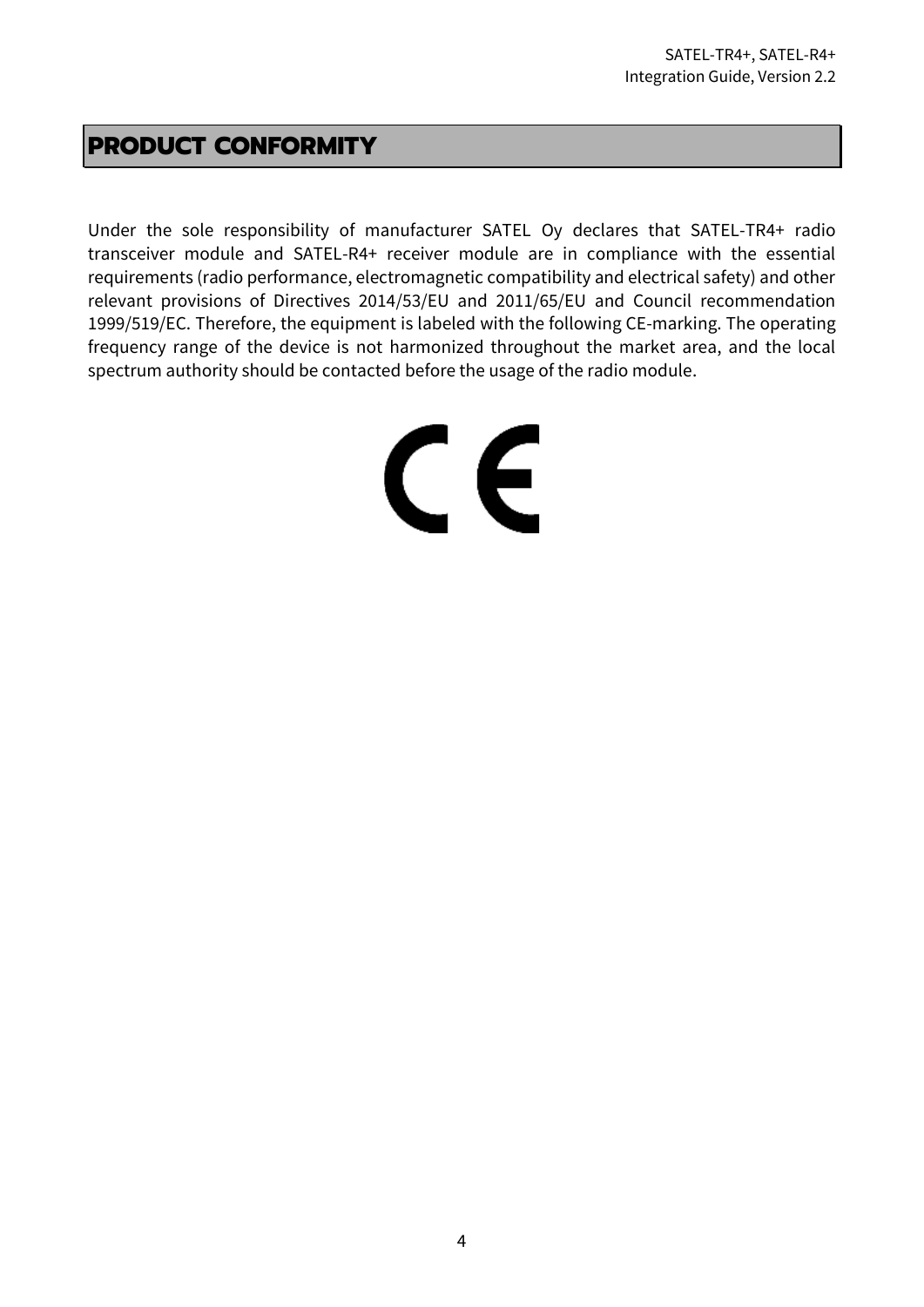#### **WARRANTY AND SAFETY INSTRUCTIONS**

Read these safety instructions carefully before using the product:

-Warranty will be void, if the product is used in any way that is in contradiction with the instructions given in this manual

-The radio transceiver module is only to be operated at frequencies allocated by local authorities, and without exceeding the given maximum allowed output power ratings. SATEL and its distributors are not responsible, if any products manufactured by it are used in unlawful ways.

-The devices mentioned in this manual are to be used only according to the instructions described in this manual. Faultless and safe operation of the devices can be guaranteed only if the transport, storage, operation and handling of the device are appropriate. This also applies to the maintenance of the products.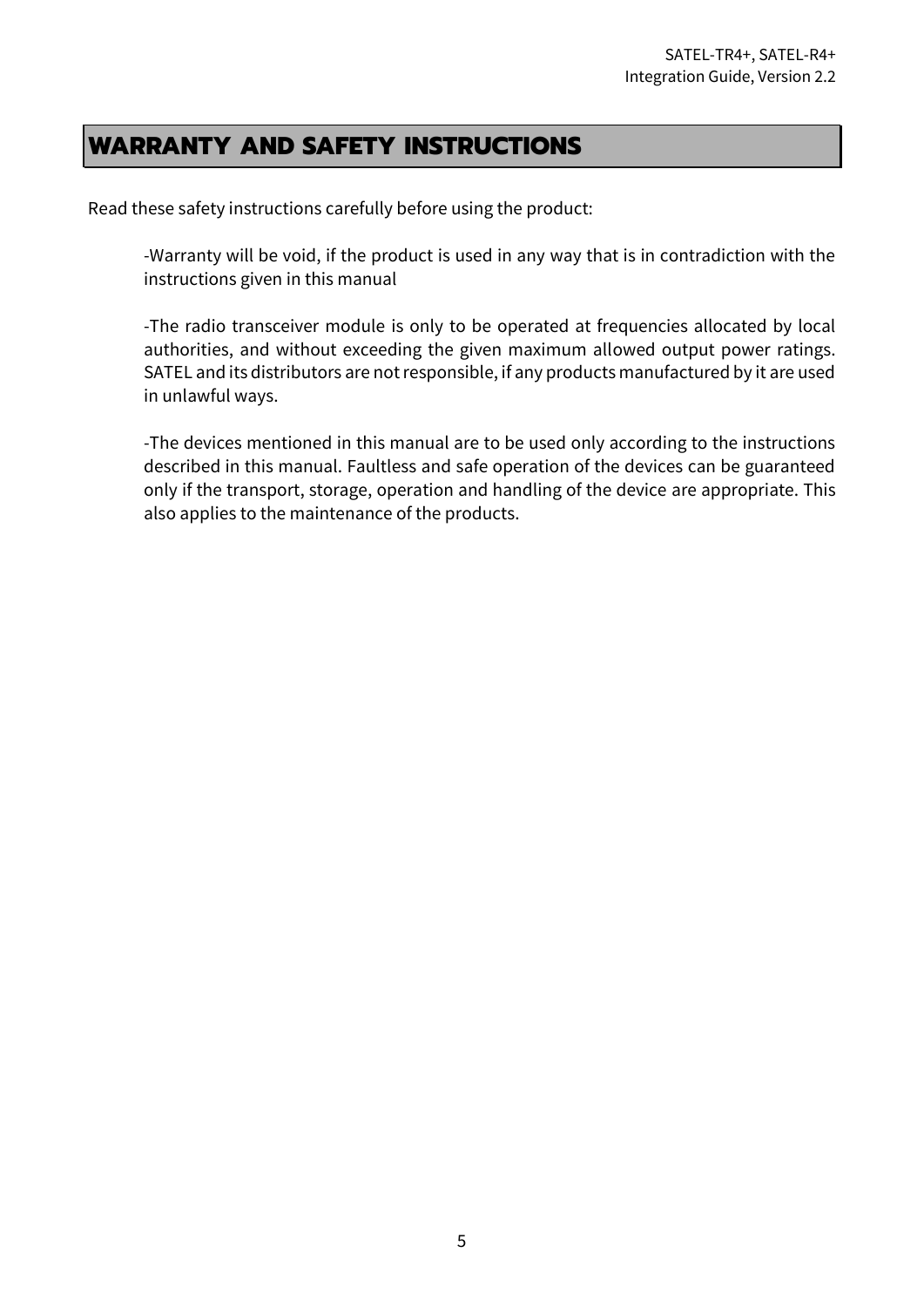#### **HOST INTEGRATION**

To ensure compliance with all non-transmitter functions the host manufacturer is responsible for ensuring compliance with the module(s) installed and fully operational. For example, if a host was previously authorized as an unintentional radiator under the Declaration of Conformity procedure without a transmitter certified module and a module is added, the host manufacturer is responsible for ensuring that after the module is installed and operational the host continues to be compliant with the Part 15B unintentional radiator requirements. This module is certified for Fixed and Mobile Applications only, for portable applications you will require a new certification.

This device has been modularly approved. Model name, FCC and Industry Canada identifiers of this product must appear on the outside label of the end-user equipment.

Host labelling example:

| <b>Model Name:</b> | SATEL-TA40                                                                                                                                                                                                                                                                              |  |  |  |
|--------------------|-----------------------------------------------------------------------------------------------------------------------------------------------------------------------------------------------------------------------------------------------------------------------------------------|--|--|--|
| <b>Contains</b>    | <b>FCC ID: MRBSATEL-TA40</b>                                                                                                                                                                                                                                                            |  |  |  |
|                    | IC: 2422A-SATELTA40                                                                                                                                                                                                                                                                     |  |  |  |
|                    | This device complies with part 15 of the FCC<br>rules. Operation is subject to the following two<br>conditions: (1) This device may not cause<br>harmful interference, and (2) this device must<br>accept any interference received, including<br>interference that may cause undesired |  |  |  |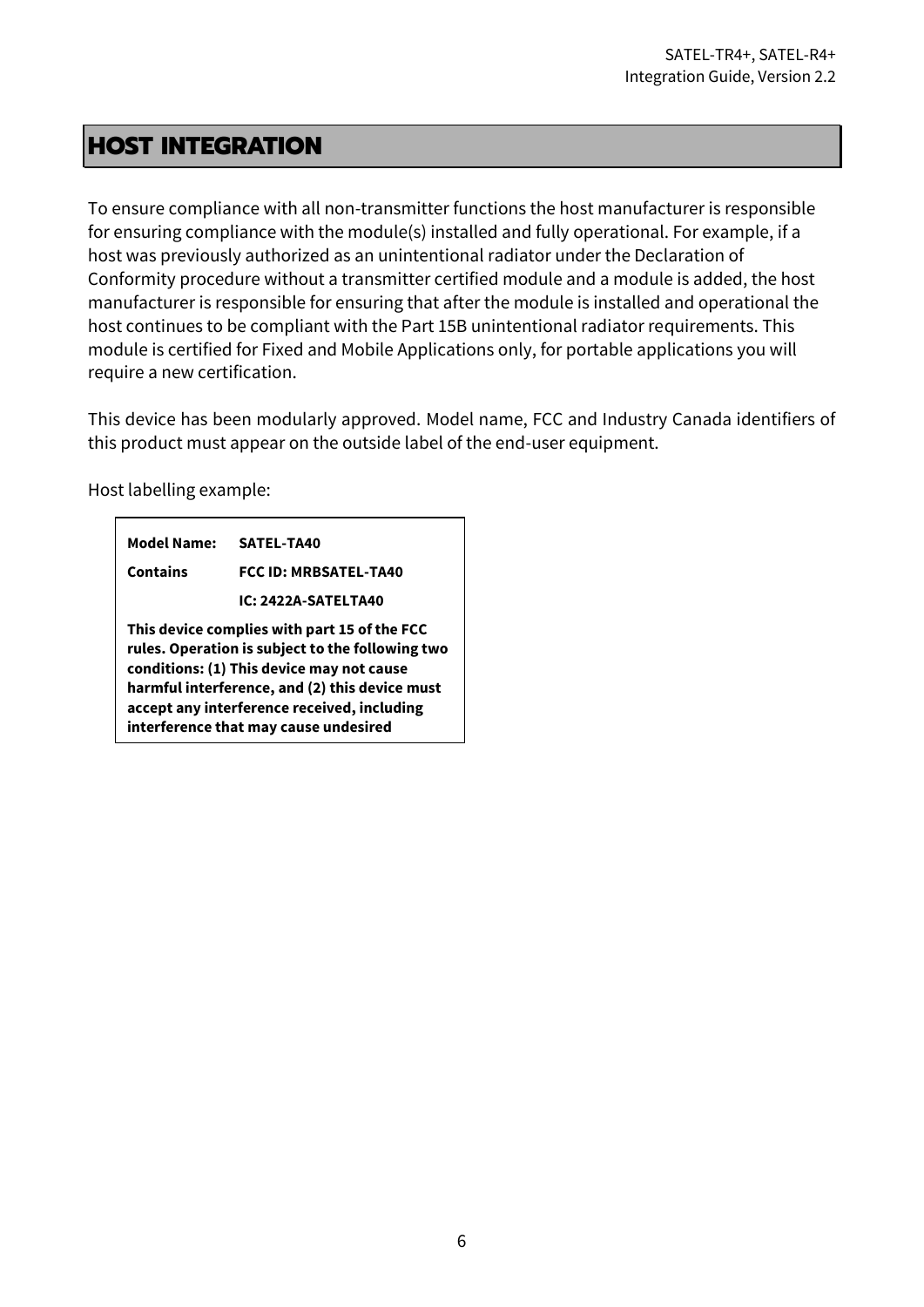# **TABLE OF CONTENTS**

| $\mathbf{1}$ |                                                       |
|--------------|-------------------------------------------------------|
| 1.1          |                                                       |
| 1.2          |                                                       |
| $\mathbf 2$  |                                                       |
| 2.1          |                                                       |
| 2.2          |                                                       |
| 2.3          |                                                       |
| 3            | TIME PARAMETERS FOR STARTUP AND SHUTDOWN SEQUENCES 16 |
| 3.1          |                                                       |
| 3.2          |                                                       |
| 4            |                                                       |
| 4.1          |                                                       |
| 4.2          |                                                       |
| 4.3          |                                                       |
| 4.4          |                                                       |
| 4.5          |                                                       |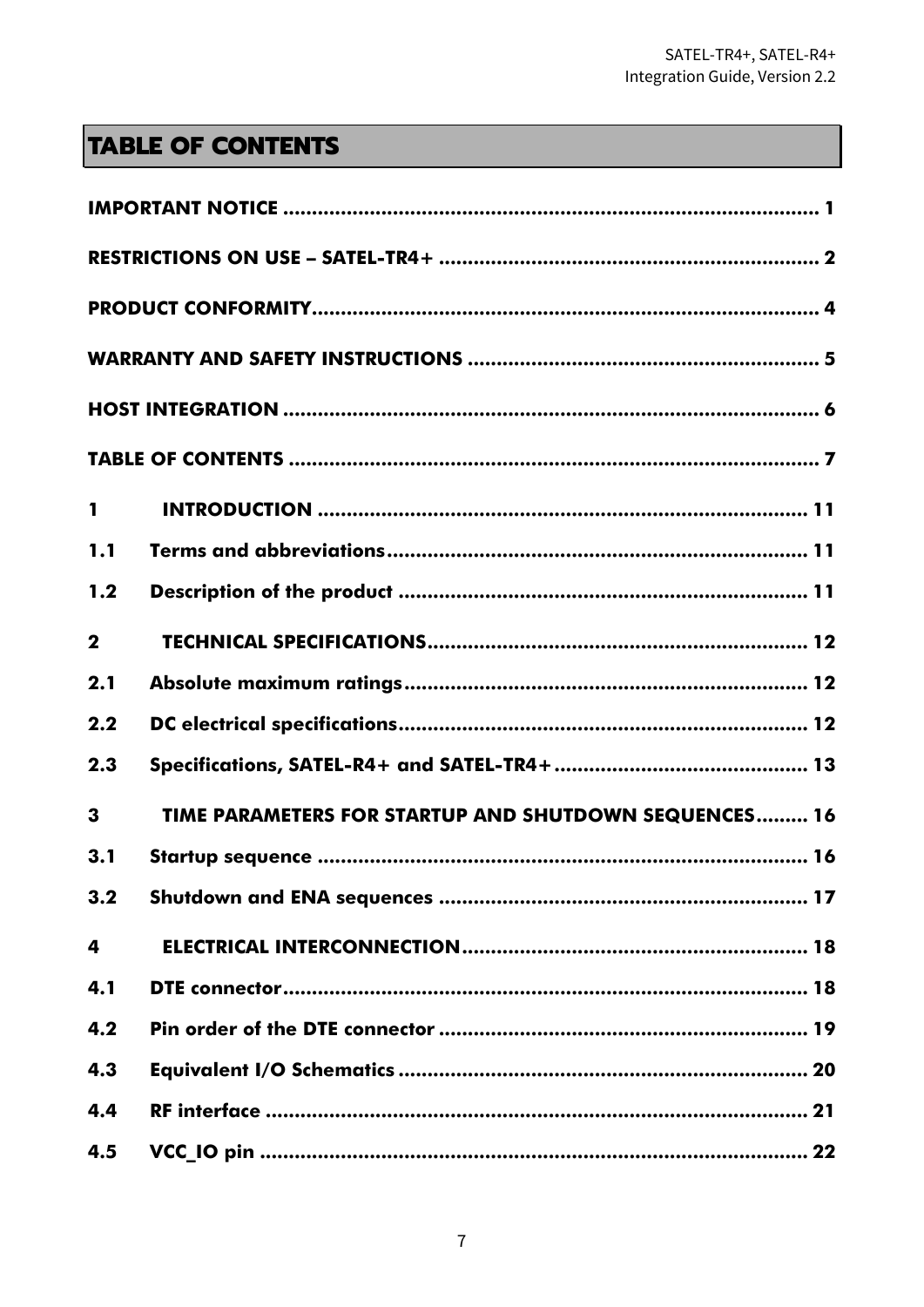| 4.6                     |     |
|-------------------------|-----|
| 4.7                     |     |
| 4.8                     |     |
| 4.9                     |     |
| 4.10                    |     |
| 5                       |     |
| 5.1                     |     |
| 5.2                     |     |
| 6                       |     |
| 6.1                     |     |
| 6.2                     |     |
| 6.3                     |     |
| 6.4                     |     |
| 6.5                     |     |
| $\overline{\mathbf{z}}$ |     |
| 7.1                     |     |
| 7.2<br>7.2.1<br>7.2.2   | .29 |
| 8                       |     |
| 8.1                     |     |
| 8.2                     |     |
| 9                       |     |
| 9.1                     |     |
| 9.2                     |     |
| 9.3                     |     |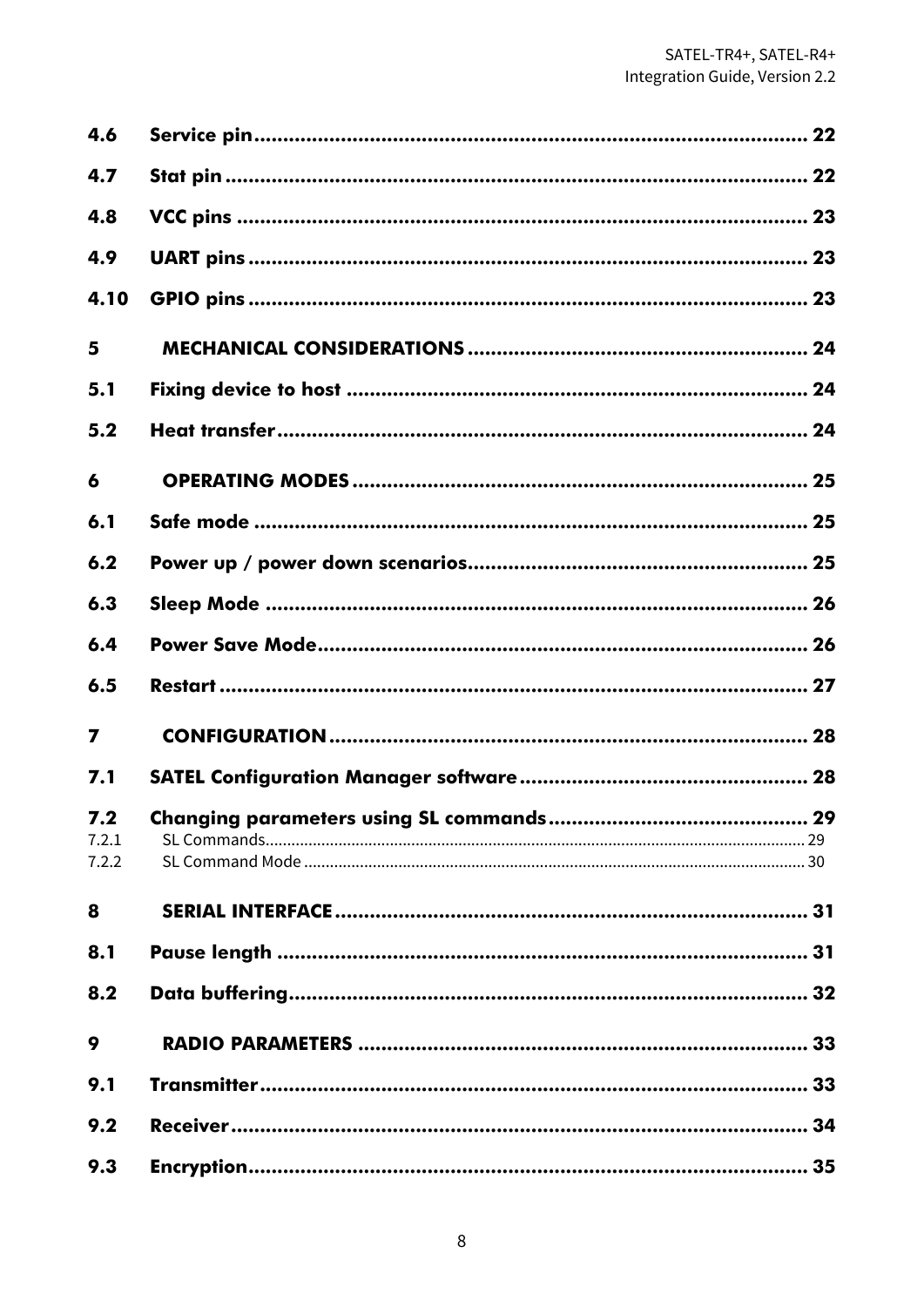| 9.4                                          |                                                                |    |
|----------------------------------------------|----------------------------------------------------------------|----|
| 9.5                                          |                                                                |    |
| 9.6                                          |                                                                |    |
| 9.7                                          |                                                                |    |
| 9.8                                          |                                                                |    |
| 9.9                                          |                                                                |    |
| 9.10                                         |                                                                |    |
| 9.11                                         |                                                                |    |
| 9.12                                         |                                                                |    |
| 9.13                                         |                                                                |    |
| 9.14<br>9.14.1<br>9.14.2<br>9.14.3<br>9.14.4 |                                                                |    |
|                                              |                                                                |    |
| 10                                           |                                                                |    |
| 10.1                                         |                                                                |    |
| 10.2                                         |                                                                |    |
| 11                                           |                                                                | 47 |
| 12                                           |                                                                |    |
| 12.1                                         |                                                                |    |
| 12.2                                         |                                                                |    |
| 12.3                                         | Using the device in unmanned high reliability applications  49 |    |
| 12.4                                         |                                                                |    |
| 13                                           |                                                                |    |
| 13.1                                         |                                                                |    |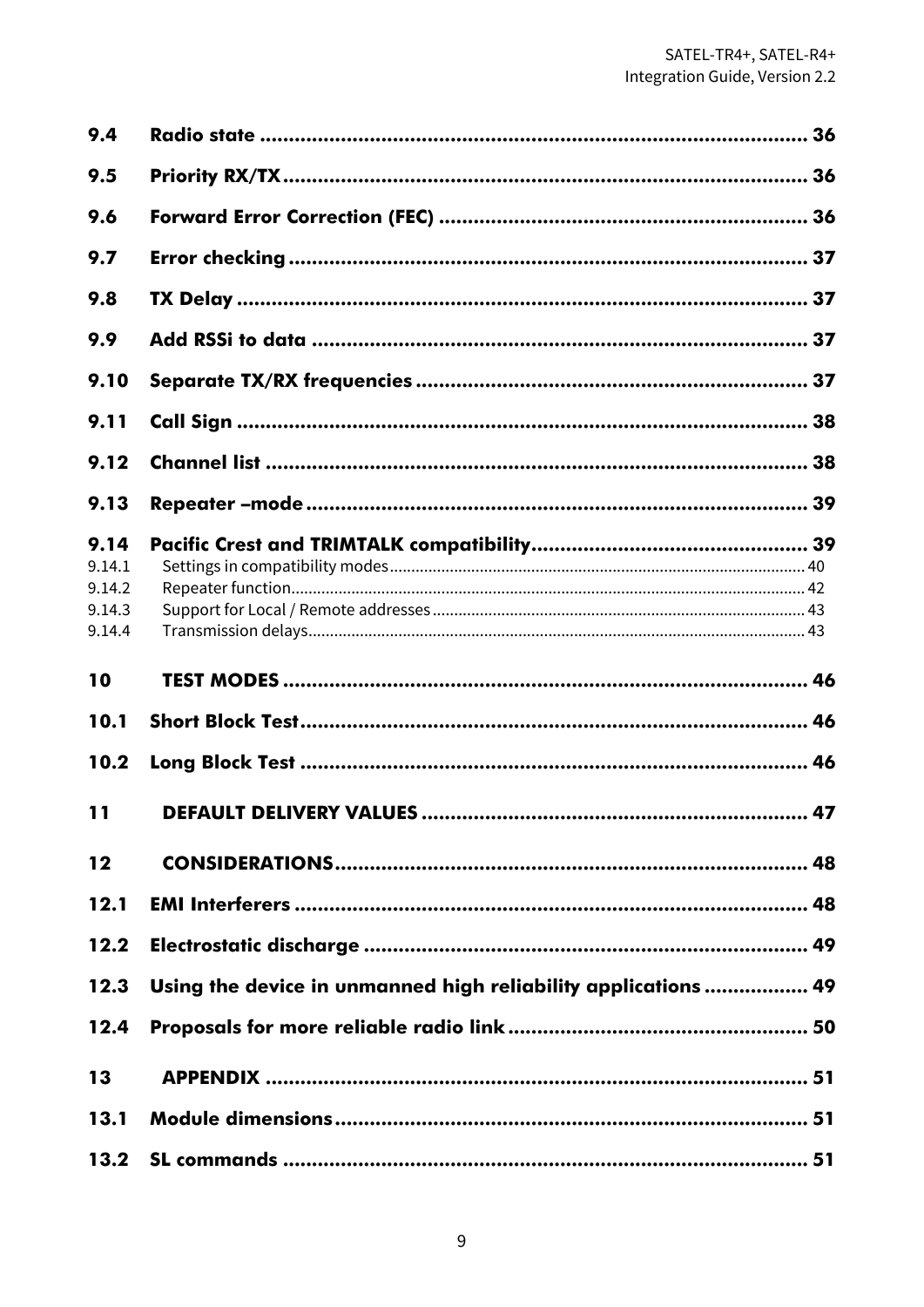| 14 |  |
|----|--|
|    |  |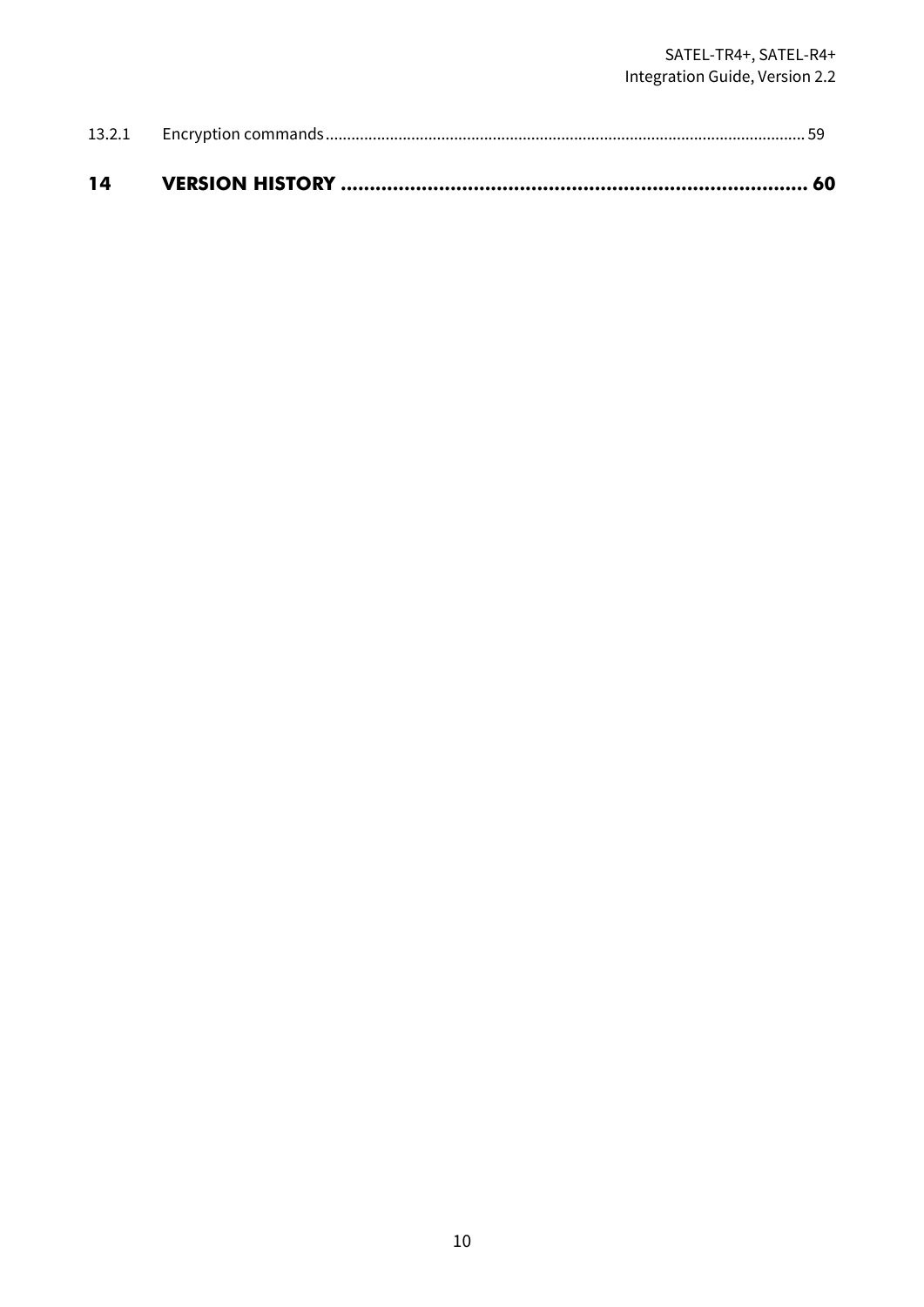#### **1 INTRODUCTION**

SATEL Oy is a Finnish electronics and Telecommunications company specializing in the design and manufacture of wireless data communication products. SATEL designs, manufactures and sells radio modems intended for use in applications ranging from data transfer to alarm relay systems. End users of SATEL products include both public organizations and private individuals.

SATEL Oy is the leading European manufacturer of radio modems. SATEL radio modems have been certified in most European countries and also in many non-European countries.

This document is the integration guide for the SATEL-TR4+ radio transceiver and SATEL-R4+ radio receiver module. It is intended to describe how to use these modules and how to integrate those into a host device.

| <b>Abbreviation</b> | <b>Description</b>                                     |  |
|---------------------|--------------------------------------------------------|--|
| <b>CTS</b>          | Clear To Send, handshaking signal used in asynchronous |  |
|                     | communication.                                         |  |
| <b>DTE</b>          | Data Terminal Equipment (typically computer, terminal) |  |
| <b>ESD</b>          | Electrostatic discharge                                |  |
| <b>RD</b>           | Receive Data                                           |  |
| TD                  | Transmit Data                                          |  |
| <b>RTS</b>          | Ready To Send, handshaking signal used in asynchronous |  |
|                     | communication.                                         |  |
| <b>RAM</b>          | Random Access Memory                                   |  |
| LDO.                | Low dropout regulator                                  |  |
| <b>UHF</b>          | Ultra High Frequency                                   |  |
| <b>RF</b>           | Radio Frequency                                        |  |
| <b>CPU</b>          | Central processing unit                                |  |

#### **1.1 Terms and abbreviations**

#### **1.2 Description of the product**

The SATEL-R4+ is a UHF receiver module, which receives data from the UHF frequency band. The SATEL-TR4+ is a UHF radio transceiver module, which transmits and receives data from the UHF frequency band. The modules are designed to be as compact and power efficient as possible. They have been developed to be especially suitable for integration into battery powered and space constrained host applications benefiting from UHF communications.

The transceiver module transmits and receives data via the Air interface, modulates and demodulates, encodes and decodes the data and sends the received data payload to the DTE port. The DTE interface is used to provide power and communicate with the module.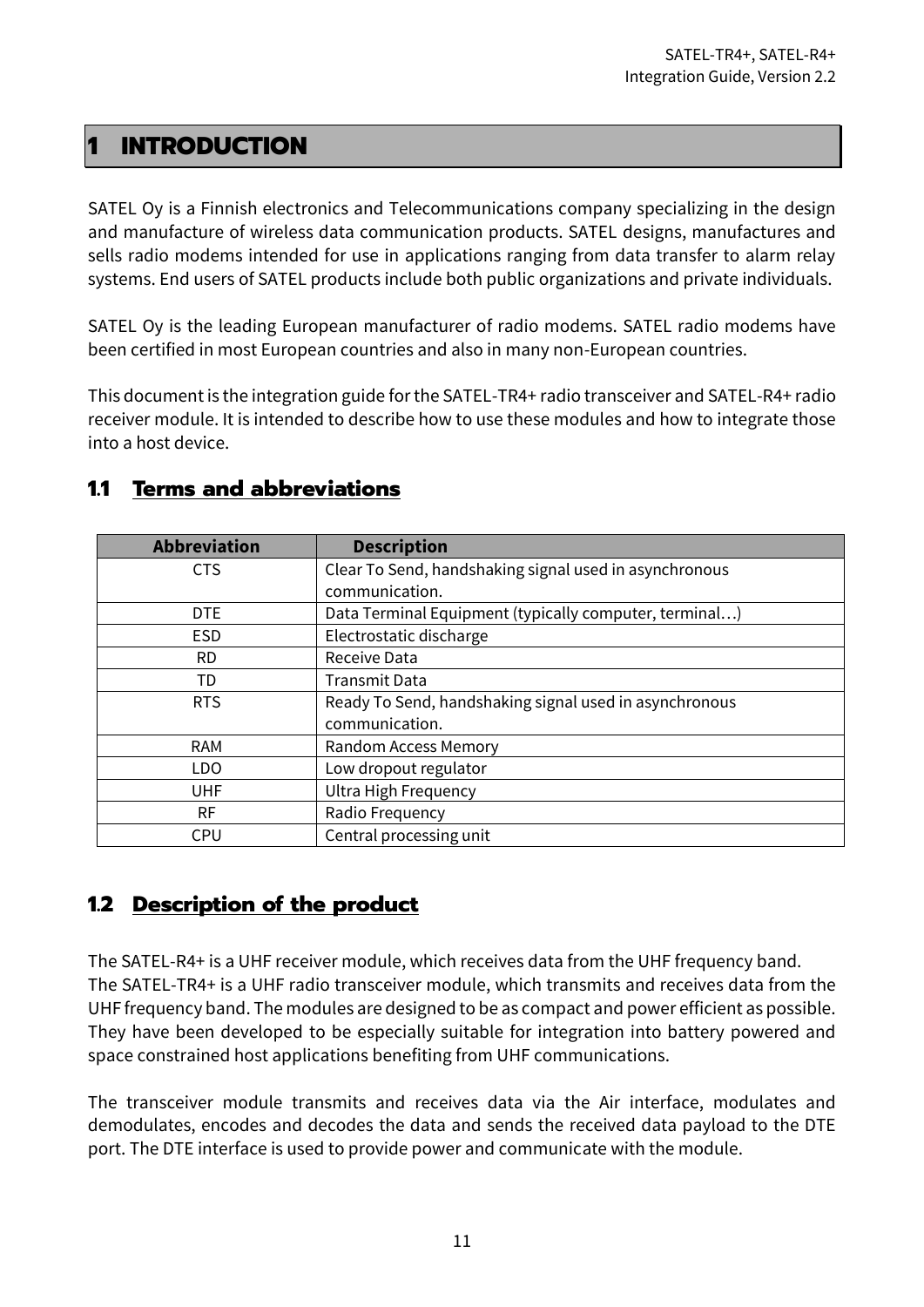# **2 TECHNICAL SPECIFICATIONS**

#### **2.1 Absolute maximum ratings**

Absolute maximum ratings for voltages on different pins are listed in the following table. Exceeding these values will cause permanent damage to the module.

Note. All voltages are referenced to GND.

#### **2.2 DC electrical specifications**

Recommended operating conditions:

| <b>Parameter</b>    | <b>Condition</b>                                                                            | Min          | <b>Max</b>   | <b>Units</b> |
|---------------------|---------------------------------------------------------------------------------------------|--------------|--------------|--------------|
| VCC_IN              |                                                                                             | $+3.8$       | $+5.5$       | ٧            |
|                     |                                                                                             |              |              |              |
| ENA_MOD, Vlow       |                                                                                             | $\mathbf{0}$ | 0.2          | V            |
| ENA_MOD, Vhigh      |                                                                                             | 1.2          | VCC_IN       | $\vee$       |
| VCC_IO              |                                                                                             | 1.8          | 3.3          | V            |
| Logic input, Vlow   | 1.8 V <vcc_io<3.3v< td=""><td>0</td><td>0.3</td><td>V</td></vcc_io<3.3v<>                   | 0            | 0.3          | V            |
| Logic input, Vhigh  | 1.8 V <vcc_io<3.3v< td=""><td>0.9*VCC_IO</td><td><b>VCCIO</b></td><td>V</td></vcc_io<3.3v<> | 0.9*VCC_IO   | <b>VCCIO</b> | V            |
| Logic output, Vlow  | 1.8 V <vcc_io<3.3v< td=""><td>0</td><td>0.5</td><td>٧</td></vcc_io<3.3v<>                   | 0            | 0.5          | ٧            |
| Logic output, Vhigh | 1.8 V <vcc_io<3.3v< td=""><td>0.6*VCC_IO</td><td><b>VCCIO</b></td><td>٧</td></vcc_io<3.3v<> | 0.6*VCC_IO   | <b>VCCIO</b> | ٧            |
| Logic output, max   | All logic output except                                                                     |              | 4            | mA           |
| current             | STAT pin.                                                                                   |              |              |              |
| Logic output, max   |                                                                                             |              | 12           | mA           |
| current, STAT pin   |                                                                                             |              |              |              |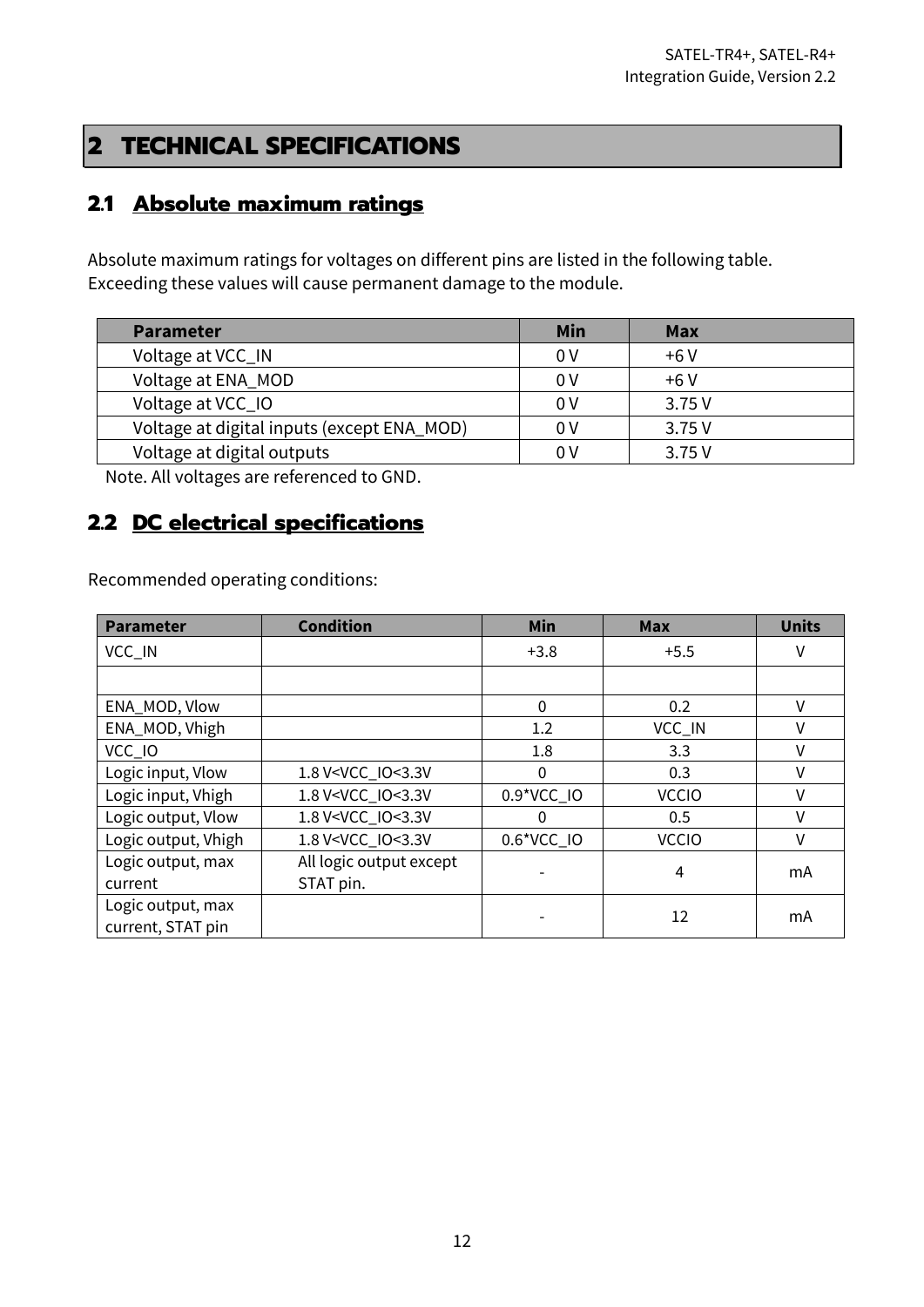# **2.3 Specifications, SATEL-R4+ and SATEL-TR4+**

Receiver part specifications applies to SATEL-R4+ receiver module.

| SATEL-TR4+ complies with the following international standards: |             |             |  |  |
|-----------------------------------------------------------------|-------------|-------------|--|--|
| EN 300 113 V2.2.1 (4FSK FEC ON and 8FSK FEC ON)                 |             | IEC 62368-1 |  |  |
| EN 301 489-1, -5                                                | FCC Part 90 | FCC Part 15 |  |  |

|                                   | <b>RECEIVER</b>          | <b>TRANSMITTER</b> | Note!                            |
|-----------------------------------|--------------------------|--------------------|----------------------------------|
| Frequency Range <sup>3</sup>      | 403-473 MHz              |                    | See note 3                       |
| Tuning range                      | 70 MHz                   |                    |                                  |
| Minimum RF Frequency              | 6.25 kHz                 |                    | 10 kHz @ 20 kHz                  |
| Step                              |                          |                    | channel spacing                  |
| Channel Bandwidth                 | 12.5 kHz, 20 kHz, 25 kHz |                    |                                  |
| <b>Frequency Stability</b>        | $±0.5$ ppm               |                    | $-40^{\circ}$ C +85 $^{\circ}$ C |
|                                   |                          |                    | (Reference to +25°C)             |
| Maximum Receiver Input            | +3 dBm                   |                    |                                  |
| Power without Damage              |                          |                    |                                  |
| Maximum Receiver Input            |                          |                    |                                  |
| Power without                     | $-10$ dBm                |                    | 4FSK, 25 kHz, FEC ON             |
| <b>Transmission Errors</b>        |                          |                    |                                  |
|                                   | typ. -113 dBm            |                    | 4FSK, 25 kHz, FEC ON             |
|                                   | typ. -115 dBm            |                    | 4FSK, 12.5 kHz, FEC ON           |
| Sensitivity <sup>1</sup>          | typ. -111 dBm            |                    | 8FSK, 25 kHz, FEC ON             |
| $BER = 10^{-2}$                   | typ. -112 dBm            |                    | 8FSK, 12.5 kHz, FEC ON           |
|                                   | typ. -102 dBm            |                    | 16FSK, 25 kHz, FEC ON            |
|                                   | typ. - 104 dBm           |                    | 16FSK, 12.5 kHz, FEC ON          |
|                                   | typ. -17 dBm             |                    | 4FSK, 25 kHz, FEC ON             |
| Blocking <sup>1</sup>             | typ. - 20 dBm            |                    | 4FSK, 12.5 kHz, FEC ON           |
| $BER = 10^{-2}$                   | typ. -18 dBm             |                    | 8FSK, 25 kHz, FEC ON             |
|                                   | typ. -17 dBm             |                    | 8FSK, 12.5 kHz, FEC ON           |
|                                   | typ. - 29 dBm            |                    | 16FSK, 25 kHz, FEC ON            |
|                                   | typ. - 25 dBm            |                    | 16FSK, 12.5 kHz, FEC ON          |
|                                   | typ. -35 dBm             |                    | 4FSK, 25 kHz, FEC ON             |
| Intermodulation                   | typ. -37 dBm             |                    | 4FSK, 12.5 kHz, FEC ON           |
| Response Rejection <sup>1</sup>   | typ. - 36 dBm            |                    | 8FSK, 25 kHz, FEC ON             |
| $BER = 10^{-2}$                   | typ. - 36 dBm            |                    | 8FSK, 12.5 kHz, FEC ON           |
|                                   | typ. - 44 dBm            |                    | 16FSK, 25 kHz, FEC ON            |
|                                   | typ. -41 dBm             |                    | 16FSK, 12.5 kHz, FEC ON          |
|                                   | typ. 8 dB                |                    | 4FSK, 25 kHz, FEC ON             |
|                                   | typ. 8 dB                |                    | 4FSK, 12.5 kHz, FEC ON           |
| CO-Channel Rejection <sup>1</sup> | typ. $10 dB$             |                    | 8FSK, 25 kHz, FEC ON             |
| $BER = 10^{-2}$                   | typ. $11 dB$             |                    | 8FSK, 12.5 kHz, FEC ON           |
|                                   | typ. 21 dB               |                    | 16FSK, 25 kHz, FEC ON            |
|                                   | typ. 20 dB               |                    | 16FSK, 12.5 kHz, FEC ON          |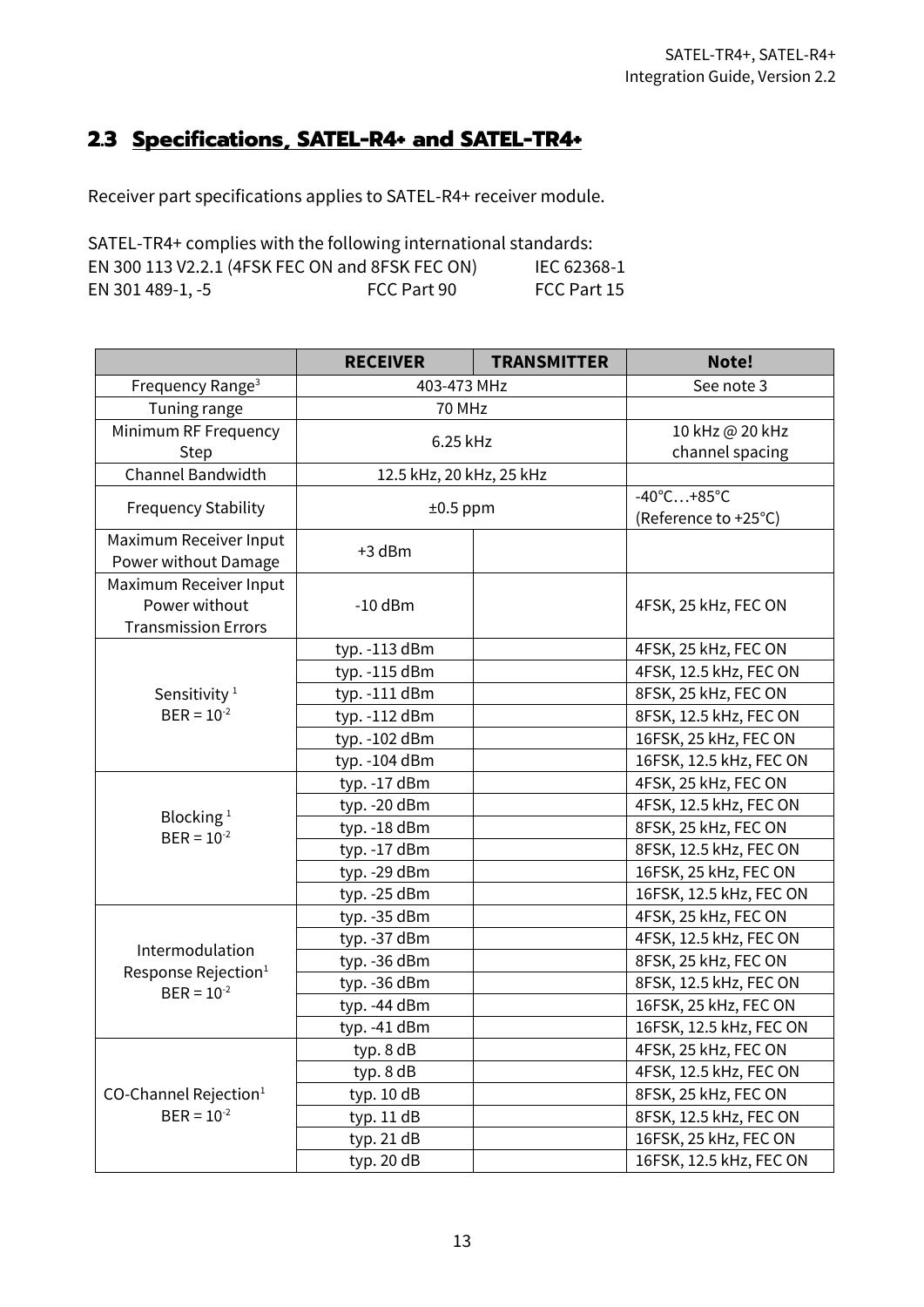|                                              | typ. -33 dBm   |                        | 4FSK, 25 kHz, FEC ON      |
|----------------------------------------------|----------------|------------------------|---------------------------|
|                                              | typ. -36 dBm   |                        | 4FSK, 12.5 kHz, FEC ON    |
| Adjacent Channel<br>Selectivity <sup>1</sup> | typ. -34 dBm   |                        | 8FSK, 25 kHz, FEC ON      |
| $BER = 10^{-2}$                              | typ. -34 dBm   |                        | 8FSK, 12.5 kHz, FEC ON    |
|                                              | typ. -43 dBm   |                        | 16FSK, 25 kHz, FEC ON     |
|                                              | typ. -40 dBm   |                        | 16FSK, 12.5 kHz, FEC ON   |
| <b>Spurious Rejection</b>                    | typ. $-35$ dBm |                        | 4/8/16FSK, 12.5 and 25    |
|                                              |                |                        | kHz, FEC ON               |
| <b>Transmitter Power</b>                     |                | 0.01, 0.02, 0.05, 0.1, |                           |
|                                              | 0.2, 0.5, 1 W  |                        |                           |
| <b>Communication Mode</b>                    | Half-Duplex    |                        |                           |
|                                              | typ. 20 ms     |                        | Time required for         |
| <b>Frequency Change Time</b>                 |                |                        | switching from one RF     |
|                                              |                |                        | frequency to another      |
| <b>Adjacent Channel Power</b>                |                | $<$ -60 dBc            | TX-mode, 12.5 and 25 kHz. |
|                                              |                |                        | Acc. to EN 300 113 v2.2.1 |
| Carrier power stability                      |                | $<$ ±1.5 dB            | During transmission.      |

<sup>1</sup> According to EN 300 113 V2.2.1 measurement setup.

<sup>2</sup> Measured under normal ambient conditions,  $T_A = 25$  °C. When the device is used in different environment, the results may change significantly. It is recommended to use external ESD protection in demanding conditions.

<sup>3</sup> Firmware rejects 405.925...406.176 MHz frequencies. The frequency band is reserved internationally for emergency transmitters as specified by FCC reference FCC 04-75

|                                      | <b>DATA MODULE</b>                                                                                                                                                                                                                      |                                                    |
|--------------------------------------|-----------------------------------------------------------------------------------------------------------------------------------------------------------------------------------------------------------------------------------------|----------------------------------------------------|
| Electrical Interface                 | CMOS-UART Inputs and outputs referred to<br>IO Voltage processed by user (1.8-3.3V)<br>RTS, CTS, RX, TX, +VCC, GND                                                                                                                      |                                                    |
| Interface Connector                  | 1.27 mm pitch socket                                                                                                                                                                                                                    | Samtec 20-pin through<br>hole, CLP-110-02-L-D-K-TR |
| Data speed of Serial<br>interface    | $1200 - 115200$ bps                                                                                                                                                                                                                     |                                                    |
| Data speed of Radio Air<br>Interface | 4FSK FEC OFF / ON:<br>19200 / 14400 bps (25 kHz)<br>9600 / 7200 bps (12.5 kHz)<br><b>8FSK FEC OFF / ON:</b><br>28800 / 19200 bps (25 kHz)<br>14400 / 9600 bps (12.5 kHz)<br>16FSK FEC ON:<br>28800 bps (25 kHz)<br>14400 bps (12.5 kHz) |                                                    |
| Air Interface Encryption             | AES128, AES256 (DRM option)                                                                                                                                                                                                             |                                                    |
| Data Format                          | Asynchronous data                                                                                                                                                                                                                       |                                                    |
| Modulation                           | 4-, 8-, 16FSK                                                                                                                                                                                                                           |                                                    |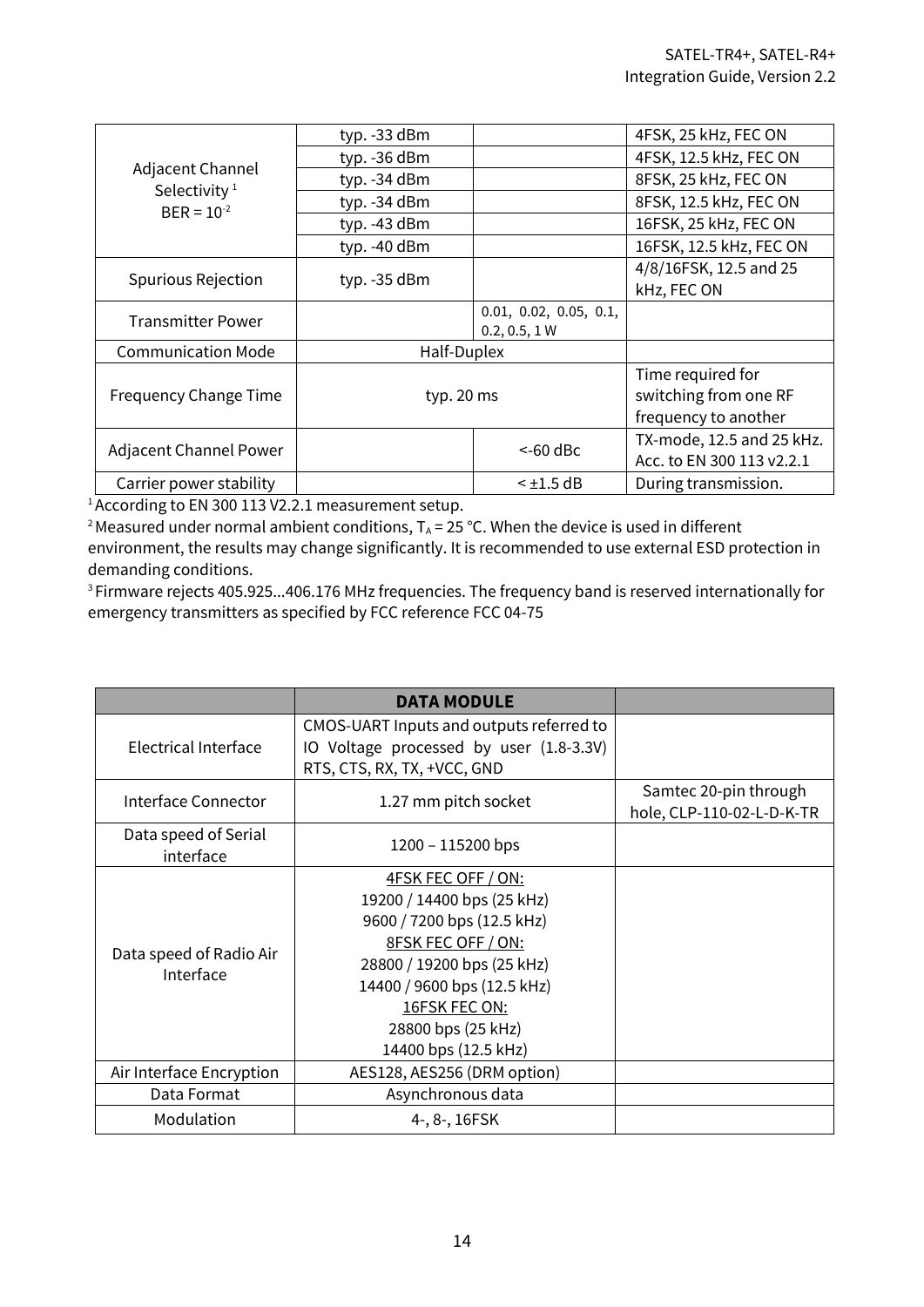|                                     | <b>GENERAL</b>                        |                                   |
|-------------------------------------|---------------------------------------|-----------------------------------|
| Operating voltage                   | $+3.8+5.5V$                           |                                   |
|                                     | Sync search typ. 890 mW               | RX-mode                           |
|                                     | Receiving data typ. 860 mW            | RX-mode                           |
|                                     | SLEEP1: typ. 300 mW                   | RX-mode                           |
| <b>Typical Power</b><br>Consumption |                                       | Wake-up time typically 33 ms      |
| 403473 MHz                          | typ. 4.8 W @ 1 W RF out               | TX-mode,                          |
|                                     | typ. 3.8 W @ 0.5 W RF out             | Continuous, 50 $\Omega$ ,         |
|                                     | typ. 2.9 W @ 0.2 W RF out             | CHBW 25.0 kHz                     |
|                                     | typ. 2.3 W @ 0.1 W RF out             |                                   |
| Inrush Current, DC                  | $<$ typ. 17 A, duration $<$ typ. 9 µs |                                   |
| voltage turned ON                   |                                       |                                   |
| <b>Temperature Range</b>            | $-20 °C  +55 °C$                      | <b>Type Approval conditions</b>   |
| <b>Temperature Ranges</b>           | $-30 °C  +70 °C$                      | Functional                        |
|                                     | $-40 °C  +85 °C$                      | Storage                           |
| Vibration                           | 20G                                   | 20 Hz  2 kHz sinusoidal/random    |
|                                     | $± 10$ kV                             | Antenna connector. Acc. to        |
| ESD <sup>2</sup>                    |                                       | EN61000-4-2; 150pF/330Ω           |
|                                     | $± 8$ kV                              | DTE connector. Acc. to EN61000-4- |
|                                     |                                       | 2; $150pF/330\Omega$              |
| Antenna Connector                   | 50 $\Omega$ , HIROSE U.FL compatible  | I-PEX 20279-001-E-01              |
| Construction                        | PWB with sheet metal EMI shields      |                                   |
| Size L x W x T                      | 57 x 36 x 6.9 mm                      | See Appendix 10.1                 |
| Weight                              | 20 <sub>g</sub>                       |                                   |

Test condition  $V_{CC}$  = 4.0 V and  $T_A$  = 25 °C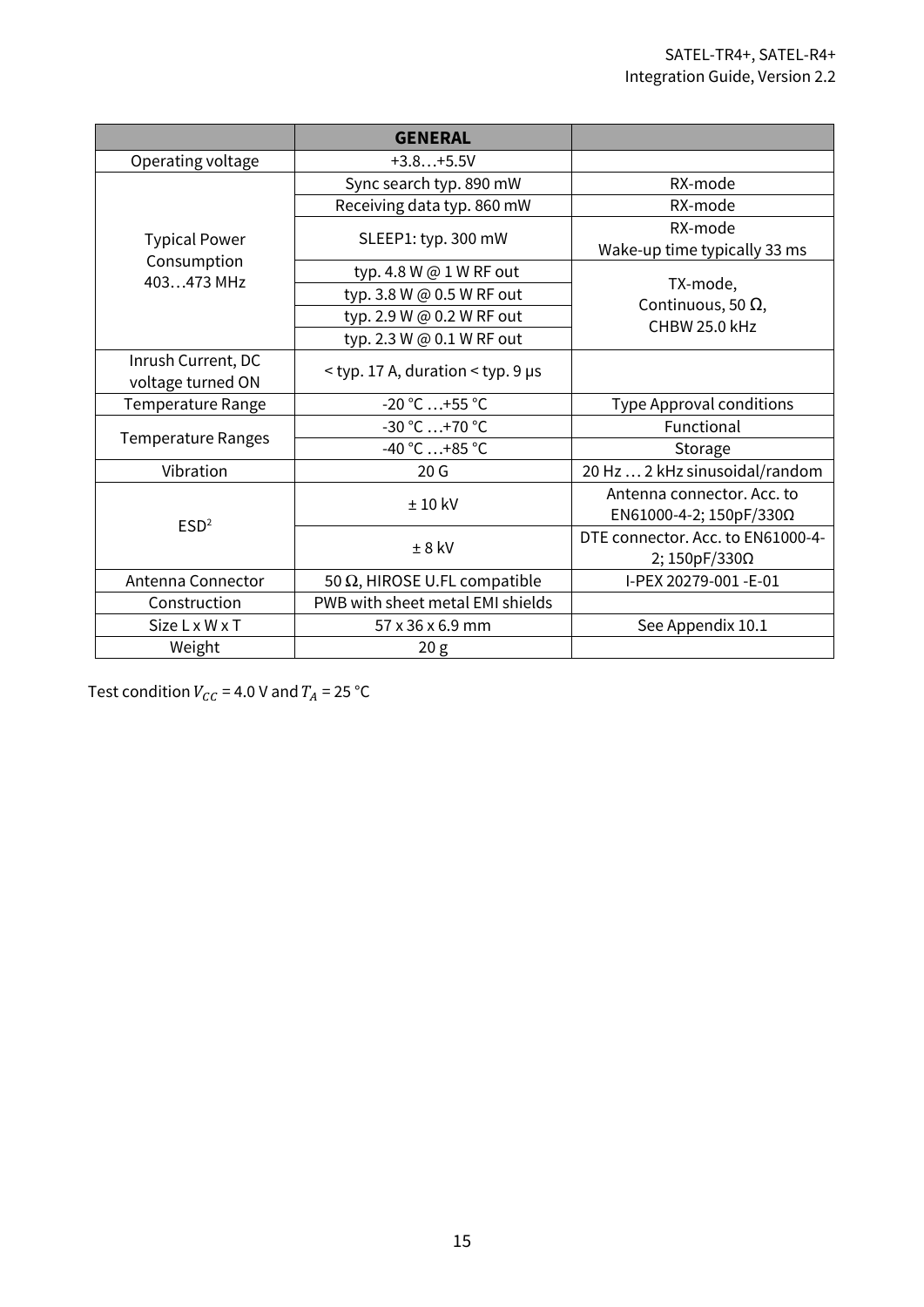# **3 TIME PARAMETERS FOR STARTUP AND SHUTDOWN SEQUENCES**

The following table shows the recommend times for startup and shutdown sequences.

| <b>Parameter</b>                            | Recom. Time <sup>(*</sup>         | <b>Explanation</b>                              |
|---------------------------------------------|-----------------------------------|-------------------------------------------------|
| $t_{\text{vccin-ena}}$                      | $>2$ ms                           | VCC_IN must be high before ENA_MOD is high      |
| $t_{\footnotesize{\textnormal{enamod-io}}}$ | $>2$ ms                           | ENA_MOD must be high before VCC_IO is high      |
| $t_{enamod-cts}$                            | 100 ms< $t_{enamod-cts}$ < 500 ms | CTS ready settling time                         |
| $t_{\rm{vccio-cts}}$                        | $>2$ ms                           | VCC_IO must be high before CTS is ready         |
| t <sub>vccio-gpio</sub>                     | $>2$ ms                           | VCC_IO must be high before GPIO PINS are active |
| $t_{\text{gpio-cts}}$                       | $>0$ ms                           | GPIOS must be active before CTS is ready        |
| $t_{enamod-gpio}$                           | $>80$ ms                          | Input pins must be low after ENA MOD is low     |
| $t_{\text{gpio-vccio}}$                     | $>0$ ms                           | GPIOs must be low before VCC_IO is low          |
| L <sub>vccio-vccin</sub>                    | $>0$ ms                           | VCC_IO must be low before VCC is low            |

#### **3.1 Startup sequence**

The following diagram will describe the startup sequence.



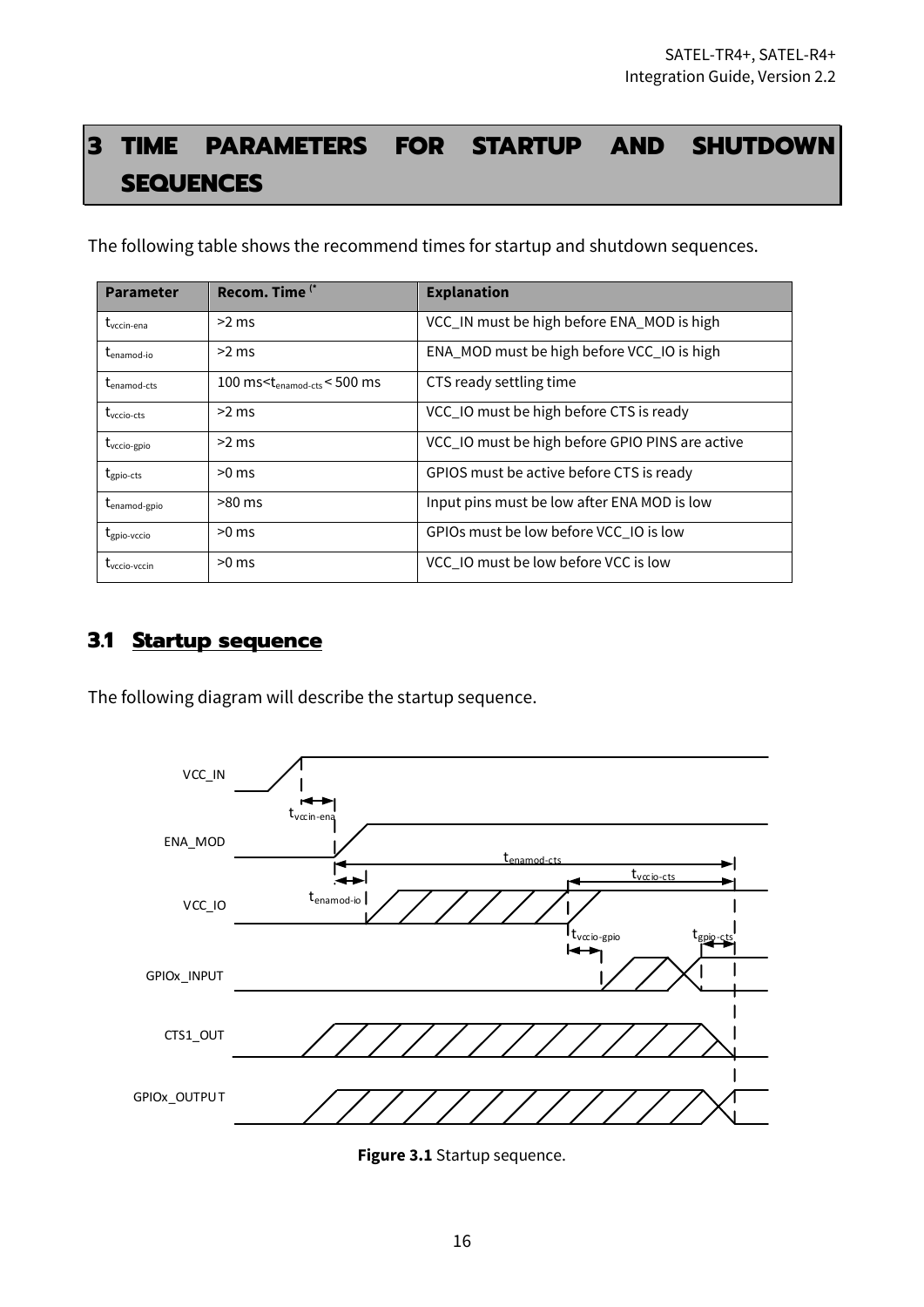#### **3.2 Shutdown and ENA sequences**



The following diagrams will describe the shutdown and ENA sequences.





**Figure 3.3** ENA sequence.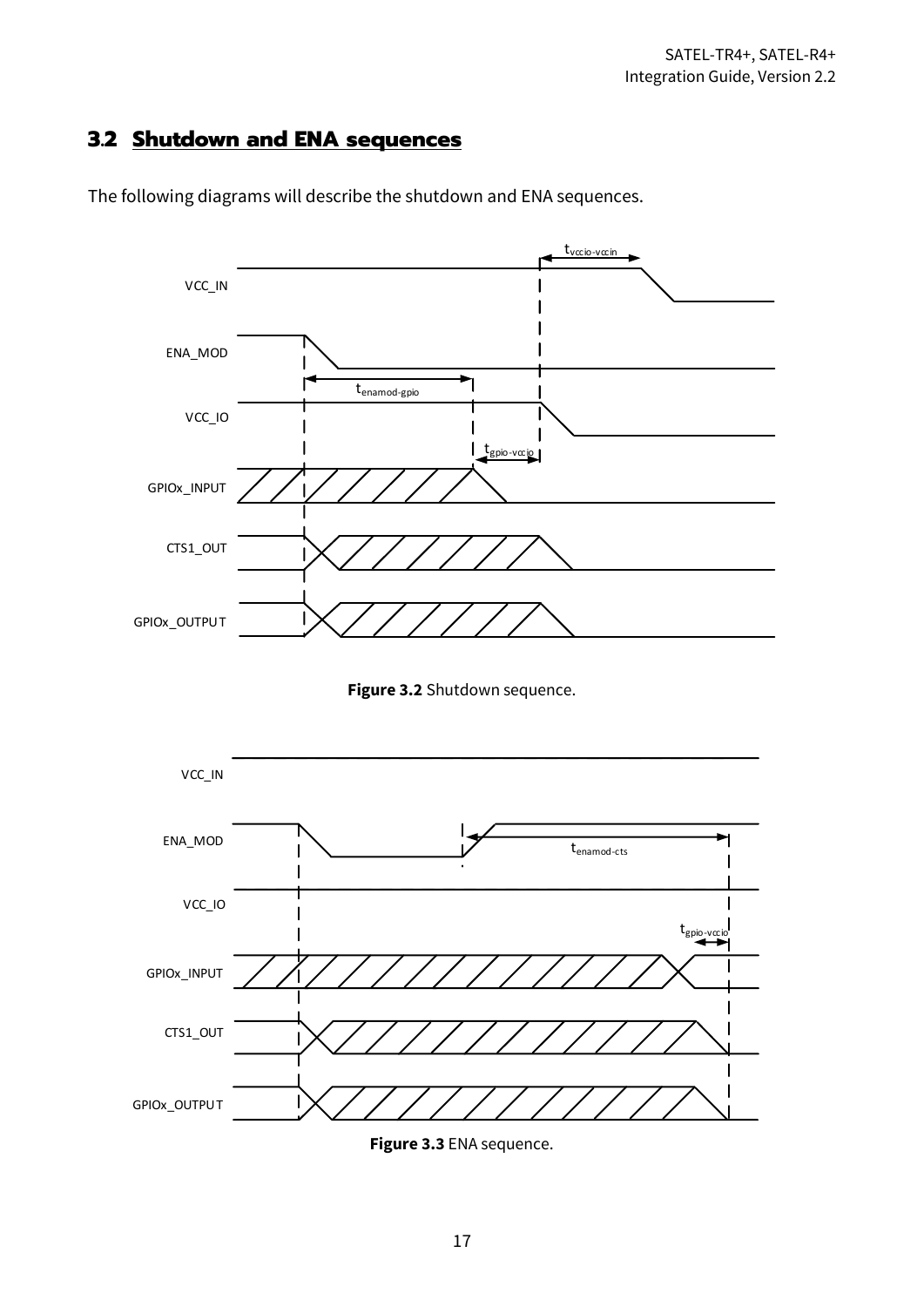#### **4 ELECTRICAL INTERCONNECTION**

#### **4.1 DTE connector**

The DTE connector is a 20-pin pass-through connector. Connector is female two row 1.27 mm pitch. This connector allows the pin to enter the connector from the bottom side and protrude thru the module PCB to the top side, allowing flexible mounting heights with various pin lengths. Alternative DTE connector assembly variants available. DTE connector assembled either BOTTOM or TOP side of the module.



**Figure 4.1** The side view of the module with connection directions.

| ╺ |   |  |  |
|---|---|--|--|
|   | ٠ |  |  |

**Figure 4.2** Pin numbering of 1.27 mm pitch DTE connector. View from bottom side of unit.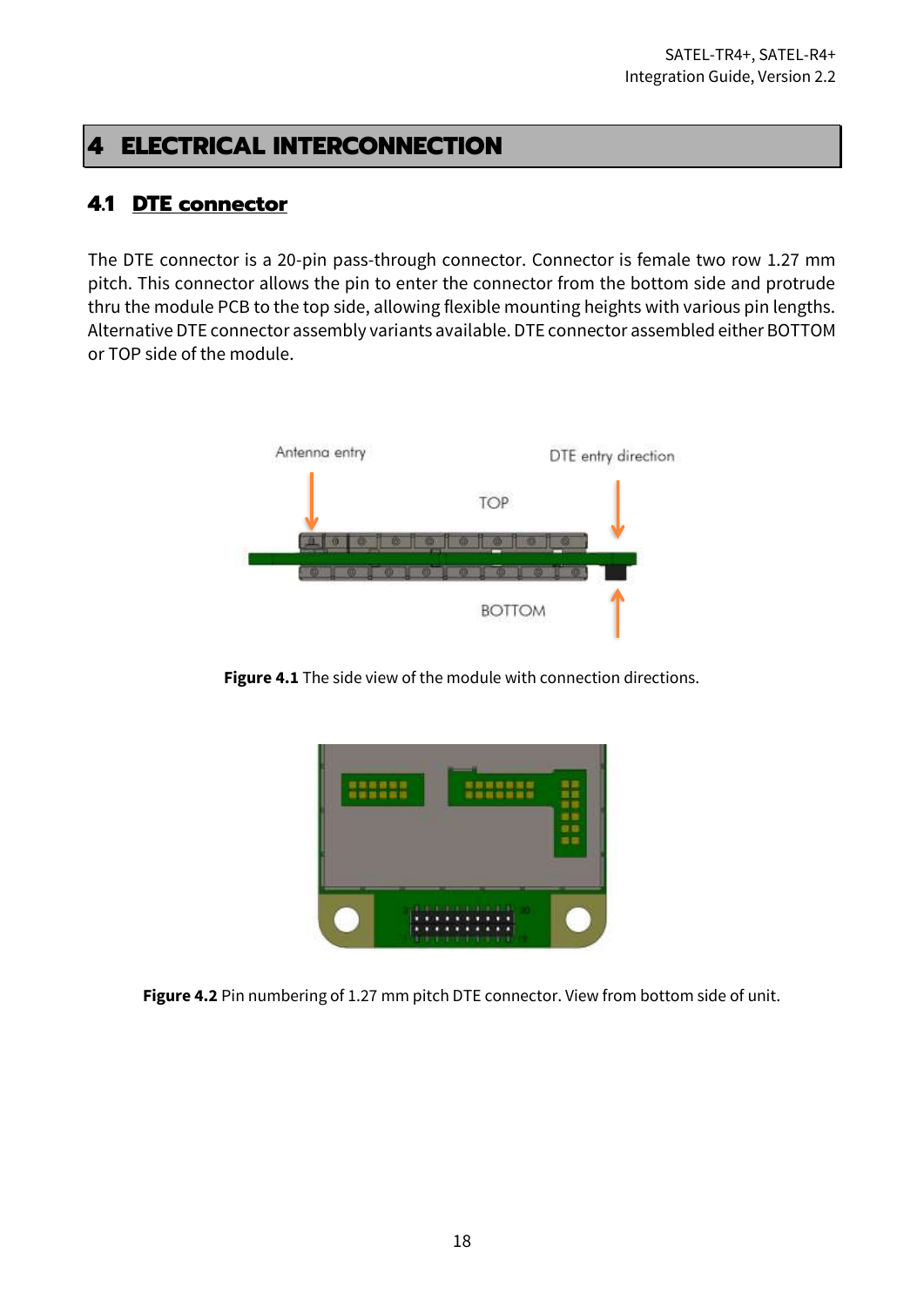#### **4.2 Pin order of the DTE connector**

Direction **IN** is data from DTE (Data Terminal Equipment) to the radio transceiver module. Direction **OUT** is data from the radio module to the DTE.

| Pin<br>No.     | Equivalent I/O<br><b>Schematic</b> | <b>Signal name</b> | <b>Type</b>  | <b>Direction</b> | <b>Pin State</b>             | <b>Description</b>                                                                               |
|----------------|------------------------------------|--------------------|--------------|------------------|------------------------------|--------------------------------------------------------------------------------------------------|
| 1,2            | Figure 1                           | VCC_IN             | <b>POWER</b> | IN               | <b>External Voltage</b>      | DC input                                                                                         |
| 3,4            |                                    | <b>GND</b>         | GND          |                  | <b>External Ground</b>       | Ground reference for                                                                             |
|                |                                    |                    |              |                  |                              | power and signals                                                                                |
| 5              | Figure 2                           | VCC_IO             | <b>POWER</b> | IN               | <b>External Voltage</b>      | Device IO driver input                                                                           |
| 6              | Figure 7                           | ENA_MOD            | 10           | IN               | <b>Internal Pull</b><br>Down | Module ENA pin                                                                                   |
| $\overline{1}$ | Figure 3                           | RD1                | CMOS         | <b>OUT</b>       | <b>Output Driver</b>         | Receive data, active low.                                                                        |
| 8              | Figure 3                           | CTS1               | CMOS         | OUT              | <b>Output Driver</b>         | Clear To Send, active<br>low.                                                                    |
| 9              | Figure 6                           | TD1                | CMOS         | IN               | Internal Pull Up             | Transmit Data, active<br>low.                                                                    |
| 10             | Figure 6                           | RTS1               | CMOS         | IN               | Internal Pull Up             | Ready to send, active<br>low.                                                                    |
| 11             | Figure 4                           | GPIO1              | CMOS         | <b>OUT</b>       | <b>Internal Pull</b><br>Down | Reserved for future use.                                                                         |
| 12             | Figure 4                           | GPIO <sub>2</sub>  | CMOS         | OUT              | <b>Internal Pull</b><br>Down | Reserved for future use.                                                                         |
| 13             | Figure 6                           | GPIO3              | CMOS         | IN               | Internal Pull Up             | Reserved for future use.                                                                         |
| 14             | Figure 6                           | GPIO4              | CMOS         | IN               | Internal Pull Up             | Reserved for future use.                                                                         |
| 15             | Figure 5                           | <b>STAT</b>        | CMOS         | OUT              | <b>Output Driver</b>         | Various sequences<br>(section 4.7).                                                              |
| 16             | Figure 6                           | GPIO5              | CMOS         | IN               | Internal Pull Up             | Reserved for future use.                                                                         |
| 17             | Figure 6                           | <b>SERVICE</b>     | CMOS         | IN               | Internal Pull Up             | Input for service access,<br>active low. See separate<br>section of the manual<br>(section 4.6). |
| 18             | Figure 4                           | GPIO6              | CMOS         | OUT              | <b>Internal Pull</b><br>Down | Reserved for future use.                                                                         |
| 19             | Figure 4                           | GPIO7              | CMOS         | <b>OUT</b>       | <b>Internal Pull</b><br>Down | Reserved for future use.                                                                         |
| 20             | Figure 4                           | GPIO8              | CMOS         | OUT              | <b>Internal Pull</b><br>Down | Reserved for future use.                                                                         |

The equivalent I/O schematic figures are shown in the next chapter.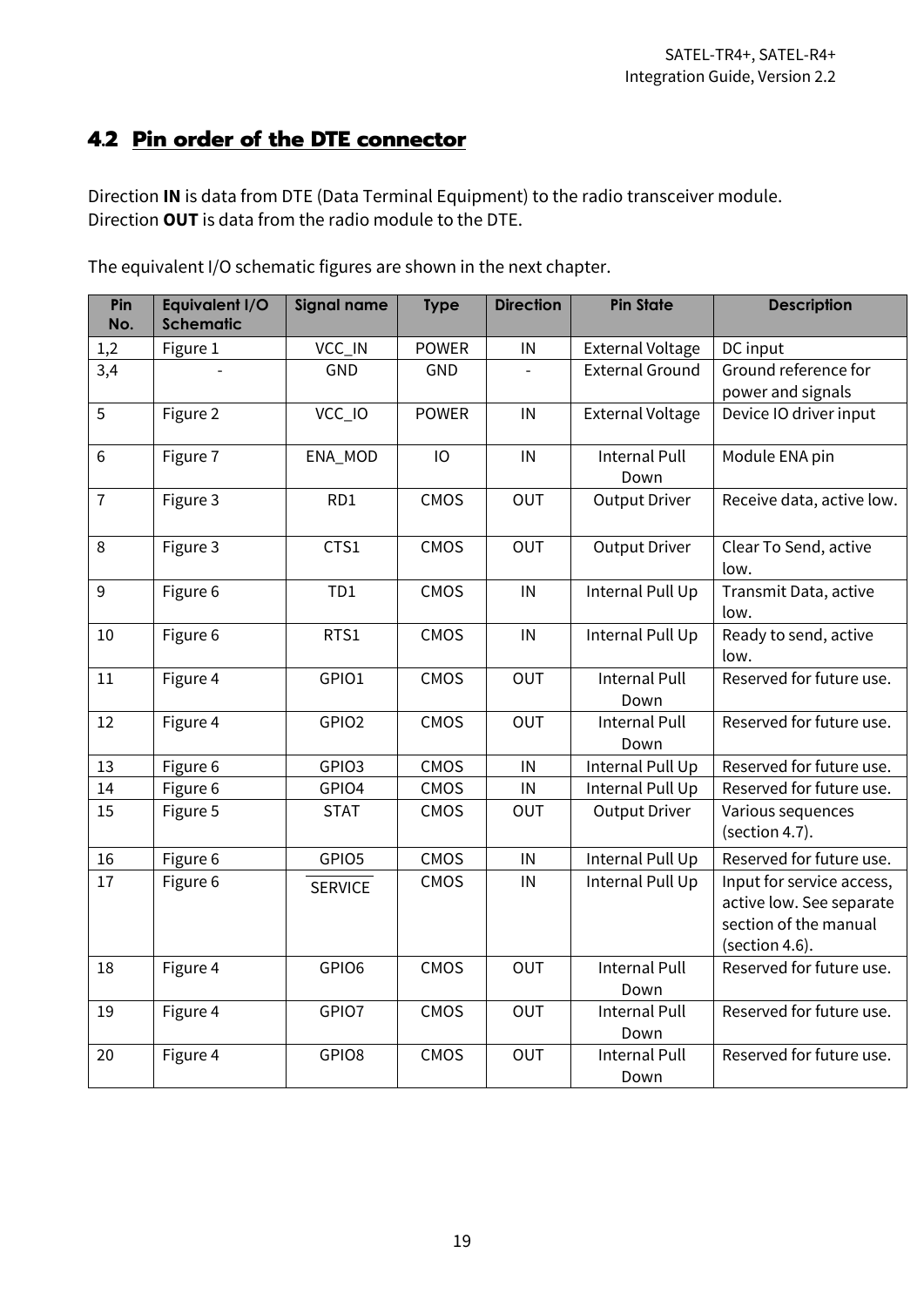# **4.3 Equivalent I/O Schematics**

The module input-output equivalent circuits are shown in the figure and the component values in the table below.



**Figure 4.3** The module input-output equivalent circuits.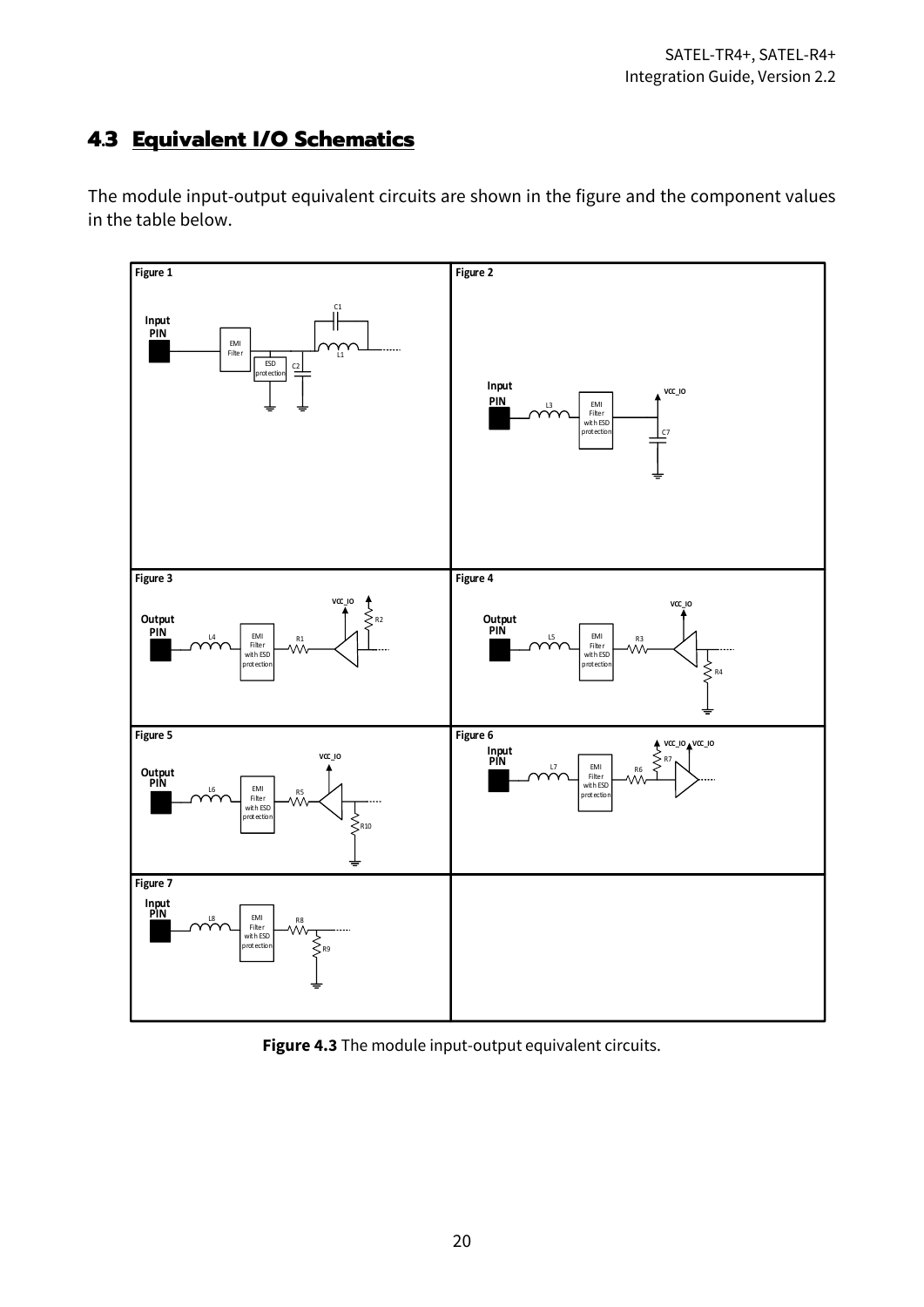| <b>Component</b> | <b>Value</b>          | <b>Note</b>                   |
|------------------|-----------------------|-------------------------------|
| C <sub>1</sub>   | 6.8 pF                |                               |
| C <sub>2</sub>   | 1 uF                  |                               |
| L1               | 220 nH                |                               |
| L <sub>3</sub>   | $1000 \Omega + 25\%$  | Measured Impedance at 100MHz  |
| C <sub>7</sub>   | 100 nF                |                               |
| L4               | $1000 \Omega$ + 25%   | Measured Impedance at 100MHz  |
| R1               | 330 $\Omega$          |                               |
| R <sub>2</sub>   | $100 \text{ k}\Omega$ |                               |
| L5               | $1000 \Omega + 25\%$  | Measured Impedance at 100 MHz |
| R <sub>3</sub>   | 330 $\Omega$          |                               |
| R4               | $100 \text{ k}\Omega$ |                               |
| L <sub>6</sub>   | $1000 \Omega + 25\%$  | Measured Impedance at 100 MHz |
| R <sub>5</sub>   | 330 $\Omega$          |                               |
| L7               | $1000 \Omega + 25\%$  | Measured Impedance at 100 MHz |
| R <sub>6</sub>   | 330 $\Omega$          |                               |
| R7               | $100 \text{ k}\Omega$ |                               |
| L <sub>8</sub>   | $1000 \Omega + 25\%$  | Measured Impedance at 100MHz  |
| R <sub>8</sub>   | $1 \text{ k}\Omega$   |                               |
| R9               | $>1$ M $\Omega$       |                               |
| R <sub>10</sub>  | $100 \text{ k}\Omega$ |                               |

Component values of the equivalent schematics:

#### **4.4 RF interface**

The antenna interface is a 50  $\Omega$  coaxial connector. Matching networks are not included on the module and should be placed in the host application if the antenna is not 50  $\Omega$ . The HIROSE U.FL compatible connector is located on the TOP side of the board.

NOTE! The used connector has gold plated contacts - whereas a standard HIROSE U-FL has silver plated contacts.

If silver - gold joints are not allowed in your product, use gold plated cable-connector to mate to this device.

#### **NOTE!**

Setting the transmitter output power to such a level that exceeds the regulations set forth by local authorities is strictly forbidden. The setting and/or using of non-approved power levels may lead to prosecution. SATEL and its distributors are not responsible for any illegal use of its radio equipment and are not responsible in any way of any claims or penalties arising from the operation of its radio equipment in ways contradictory to local regulations and/or requirements and/or laws.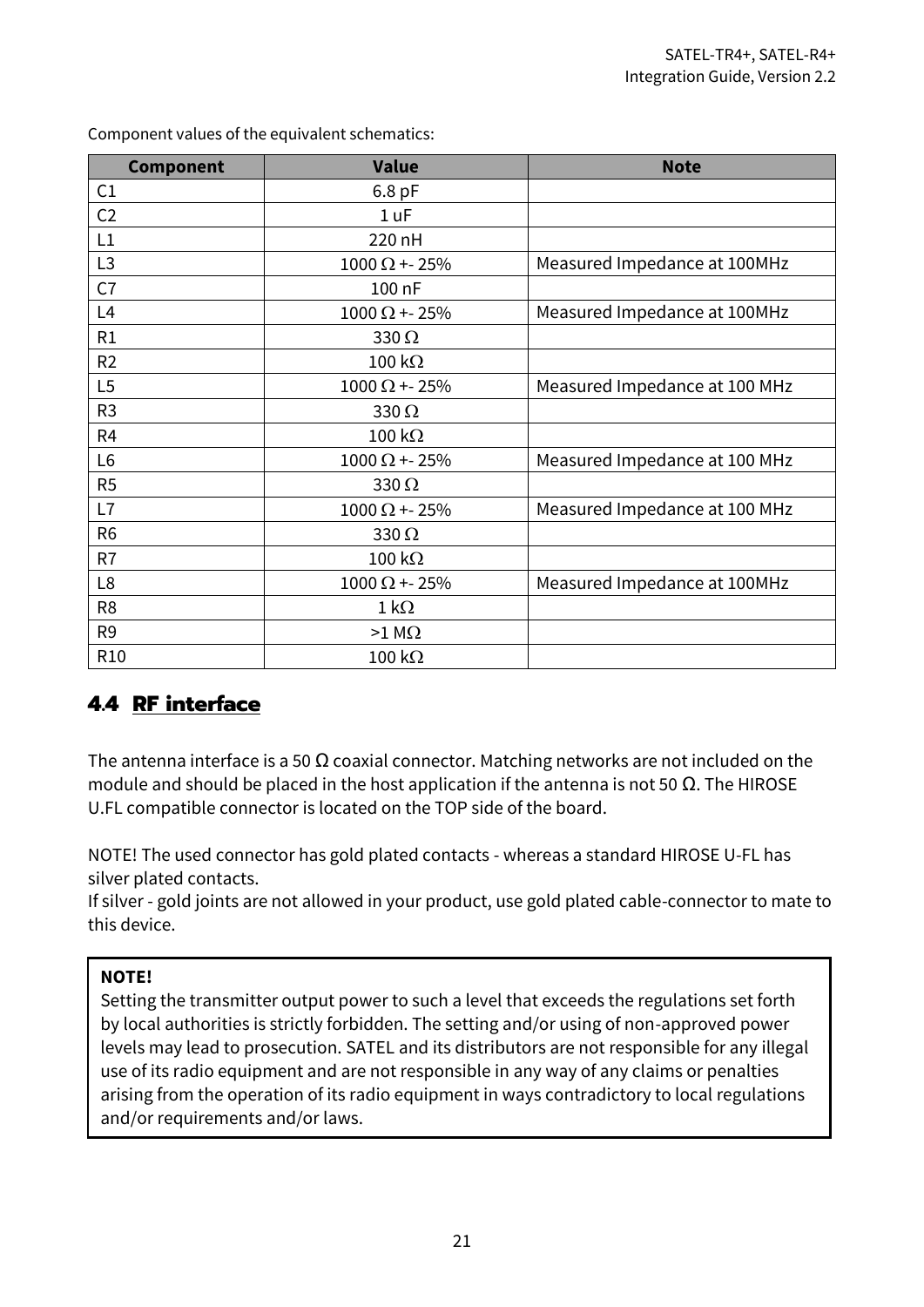#### **4.5 VCC\_IO pin**

VCC\_IO pin determines the voltage level of UART signals and the voltage level of GPIO output signals. VCC\_IO level also determines GPIO LOW/HIGH levels on each GPIO and UART input pins.

#### **4.6 Service pin**

The SERVICE pin is used to set the UART1 into a known state. Pulling this pin LOW will activate the service mode and set the UART1 into 38400, 8, N, 1. This is intended for service access of the module, to have a known serial port setting in order to provide easy access to module settings.

The pin does not affect any permanent settings, nor does it change the mode of the module. It is recommended to pull high or pull up by resistor to VCC\_IO to return serial port 1 into the configured state. When service pin is LOW the SL Commands are temporary forced to be ON

#### **4.7 Stat pin**

The STAT-pin indicates the status of the device. It can be used to drive or sink a LED current using a proper series resistor. STAT-pin drive or sink capability is +/-10mA at 3.3 V. It is recommended to use VCC\_IO for LED current.

Notice that if STAT-pin is used to sink LED current, LED behavior is opposite to driving scheme. The behavior of the STAT pin is described down below.

| <b>Blink cycle</b>                 | <b>Mode</b>                                                 |
|------------------------------------|-------------------------------------------------------------|
| " $1"$ - statically                | Module is operational "searching for a new frame"           |
| "0" for the endurance of the       | "0" when module is receiving data from air interface.       |
| received frame.                    | In practical cases will toggle at the frequency of the data |
|                                    | packets on the air interface.                               |
| "0" statically                     | Module is in sleep1 mode                                    |
| The pin is toggled in transmission | Module is sending data Over the Air                         |
| interval                           |                                                             |
| Pin is toggled in 1 s interval     | Module has the connection to Configuration Manager          |
|                                    | program.                                                    |
| Pin is toggled in 500 ms interval  | SL command mode set to OFF and SL commands enabled          |
|                                    | using "+ + +" sequence, section 7.2.                        |
| Pin is toggled in 250 ms interval  | Module has detected a fault, fault codes can be read via    |
|                                    | Configuration Manager program.                              |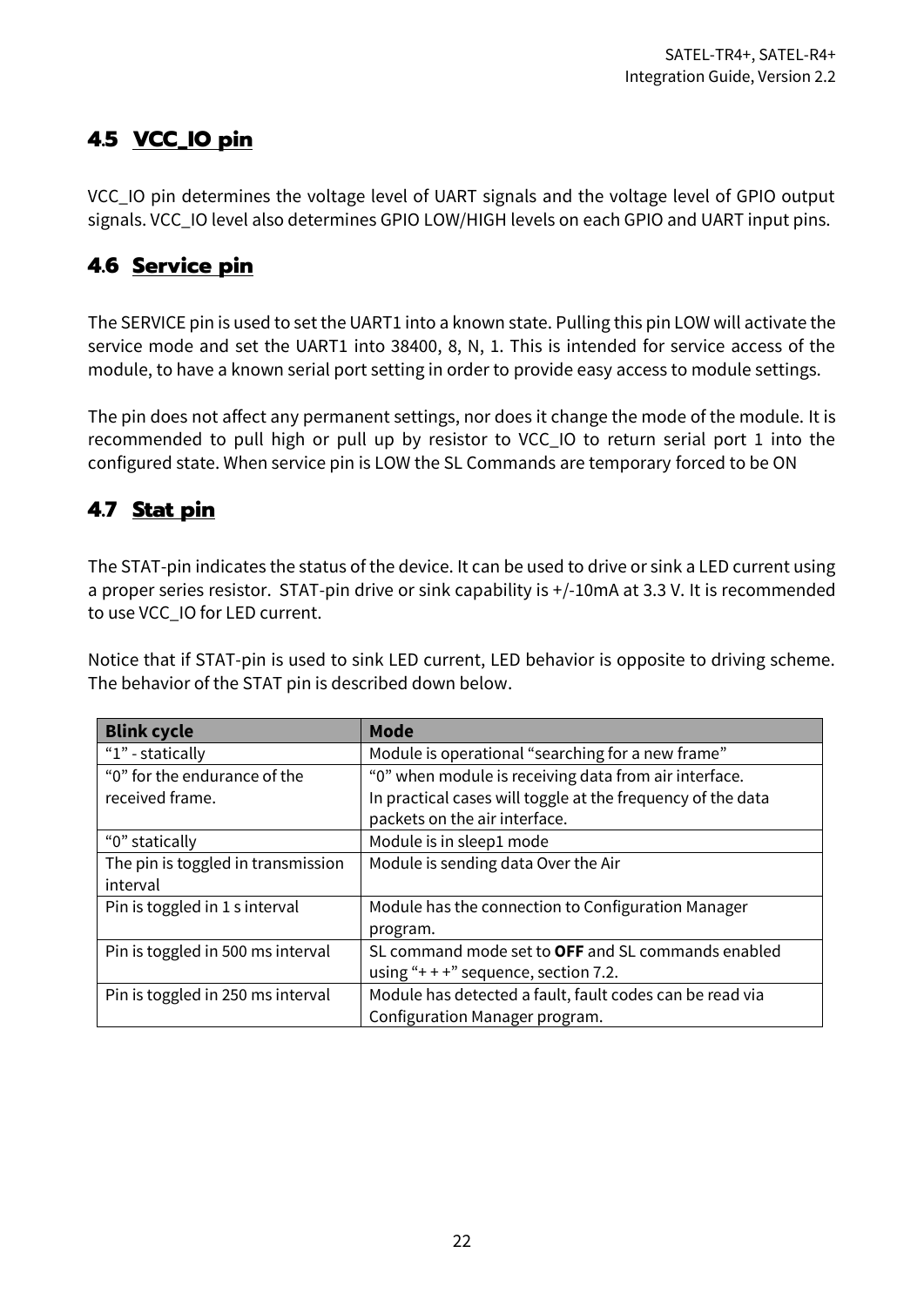## **4.8 VCC pins**

VCC pins are to feed operating voltage to the module. Limit for this voltage is mentioned in chapter 2.2 DC electrical specifications. User must take into consideration surge current and current consumption issues before using these pins. Also, the user must be aware for any voltage drop on the feeding path.

#### **4.9 UART pins**

Pins 7, 8, 9, 10 are used for UART serial transmission between the module and the terminal. The UART signal level corresponds to the level in VCC\_IO pin. VCC\_IO pin must be fed with a correct voltage level to match the terminal device.

#### **4.10GPIO pins**

GPIO pins are reserved pins for future use or special applications or special features. Unused pins should be left unconnected.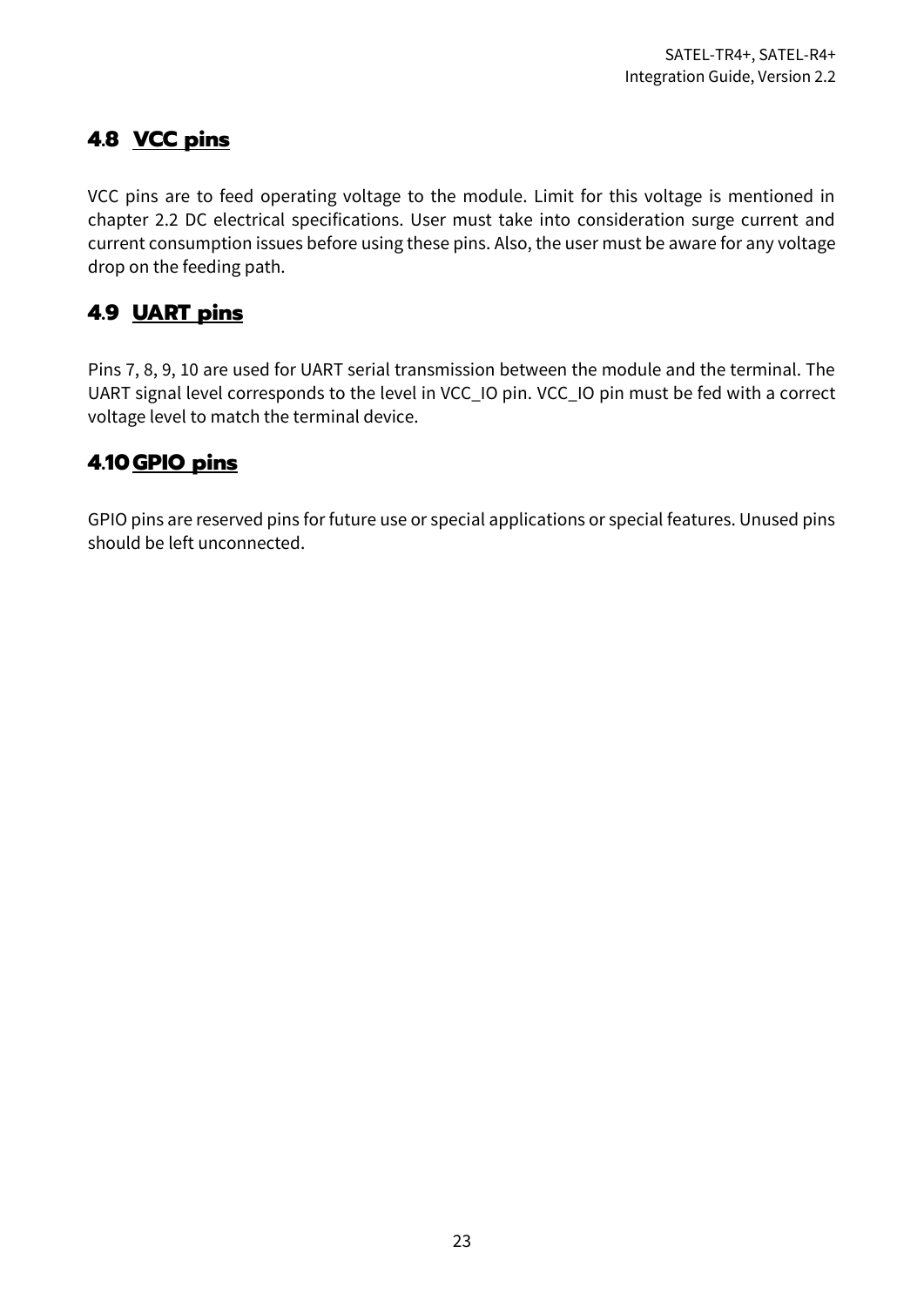# **5 MECHANICAL CONSIDERATIONS**

#### **5.1 Fixing device to host**

The radio module can be mounted on to the host application by using spacers and screws. It is highly recommended to use conducting metal spacers and screws to create proper electrical conductivity between the module and the host application. Recommended materials for spacers include brass or aluminum and steel screws. User must take care that there is no excessive mechanical stress created to the DTE connector while inserting and attaching the module. Recommended maximum screw size is M3, minimum spacer height between the module and the host application is 3 mm.



**Figure 5.1** Example of module attachment to application PCB.

#### **5.2 Heat transfer**

Since the module creates heat while operating, it must take into consideration to maximize the heat transfer from the module to an external heat sink. Proper heat sinking methods could be copper plated PCB, metal housing or a heat sink piece. The most recommended solution is to use a metal conductor to transfer heat from the module to an external heat sink which dimensions and location is adequate for a proper performance. To source the heat from the module is the plain area next to the antenna connector shown in a figure 5.2. Heat can be conducted from either side. To further improve the heat conductivity and reducing the heat transfer barriers, proper heat conducting paste or heat conducting tape should be used.



Figure 5.2 Heat sourcing area, both sides.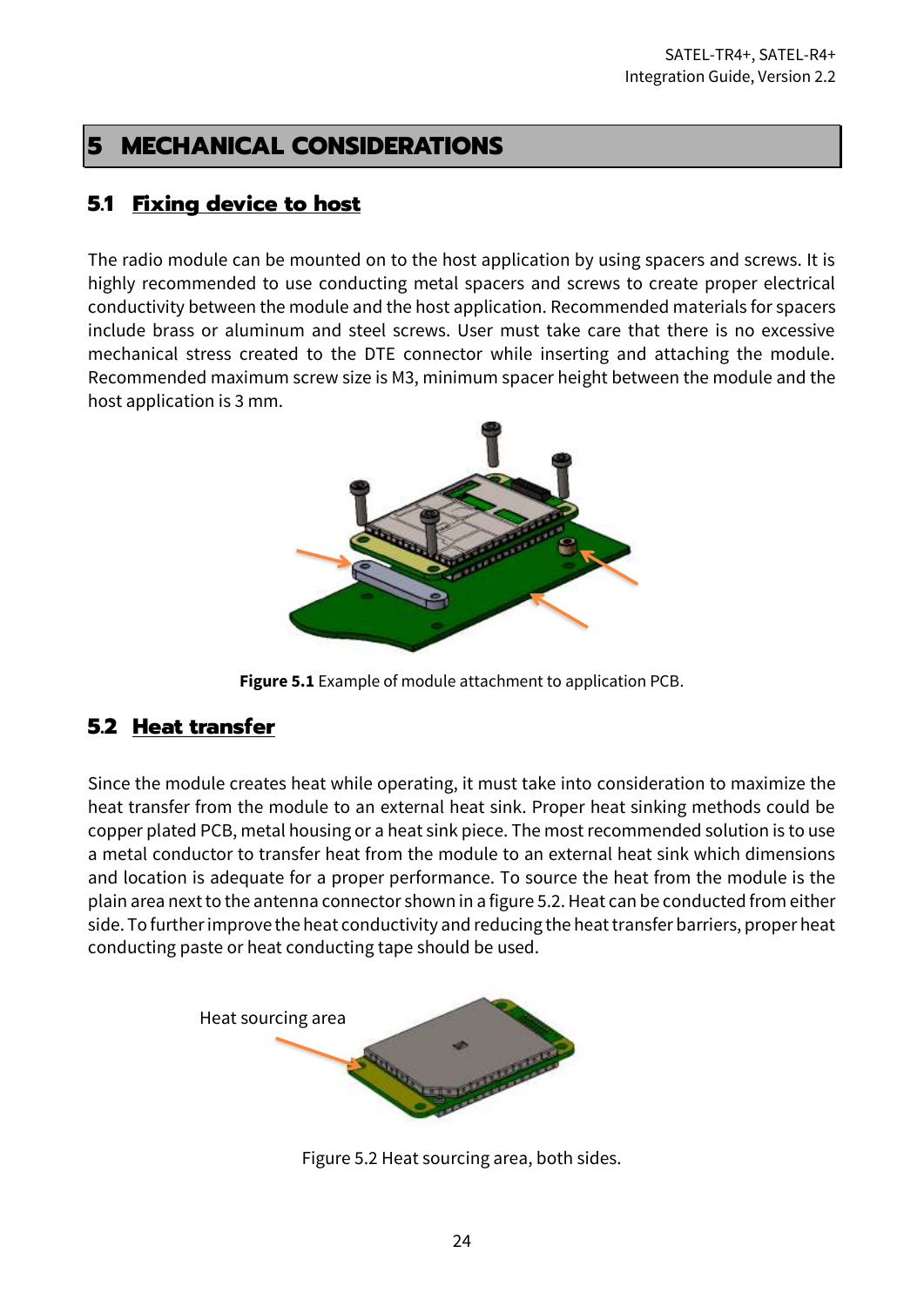#### **6 OPERATING MODES**

| <b>MODE</b>      | <b>FUNCTION</b> | <b>DESCRIPTION</b>                                     |
|------------------|-----------------|--------------------------------------------------------|
| Ready to receive | Search for sync | Module is searching for the start of a radio           |
| from RF          |                 | transmission from the RF signal.                       |
|                  | Receive data    | The module has found a valid radio transmission and    |
|                  |                 | is receiving data.                                     |
| TX.              | Transmit        | The module transmits                                   |
| Safe mode        |                 | Mode is entered when a fault has been detected and     |
|                  |                 | the device has been Rebooted. In safe mode fault       |
|                  |                 | codes can be read from the module (section 6.1).       |
| Sleep mode       | Sleep1          | Will turn the module into a state where it will hold   |
|                  |                 | parts of the radio on, wakeup time see section 2.3     |
| Power Save       | Power save      | Automatic sleep/wake-up procedure where module         |
| mode             |                 | sleeping time is dynamically adjusted to received data |
|                  |                 | packets. Decreases the power consumption of            |
|                  |                 | complete receiving cycle approx. 30%.                  |

The radio transceiver module has the following modes of operation:

#### **6.1 Safe mode**

When a fault has been detected by the Firmware, the module is set to Safe mode. In this mode the module toggle's the STAT pin in 250 ms interval indicating an Error and reboots the device after 5 s. Transmitting/Receiving is prohibited during malfunction. When connecting to the device with SATEL Configuration Manager the Error code is shown in pop up box. If the device does not recover after multiple reboots, please contact SATEL Oy.

SATEL Configuration Manager can be downloaded from websit[e https://www.satel.com/support](https://www.satel.com/support-and-services/downloads/)[and-services/downloads/.](https://www.satel.com/support-and-services/downloads/) The version 1.12.1 or newer is compatible with SATEL-TR4+ radio transceiver module.

#### **6.2 Power up / power down scenarios**

The transceiver module can be set in four (4) states, "ON", "OFF", "Sleep1" and "Power Save". When power is applied to the module, the module switches to ON state when voltage in ENA\_MOD is set to HIGH.

The module can be shut down by driving ENA\_MOD line to LOW state. In the "OFF" state current consumption is only that of leakage current from an LDO, section 2.3. In this state all non-essential parts off the module are powered down and all settings/state information that are not stored in nonvolatile memory are reset.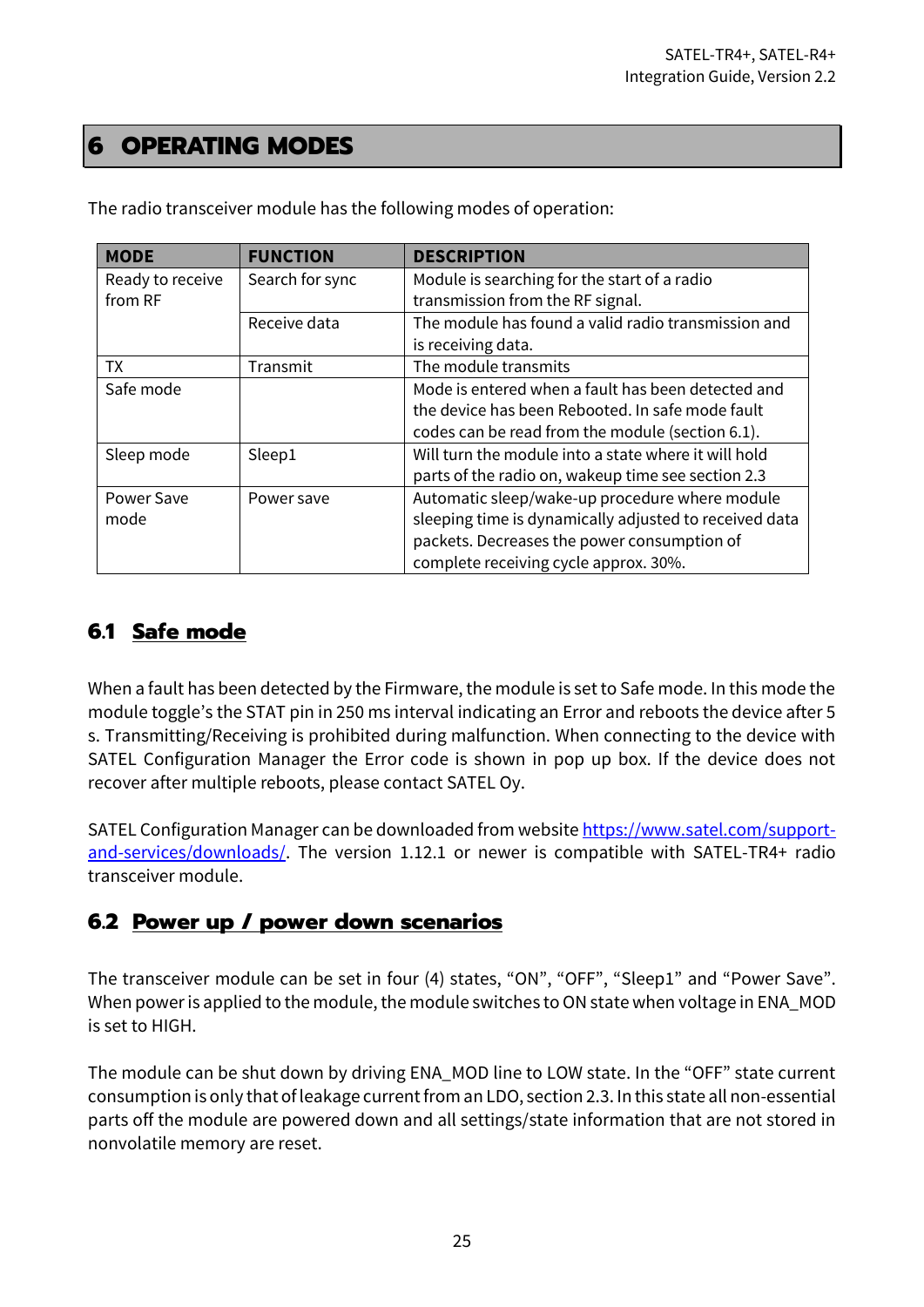#### **6.3 Sleep Mode**

When being in sleep mode, the radio part of the module is switched OFF while the serial interface communication related parts remain powered ON. The module will be automatically woken up after the CPU senses a state change in the TD1 pin. *Example:* The module is in Sleep1- mode. The module is woken up by sending a character or characters into the TD1 pin after which the module responses "**OK**". After "**OK**" the module is ready for normal communication.

To turn the module ON from Sleep1 mode:

- 1) Issue a state change to TD1 (toggle pin (minimum pulse duration time 10 µs) or issue a byte on the UART (for example 0x00))
- 2) Wait for "OK" -response from the module. The wake-up time is approx. 30 ms.
- 3) Start communicating normally

Module will remain powered ON until a new sleep command is issued.

#### **6.4 Power Save Mode**

The Power save mode performs an automatic, self-adjusting receiver wake-up/sleep cycle. It is designed for applications which base on one-way communication with relatively constant TX interval and, in which the data packet separation is > 200 ms.

When enabled, the unit makes the *transmission interval study* basing on four (4) successfully received data packets. The shortest time between transmitted packets is measured (*tmin*). Measured value is updated after each successfully received data packet, so that possible changes in the message length becomes noted.

Ensuring that the complete messages will be received even if there occur little variation in transmission interval, some safety margin (*tmarg*) is left into Ready to receive from RF mode time.

Safety margin is calculated by dividing the shortest time between transmitted packets (*tmin, in ms*) with 8 and by adding 60 ms to this result:

$$
t_{marg} = \frac{t_{\min}}{8} + 60 \text{ ms}
$$

The length of the whole sleeping period (*tsleep*) is calculated by decreasing the shortest time between transmitted packets (*tmin*) with safety margin (*tmarg*) and transmission time of the original message (*tTX*):

*tsleep= tmin − tmarg − tTX*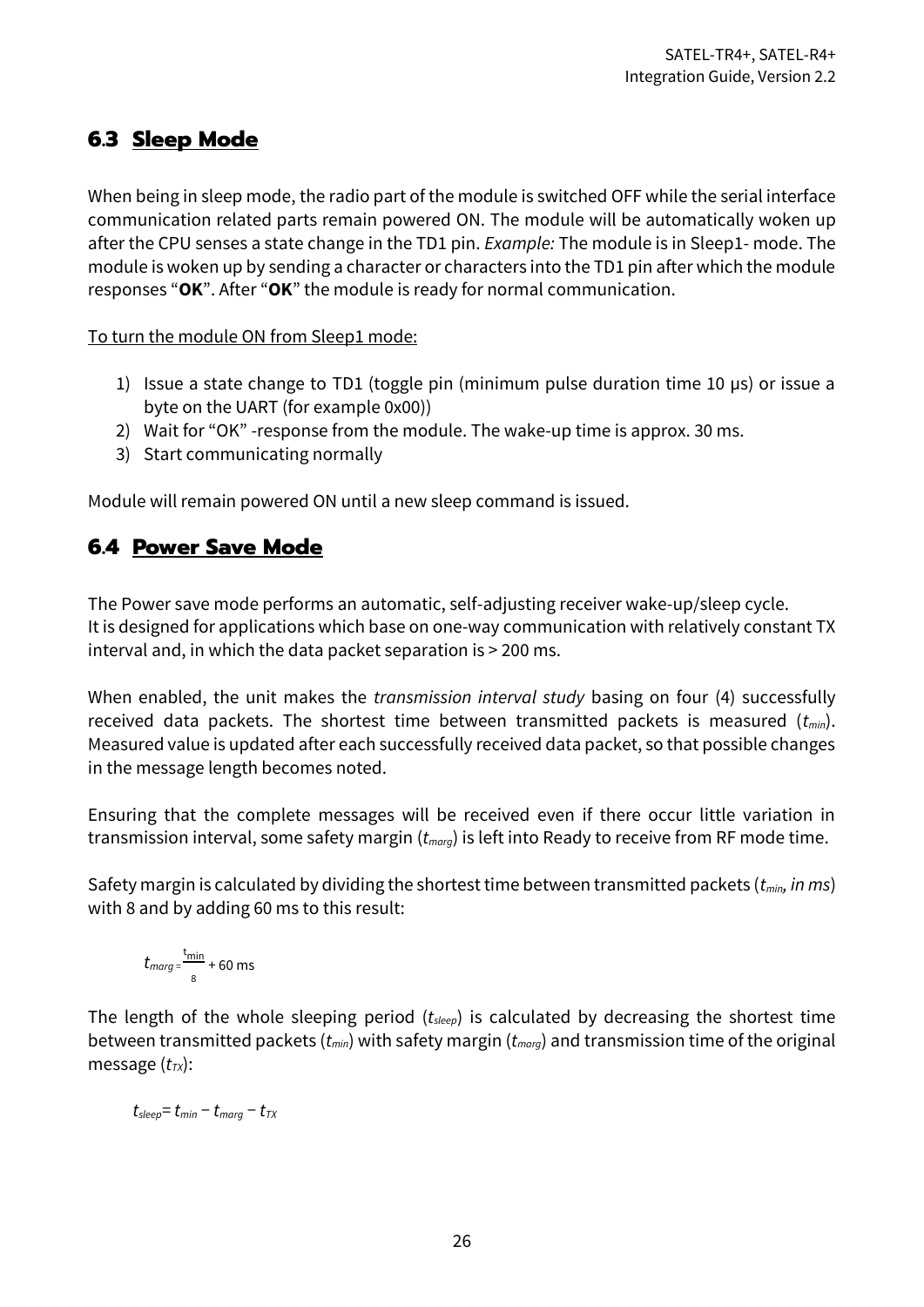Transmission interval study is started over always after 100 successful sleep/wake-up cycles and, if the expected receiving slot (*tRX slot*) with enhanced overlap margin (*toverlap*) has been missed. In latter case the package is considered to be lost.

 $t_{\text{overlap}} = t_{\text{mara}} + 100 \text{ ms}$ 

 $t_{RX \, slot, \, min} = t_{min} - t_{marg}$  $t_{RX \, slot, \, max} = t_{min} + t_{overlap}$ 



**Figure 6.1** Power save mode timing factors.

E.g. In system with TX interval of 1 s, and with 300 ms (approx. 300B @ 9600 bps) transmission time:

*tmin = 1000 ms tTX = 300 ms tmarg =125 ms + 60 ms = 185 ms*

*tsleep= 1000 ms − (125 ms + 60 ms) − 300 ms = 515 ms*

*tRX slot, min = 1000 ms – 185 ms = 815 ms tRX slot, max = 1000 ms + 285 ms= 1285 ms*

#### **6.5 Restart**

After startup the module can be restarted by issuing a SL command, upon which the module will shut down all circuitry, and Reboot the CPU (see SL command list).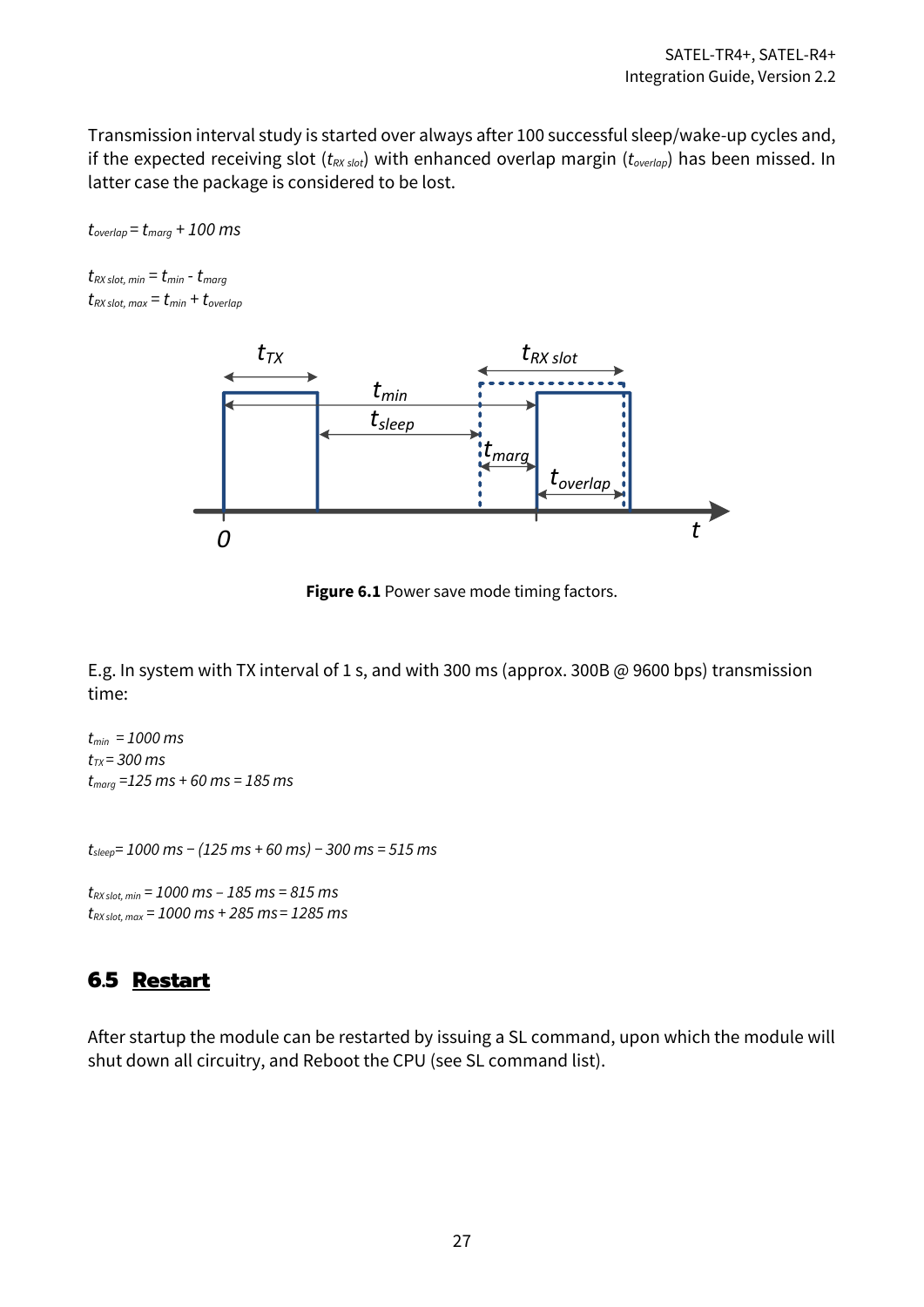#### **7 CONFIGURATION**

The configuration of settings can be changed easily - the next chapters describe the details:

#### **SATEL Configuration Manager PC software**

This clear to use software suits in most cases. Additional to other tools, it includes the channel list editor for creating the channel lists.

#### **SL commands**

A terminal device can command or configure the radio modem by using special commands. SL commands are applied especially in cases where radio modems are to be integrated seamlessly inside a system behind the integrator's own user interface.

#### **7.1 SATEL Configuration Manager software**

SATEL Configuration Manager is a PC software for the configuration of SATELLINE-M3-R/TR, SATEL-R/TR –module based radio models, covering most of the SATEL radio products.

Minimum requirements: SATEL Configuration Manager PC-program COM port with baud rate min. 9600 bps (alternatively with industrial level USB-RS adapter), recommended Win10 64-bit OS.

The software is available from the local SATEL distributor or at www.satel.com.

|                                                                              |                      | Connected                                             |    |                                      |                       | <b>SATEL</b>                           |    |
|------------------------------------------------------------------------------|----------------------|-------------------------------------------------------|----|--------------------------------------|-----------------------|----------------------------------------|----|
| <b>Disconnect</b>                                                            | <b>Read Settings</b> | Write Settings                                        |    | <b>Reset Settings Plash Handware</b> | <b>Scan Tool</b>      | <b>Channel Selector</b>                |    |
| Radio Modem Info Modem Settings Program Preferences   User Level Settings    |                      |                                                       |    |                                      |                       |                                        |    |
| Load Configuration From File                                                 |                      | Save Configuration To File Save Configuration as Text |    | Load ChannelLet                      |                       |                                        |    |
| Radio Settings   Serial Interface   Customer info   Call Sign   Msc settings |                      |                                                       |    |                                      |                       |                                        |    |
|                                                                              |                      |                                                       |    |                                      |                       |                                        |    |
| <b>Radio Settings:</b><br>Œ.<br>Tx Prequency                                 | Rx Frequency         | -7.<br>Reference Freq                                 | o  | Channel List<br>Channel Eist In Use: | lore<br>٠             |                                        | œ. |
| +09500000                                                                    | 409500000<br>н       | 438000000<br>HŁ                                       | Ħ  | Default Channel: 0                   |                       |                                        |    |
|                                                                              |                      |                                                       |    | Charinel -<br>TX Freq B45            | RX Freq [Hz]          | Visith (M3) Power (HAN) ^              |    |
| Channel Spacing<br><b>20 km</b>                                              |                      |                                                       |    | ۵<br>음<br>۰                          | ٥                     | 12-5 MHz<br>0<br>12.5 kHz<br>ö         |    |
| ٠                                                                            |                      |                                                       |    | 8<br>ø<br>۰                          | ø<br>۵                | a<br>12.5 MHz<br>ö<br>12.5 letz        |    |
| <b>PEC Mode</b><br>low<br>٠                                                  |                      |                                                       |    | ū<br>۰<br>ïα.                        | a<br>a                | 12.5 kHz<br>ö<br>12.5 kHz<br>ö         |    |
|                                                                              | Ŧ.                   |                                                       |    | 8<br>ø<br>ä<br>o                     | ø<br>ö                | <b>12.5 MHz</b><br>Ð<br>12.5 lotz<br>۵ |    |
| Radio Compatibility                                                          |                      |                                                       |    | ø<br>÷                               | ā                     | 12,5391<br>o                           |    |
| SATELINE-3AS                                                                 |                      |                                                       |    | ö<br>10<br>o                         | ø<br>a                | 12.5 letz<br>ö<br>12.5 00世<br>D        |    |
| Tx Power                                                                     | Signal Threshold     | m                                                     |    | 8888<br><b>IQ</b><br>ø               | ö<br>9                | 12.53/47<br>ø<br>12.5 kHz<br>o         |    |
| 50 mW<br>٠                                                                   | $-118$               |                                                       |    | ø<br>ä<br>σ                          | ö<br>ä                | 12.5 MHz<br>ŭ<br>12.5 lptr<br>a        |    |
| <b>Repeater Mode</b>                                                         | Tx Delay             |                                                       |    | ö<br>$\circ$<br>88<br>۰              | ö<br>ø                | 12.5 kHz<br>ō<br>12.51Hz<br>ø          |    |
| $\overline{or}$<br>$\left  \cdot \right $                                    | ь                    |                                                       |    | $\alpha$<br>ö<br>ö                   | ø<br>ø                | 12.5 lets<br>Ď<br>Ď<br>12.5 kHz        |    |
|                                                                              |                      |                                                       |    | ä<br>۰<br>ö<br>o                     | ø<br>ö                | D<br>12.53912<br>ö<br>12.5 MHz         |    |
| Addressing                                                                   |                      |                                                       | G. | o<br>ø                               | a<br>ö                | 12-5 km<br>Ð<br>12.5 kHz<br>o          |    |
| Rx Address Enabled                                                           | Rx 1 Address         | Rx 2 Address                                          |    | ö                                    | ø<br>ä                | 12.5 kHz<br>ø<br>ø<br>12.5 kHz         |    |
| <b>OFF</b><br>$\left  \cdot \right $                                         | 0000                 | lonco-                                                |    | 0000000<br>998                       | a<br>a                | ö<br>12.5 MHz<br>12.5 kHz<br>ö         |    |
| To Address Enabled                                                           | Tv:1Address          | Tx 2 Address                                          |    | ۰<br>a<br>o                          | ٥                     | 12.5 iHz<br>D<br>12.5 kHz<br>o         |    |
| lore<br>٠                                                                    | 0000                 | doco-                                                 |    |                                      | Open Channel Selector |                                        |    |
|                                                                              |                      |                                                       |    |                                      |                       |                                        |    |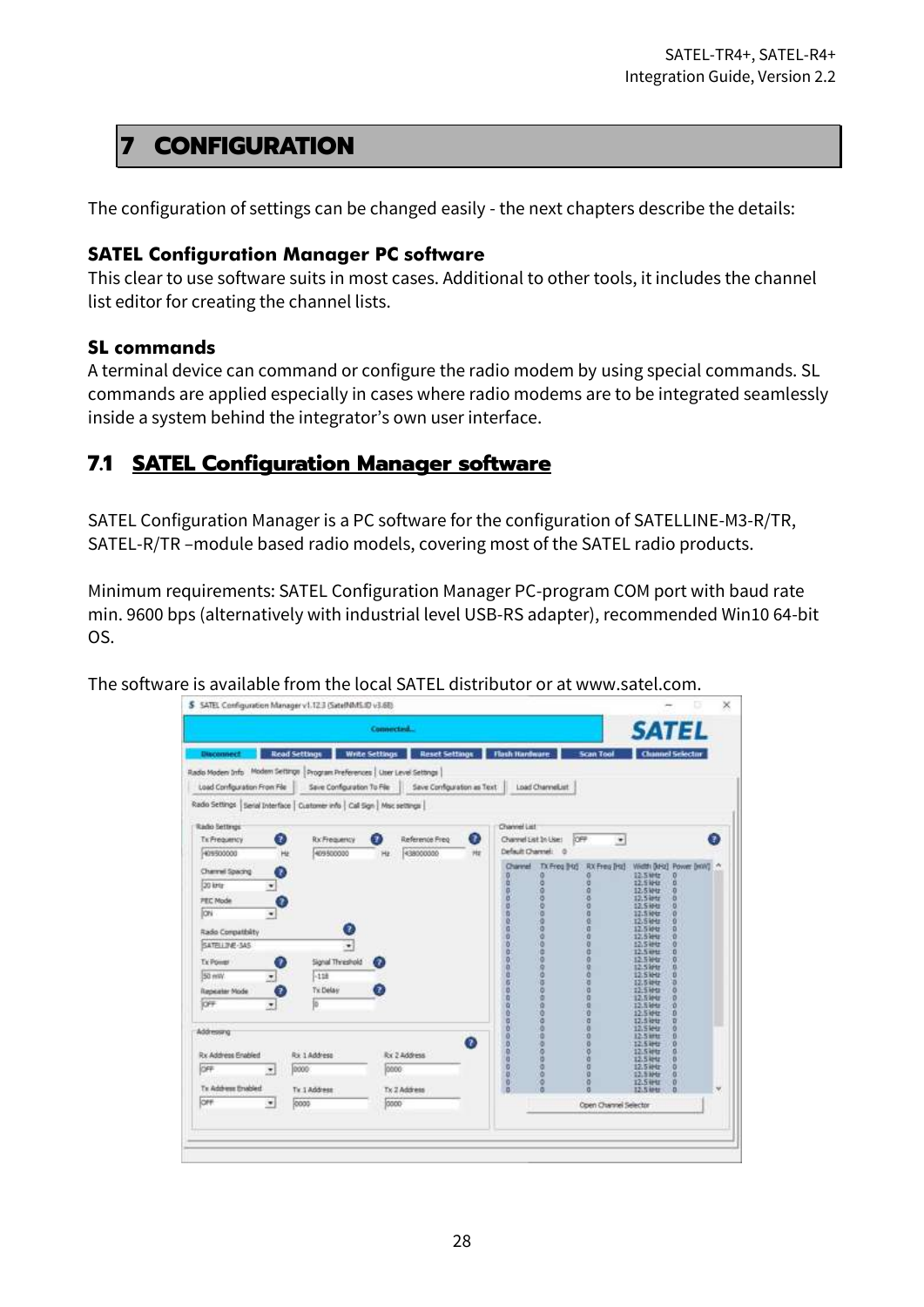#### **7.2 Changing parameters using SL commands**

The controlling terminal device can change the configuration settings of the module. This is accomplished with the help of SL commands. SL commands can be used to change e.g. the frequency or addresses. It is also possible to ask the radio transceiver module to show current settings which are in use.

#### **7.2.1 SL Commands**

The controlling terminal device can change the configuration settings of a radio. This is accomplished with the help of SL commands, which can be used during data transfer. SL commands can be used to change e.g. the frequency or addresses. It is also possible to interrogate a radio modem in order to gain information concerning current settings that are in use. SL command -setting must be enabled before they can be used.

An SL command is a continuous string of characters, which is separated from other data by pauses which are equal or greater than time defined by Pause length parameter (default=3 characters) in the set-up. No extra characters are allowed at the end of an SL command. Serial interface settings are the same as in data transfer. SL command is properly recognised also in the case when the command string is terminated by <CR> (=ASCII character no. 13, Carriage Return, 0x0d) or <CR><LF> (<LF> = ASCII char. no. 10, Line Feed, 0x0a). If multiple SL commands are sent to the module, the next command can be given after receiving the response ("Ok" or "Error") of the proceeding command. In addition, it is recommended to implement a timeout to the terminal software for recovering the case when no response is received from the radio module.

The transceiver module will acknowledge all commands by returning an "**OK"** (command carried out or accepted) or the requested value, or an "**ERROR"** (command not carried out or interpreted as erroneous) message.

it is possible to use SL commands in Port 2 (TD2 signal in GPIO3 (Pin13) and RD2 signal in GPIO1 (Pin11)) when Port2 Function has been configured as Diagnostics. SL commands can be used even in parallel with Port1 – in that case the response appears in the same port where the SL command came from.

Port2 is configured on Serial Interface sheet of Configuration Manager software (starting from version 1.12.1) by selecting the Port2 Function:

- OFF (=Port 2 not in use)
- Diagnostics (=SL commands ON in this case)

CR/LF characters are added to end the response messages (unless they are already present) in order to make parsing easier. Settings can be toggled, SL Commands ON/OFF, CR/LF ON/OFF.

See Appendix 12.2 for SL commands. In order to get information of the latest and/or special SL commands please contact SATEL.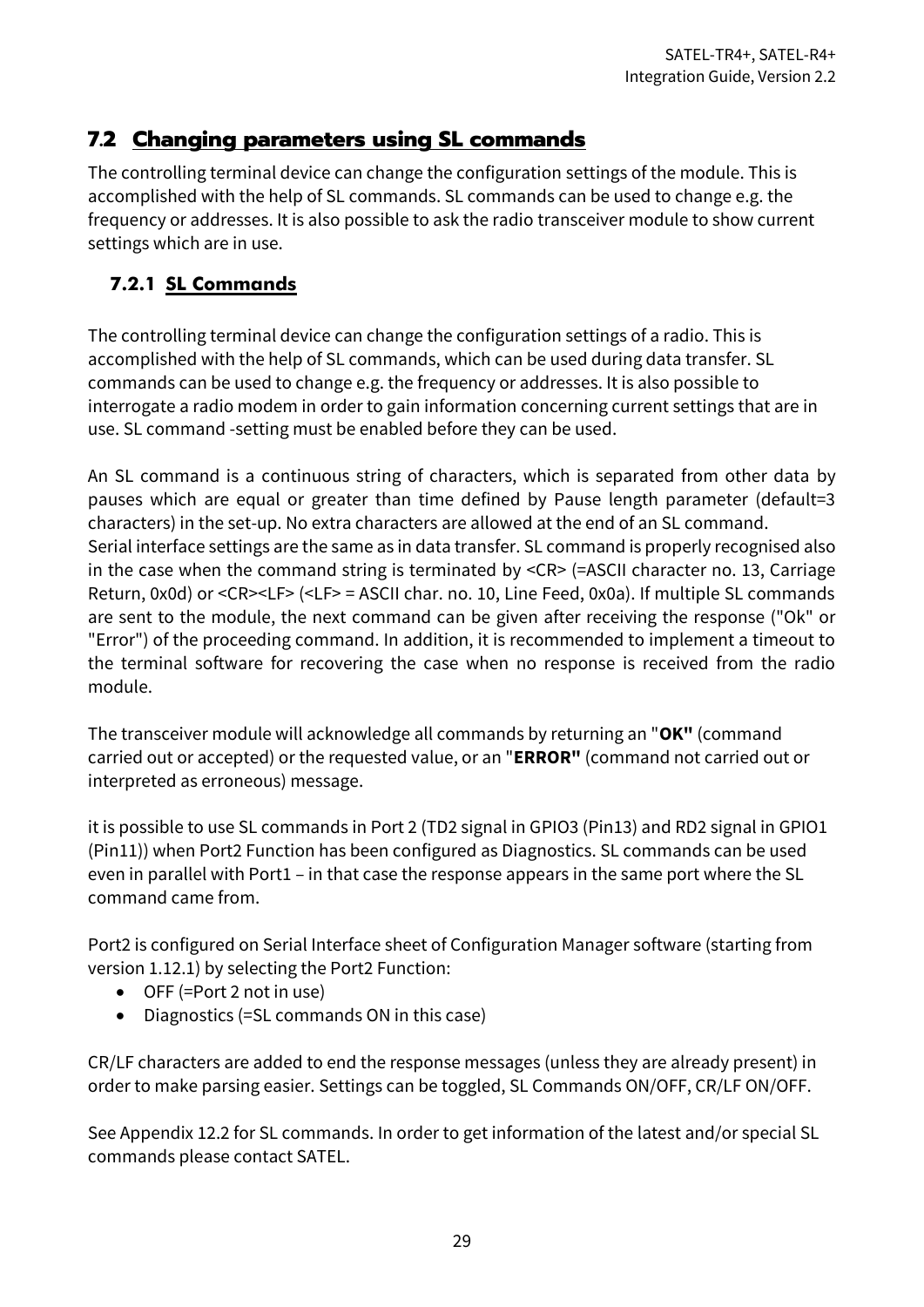#### **7.2.2 SL Command Mode**

When the SL commands are enabled there are possibilities that the user data may start with the characters "SL" which is handled as the SL command. This has caused the firmware to go to the continuous SL command search mode and any data has not been sent or even an **"ERROR"** acknowledgment has been received. To avoid this kind behavior the user can disable the SL commands.

The SL commands can be disabled or enabled by using SL commands or toggling the "*SL Command mode*" parameter via the *SATEL Configuration Manager,* version v1.3.15 or newer.

By default the *SL Command mode* is set to **ON**. If the *SL Command mode* is set to **OFF** then the SL commands can be enabled or disabled by using the below described procedure. Regardless of original SL command –setting state, changing the setting state with this procedure will effect to the reception process of the radio module. SL command –setting state can be changed only via SATEL Configuration Manager in maintenance access level.

Radio can be set to *Command mode* separately with "+++" command, regardless of the set SL command mode (ON/OFF). Enabling the *Command mode* temporarily enables the SL command mode and disables the radio interface functions (Tx/Rx).

To enable the *Command mode*:

• Send three "**+**" characters via serial port so that there is at least three bytes delay (according to Pause Length -setting) between each character. The response is **"OK"**, when successfully set.

*<+><at least three bytes pause\*><+><at least three bytes pause\*><+>*

To disable the *Command mode*:

• Send three "**-**" characters via serial port so that there is at least three bytes delay (according to Pause Length -setting) between each character. The response is **"OK"**, when successfully set.

*<-><at least three bytes pause\*><-><at least three bytes pause\*><->*

#### *\*Pause Length -setting*

Note!

The "+ + +" and "- - -" procedures are not recommended to be used when radio is transmitting or receiving data (i.e. the application data occupies the TD or RD lines of the radio).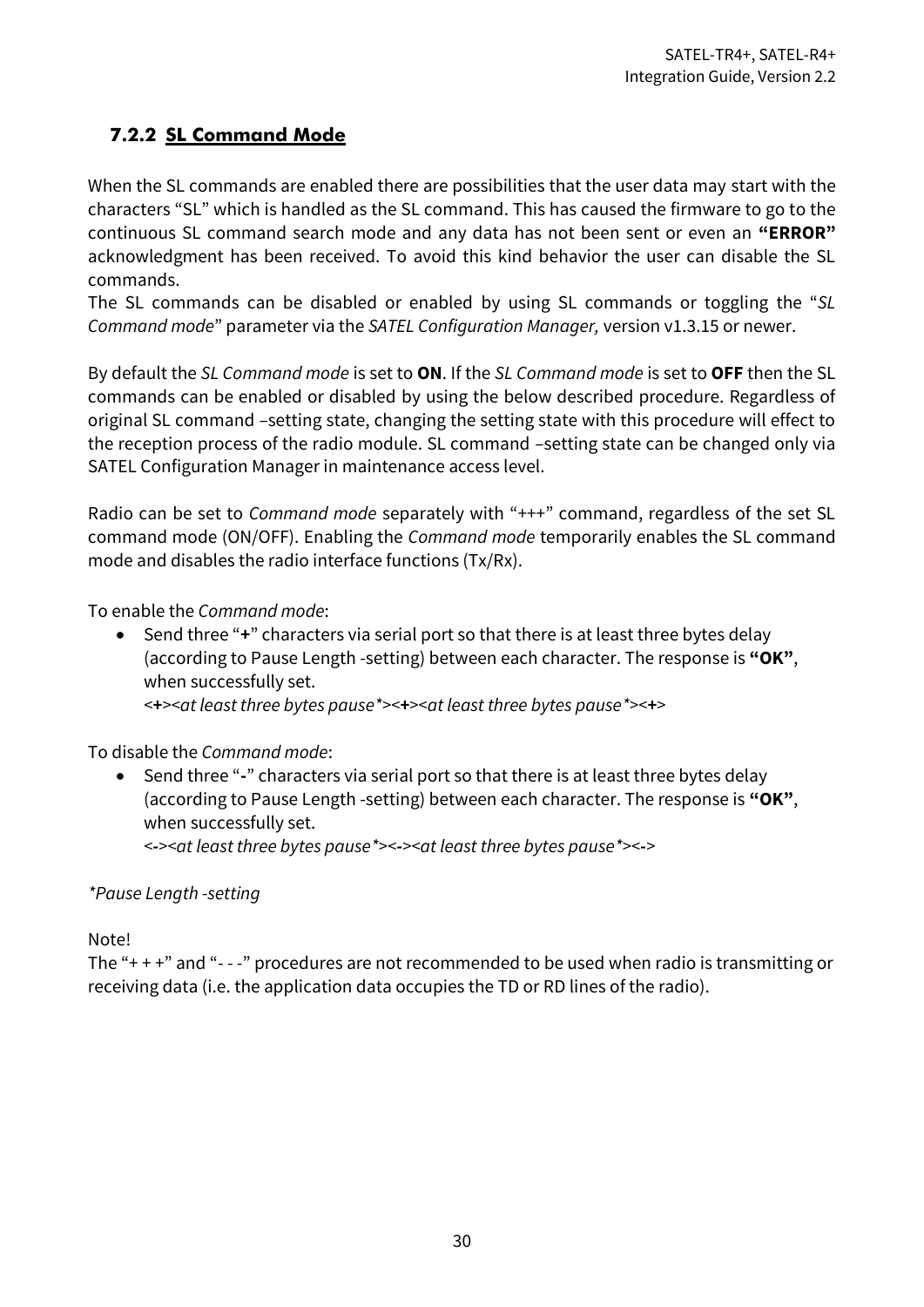#### **8 SERIAL INTERFACE**

The radio modem is referred to as DCE (Data Communication Equipment) whereas the device connected to it, typically a PLC or a PC, is referred to as DTE (Data Terminal Equipment).

In order to transfer data, the physical interface between DCE and DTE must be compatible and properly configured. This chapter describes shortly the basics of the physical interface options, the related settings and the operation of the serial interface.

Before connecting DTE (Data Terminal Equipment) to the radio modem, make sure that the configuration matches the physical interface (electrical characteristics, timing, direction and interpretation of signals).

#### **8.1 Pause length**

The modem recognises a pause on the serial line (a pause is defined as a time with no status changes on the UART interface TD-line). The pause detection is used as criteria for: End of radio transmission - When the transmit buffer is empty and a pause is detected, the modem stops the transmission and will then change the radio to the receive mode. SL command recognition - For a SL command to be valid, a pause must be detected before the actual command character string.

User address recognition - In order for the start character to be detected, a pause must precede it in transmission.

Traditionally, in asynchronous data communication, pauses have been used to separate serial messages from each other. However, the use of non-real-time operating systems (frequently used on PC-type hardware) often adds random pauses, which may result in the user data splitting into two or more separate radio transmissions. This may cause problems especially in the systems including repeater stations.

In order to match the operation of the radio modem to the user data, the Pause length parameter can be adjusted on the programming menu. It may have any value between 3 and 255 characters. The default value is 3 characters.

Notes:

The absolute time of Pause length is depending on the serial port settings. For example, 1 character is ~1.04 ms at 9600 bps / 8N1 (10 bits).

The maximum absolute time is always 170 ms independent from the value of the Pause length given in the set-up.

An increase in the Pause length increases the round trip delay of the radio link correspondingly; this is due to the fact that the radio channel is occupied for the time of the Pause length after each transmission (the time it takes to detect a pause). If this is not acceptable, the TX delay setting may also be useful in special cases.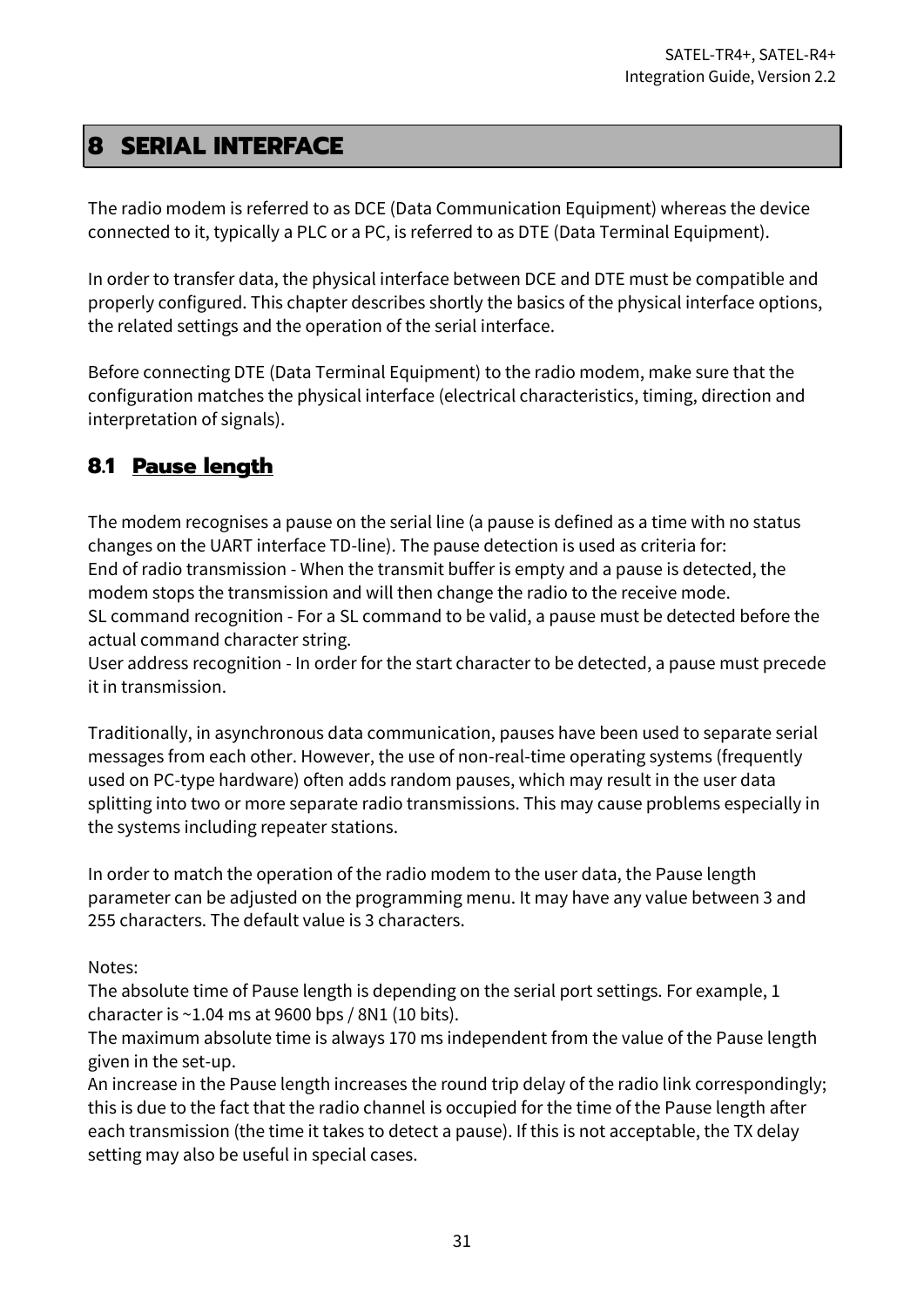#### **8.2 Data buffering**

Whenever the radio modem is in *Data Transfer Mode* it monitors both the radio channel and the serial interface. When the terminal device starts data transmission the radio modem switches to transmission mode. At the beginning of each transmission a synchronisation signal is transmitted and this signal is detected by another radio modem, which then switches into receive mode. During the transmission of the synchronisation signal the radio modem buffers data into its memory. Transmission ends when a pause is detected in the data sent by the terminal device, and after all buffered data has been transmitted. When the serial interface speed is the same or slower than the speed of the radio interface, the internal transmit buffer memory cannot overflow. However, when the serial interface speed exceeds the speed of the radio interface, data will eventually fill transmit buffer memory. In this instance, it will take a moment after the terminal device has stopped transmission of data for the radio modem to empty the buffer and before the transmitter switches off. The maximum size of transmit buffer memory is one kilobyte (1 kB). If the terminal device does not follow the status of the CTS-line and transmits too much data to the radio modem, the buffer will be emptied and the transmission is restarted.

In the receive mode, the buffer works principally in the above described way thus evening out differences in data transfer speeds. If the terminal device transmits data to a radio modem in receive mode, the data will go into transmit buffer memory. Transmission will start immediately when the radio channel is available.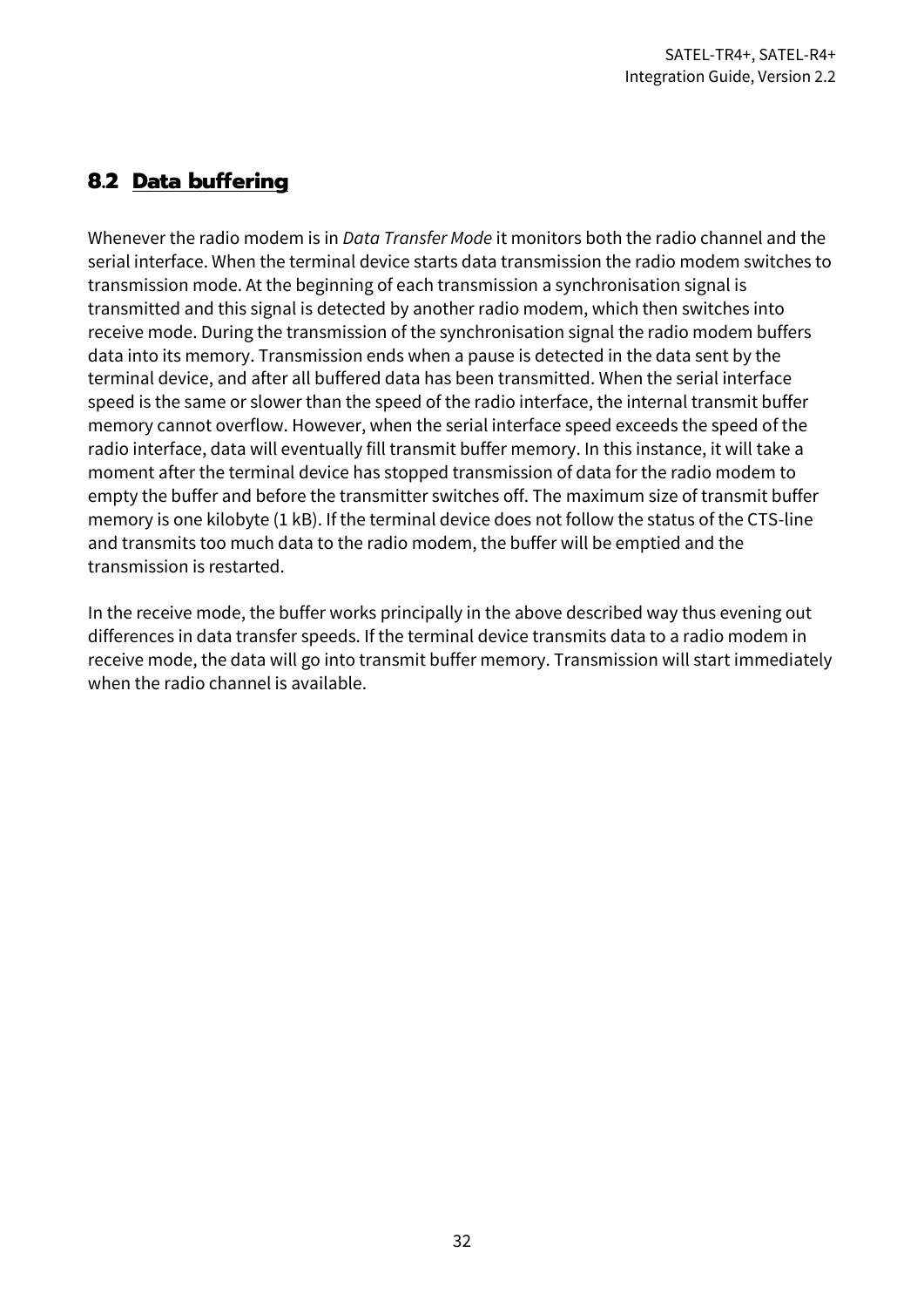#### **9 RADIO PARAMETERS**

This product offers the radio settings for user to select:

- Channel spacing: 25, 20 or 12.5 kHz
- Frequency can be any 6250 Hz divisible frequency with 12.5 and 25 kHz channel spacing options
- Frequency can be any 10000 Hz divisible frequency with 20 kHz channel spacing option

#### **9.1 Transmitter**

The output power of the transmitter is adjustable (see the table below for available values). The greatest allowable power depends on limits set by local authorities, which should not be exceeded under any circumstances. The output power of the transmitter should be set to the smallest possible level such that it still ensures error free connection under variable conditions. Excessively high output power levels used in short link spans can cause interferences and affect to the overall operation of the system.

| Transmitter output power levels |                    |             |  |  |
|---------------------------------|--------------------|-------------|--|--|
| Output power (mW)               | Output power (dBm) | 403-473 MHz |  |  |
| 10 mW                           | $+10$ dBm          |             |  |  |
| 20 mW                           | $~13$ dBm          |             |  |  |
| 50 mW                           | $~17$ dBm          |             |  |  |
| 100 mW                          | $+20$ dBm          |             |  |  |
| 200 mW                          | $+23$ dBm          |             |  |  |
| 500 mW                          | $+27$ dBm          |             |  |  |
| 1000 mW                         | $+30$ dBm          |             |  |  |

The antenna (or a 50 Ohm attenuator) should be always connected to the antenna connector while the transmitter is being used in order to guarantee the maximum lifetime of the transmitter.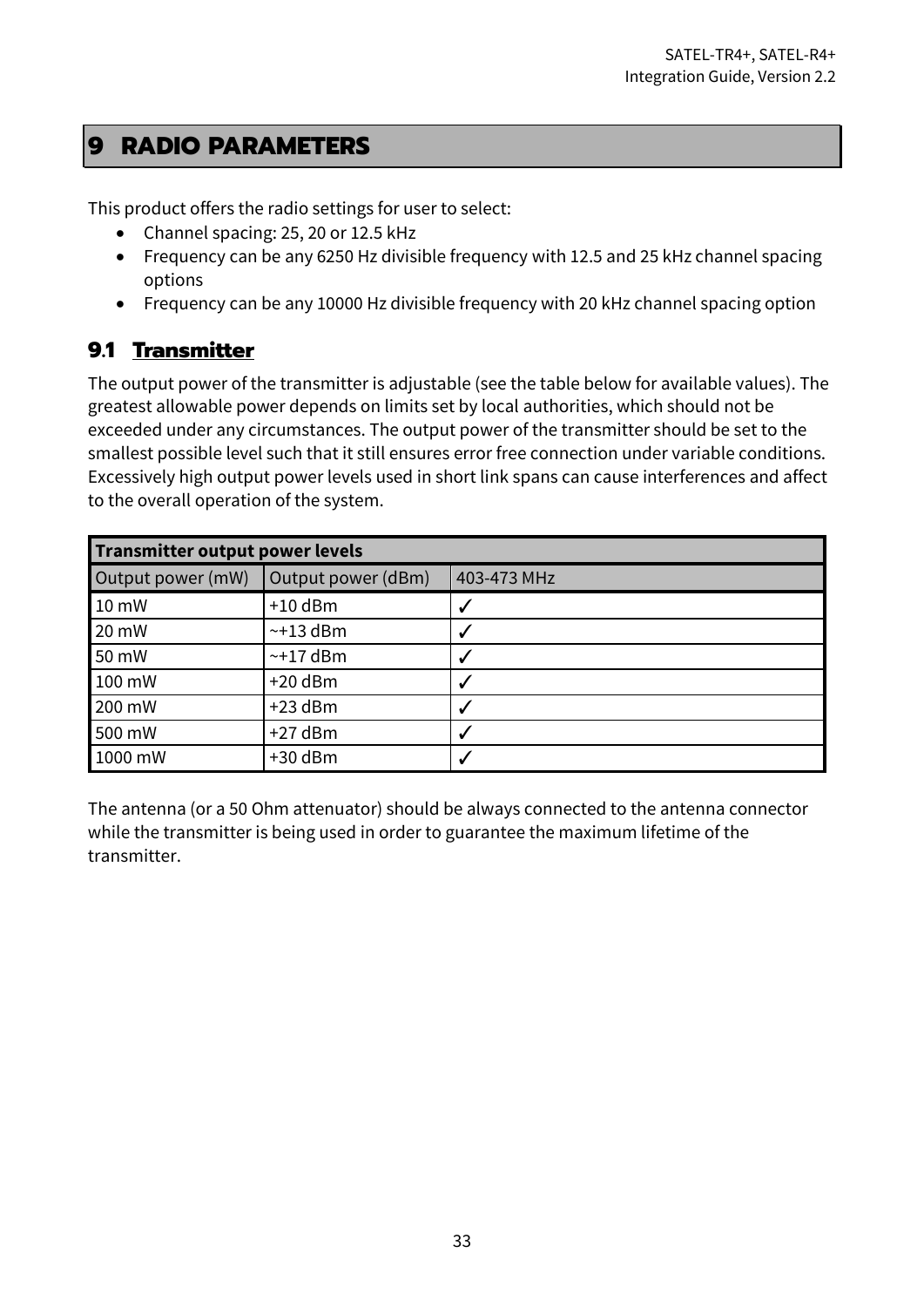#### **9.2 Receiver**

| <b>Radio modulation</b> | Air rate bps @<br>12.5 kHz | <b>Sensitivity (BER 10E-2)</b> |
|-------------------------|----------------------------|--------------------------------|
| SATEL 4-FSK             | 9600                       | $-112$ dBm                     |
| SATEL 4-FSK*            | 7200*                      | $-115$ dBm*                    |
| SATEL 8-FSK             | 14400                      | $-105$ dBm                     |
| SATEL 8-FSK**           | 9600**                     | $-112$ dBm**                   |
| SATEL 16-FSK***         | 14400***                   | -104 dBm***                    |
| <b>Radio Modulation</b> | Air rate bps @<br>25 kHz   | <b>Sensitivity (BER 10E-2)</b> |
| SATEL 4-FSK             | 19200                      | $-109$ dBm                     |
| SATEL 4-FSK*            | 14400*                     | $-113$ dBm*                    |
| SATEL 8-FSK             | 28800                      | $-103$ dBm                     |
| SATEL 8-FSK**           |                            | $-111$ dBm**                   |
|                         | 19200**                    |                                |

The sensitivity of the receiver depends on the channel spacing of the radio modem, selected modulation level and on the mode of the FEC (error correction).

\*Values apply with FEC ON, 3/4 coding

\*\*Values apply with FEC ON, 2/3 coding

\*\*\* Values apply with FEC ON, 3/4 coding always enabled

The radio modem measures the received signal strength (RSSI) of the receiver constantly. The Signal Threshold setting determines the received signal level above which the search for the radio messages is active. It is recommended that values given in the table above are used as a basis. If the threshold is set too low, it is possible that the receiver is trying to synchronise itself with noise. In such a case the actual data transmission might remain unnoticed. If the threshold is set too high, the weak data transmissions will be rejected although they could be otherwise receivable. Signal threshold should only be changed for a reason - for example in the following cases:

Continuous interference is present, and the desired signal is strong. In this case the signal threshold can be increased to prevent the modem from synchronising to the interfering signal(s) and /or possible noise.

Maximum sensitivity should be achieved, and the desired signal is very weak. In this case the sensitivity could increase by decreasing Signal threshold. This type of situation is usually a sign of a poorly constructed radio network / contact. Bit errors and momentary loss of signals can be expected in this kind of a situation. Some data might be successfully transferred.

The RSSI can be requested also locally by using a special SL command (SL@R?). The RSSI value is available 7s after the receiving the message. After that the value is returned to zero.

Signal Threshold value range: -80 … -118 dBm Default value: -118 dBm Note that the feature is OFF in case the value is -118 dBm.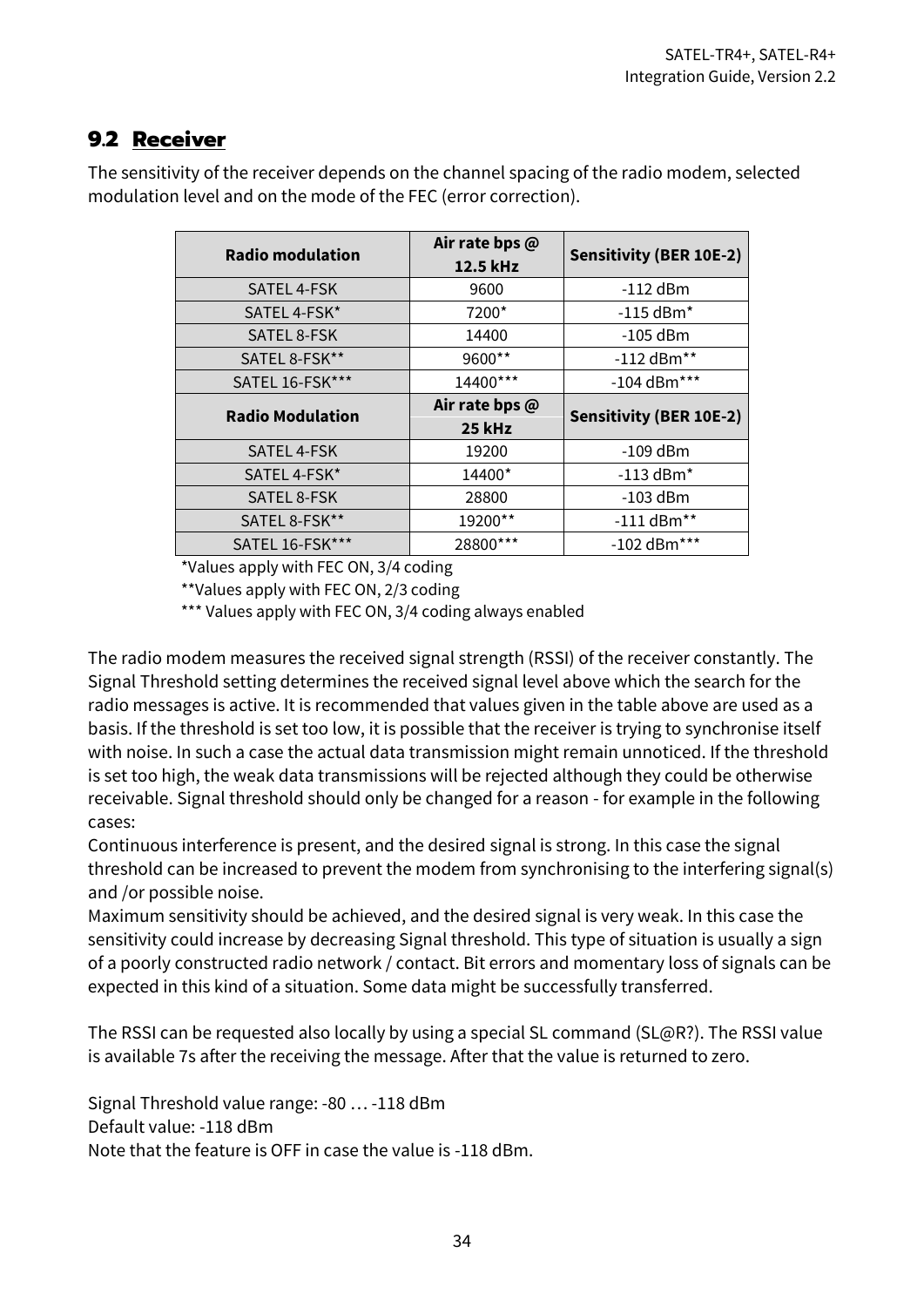## **9.3 Encryption**

Data security is often a concern when using radio communication. In SATEL radio products, strong AES128/256-bit encryption (CTR-mode) on the air interface ensures privacy in the radio network. The principle of encryption in the radio path is to collect a certain amount of data to a shift register and manipulate it according to a certain rule. Every data packet is encrypted individually. The process of encryption adds 5 to10 ms (depending on encryption mode) to each sent data packet (<5 characters) and must be avoided in the cases where low latency is the most important requirement.

AES is open source software from public domain. Author: Brian Gladman (U.K). The CTR-mode is SATEL's in-house implementation.

The product models that support the encryption for the RF interface can be viewed in SATEL WEB sites at [www.satel.com/products/.](http://www.satel.com/products/) The radio models that doesn't support the encryption feature are compatible with the radio models with the encryption when the feature is disabled. The factory default value for the encryption feature is OFF state.

It is not possible to update/change the models NOT supporting the encryption to support this feature in the field. This task can be executed is SATEL factory premises and will be charged according to the service price list. The factory default value for the encryption feature is OFF state. The setting state with the static, distributed encryption keys have to be set equally to the radios in the same radio network.

Please contact SATEL for more detailed information regarding the radio network compatibility settings in radio network between different models (channel width, radio frequency etc.).

The encryption password key is generated by using Main and Aux –keys + in the beginning of the data packet transferred changing 32/64-bit string. It is mandatory to insert both information keys with the mentioned length keys. Options for generating the encryption keys are:

- Manually via terminal connection:
	- o SL commands
- Automatically with password via Configuration Manager software (generates automatically the Main and Aux keys)

It is recommended to set up a radio network with encryption enabled by using only one selected configuration way. The password or the keys should be kept in a safe place as the keys can't be read from the device after configuration. The equivalency of the encryption keys between radio modems can be verified from the Key Hash –information field. Last 4 marks indicates the equivalency [0-9, A-F]. In case the password is forgotten, a new password will need to be set for all the radios of the network.

NOTE! The encryption is designed for SATELLINE-3AS, SATEL-8FSK-1, SATEL-8FSK-2 and SATEL-16FSK-1 –radio compatibility modes.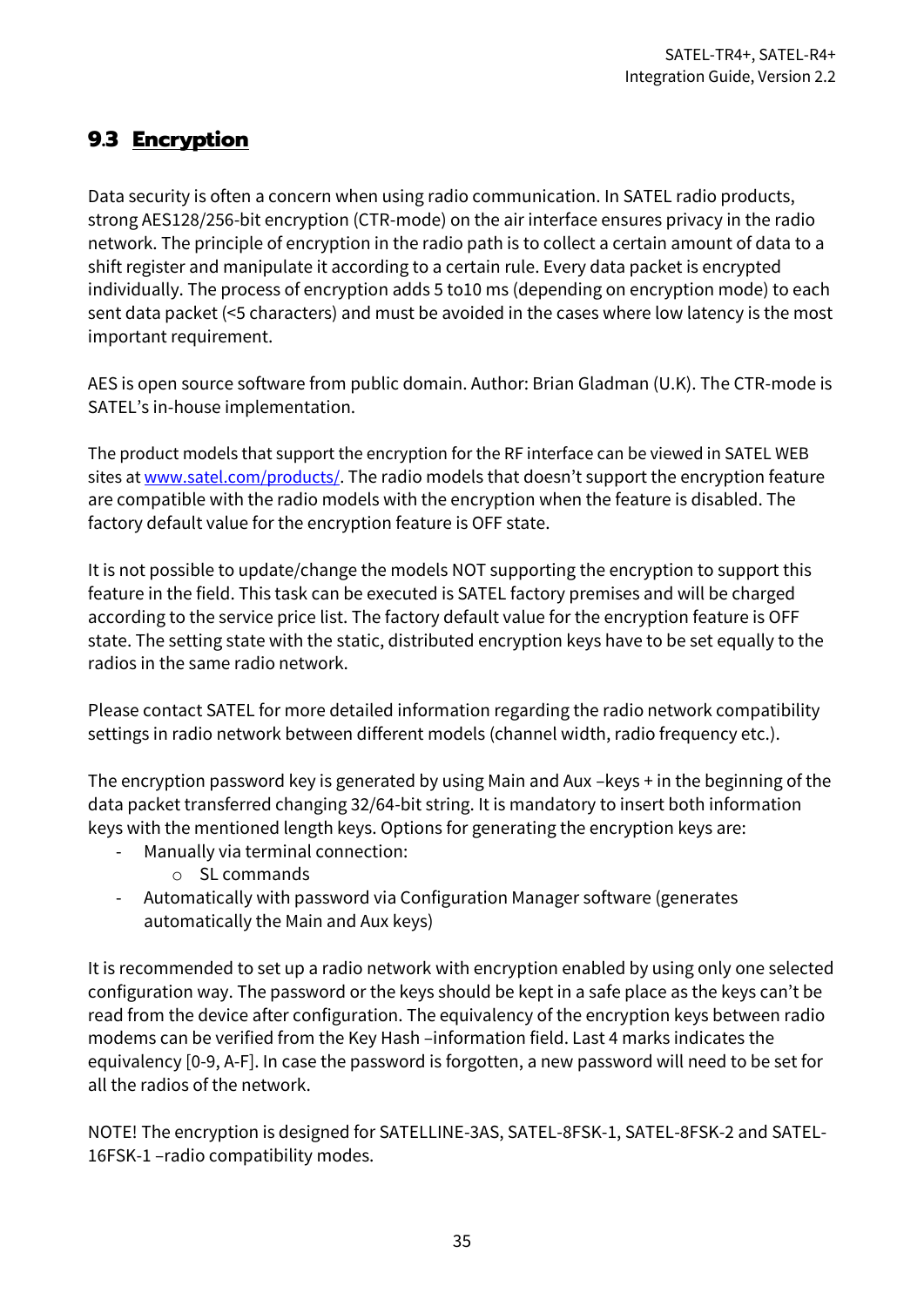#### **9.4 Radio state**

This setting allows users to disable/enable the transmitter. Unless overridden by the factory configuration, users can select state of the radio by using Configuration Manager software (starting from version 1.8.0) and selecting the value of Misc settings  $\rightarrow$  Enabled Radio States:

- Tx/Rx (both transmitter and receiver are enabled)
- Rx Only (transmitter out of use, receiver enabled)

In case the factory configuration defines the modem as Rx-only device, the value can't be changed by the users.

NOTE! Rx Only device replies "0mW" to SL@P? (Get transmitter power) command

# **9.5 Priority RX/TX**

Priority setting selects the priority between reception and transmission. The setting can be changed either with Configuration Manager SW or via SL commands. By default, transmission has higher priority than reception i.e. the default value is Priority TX.

Priority TX means that the device attached to a radio modem decides the timing of the transmission. The transmitter is immediately switched on when the terminal device starts to output data. Should reception be in progress, the radio modem will stop it and change to a transmit state. There is no need to use any handshaking for the control of timing.

Priority RX means, that a radio tries to receive all data currently in the air. If a terminal device outputs data to be transmitted (or an SL command) it will be buffered. The radio modem will wait until the reception has stopped before transmitting the buffered data. This will result in timing slacks to the system, but decreases the number of collisions on the air; this is particularly useful in systems based on multiple random accesses.

#### **9.6 Forward Error Correction (FEC)**

FEC improves the reliability of data transfer over the radio by adding additional correction information to the radio messages. Based on that information, the receiving radio modem will be able to correct erroneous bits provided the ratio of erroneous and correct bits is reasonable. However, the use of FEC decreases the data throughput, because the amount of transmitted data increases about 30 % (see Appendix A). FEC should be used on long distance links and/or if the radio channel is "noisy" in other words suffering from interfering signals.

NOTE! All radio modems, which are to communicate with each other, must have the same setting for FEC (ON or OFF). If the transmitting radio modem and the receiving radio modem has different settings, data will not be received.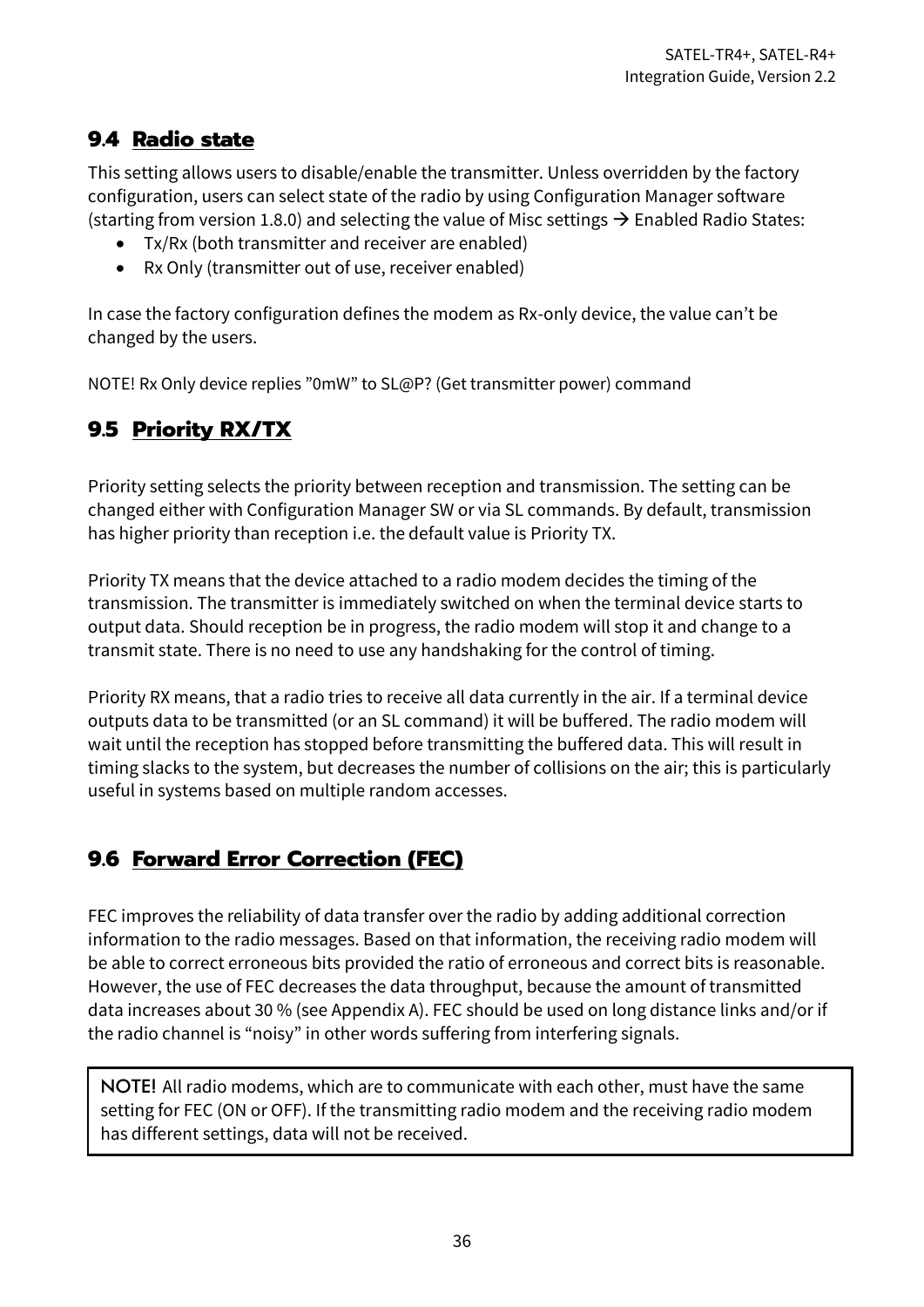#### **9.7 Error checking**

When the error checking is switched on, the radio will add a checksum to the transmitted data. When the data is received, the checksum is verified before data is forwarded to the serial port. Options for error checking can be accessed either via SL commands or Configuration Manager SW. Setting must be set equally for all radio modems in the same network. Error Check modes:

*OFF (default setting).* Received data is not verified at all. In practice, this is the fastest way to operate, because the data is given out from serial port immediately after it has been received. This is recommended method, if the application protocol already includes error checking functions.

*CRC8 Partial* verifies the data in small blocks and they are delivered to DTE as sub messages after validating. Once an error is detected, the rest of the message is ignored. In practice, if the error appears in the middle of the message, the first part is forwarded to DTE and the data in erroneous sub-message and after that will be lost.

*CRC16 Full and CRC 8 Full check* adds checksum characters accordingly at the end of the user data message. At the reception end the receiver receives first the whole package and if the checksum matches the data message is forwarded to the serial port.

# **9.8 TX Delay**

The transceiver can be configured to delay the beginning of a radio transmission by 1...65000 ms. The function can be used to prevent packet contention in a system, where all substations would otherwise answer a poll of a base-station simultaneously. During this delay data sent to the radio modem is buffered. Even when the priority setting is "RX", the radio modem is prevented to change over to the receiving mode during the period of the TX delay. If TX delay is not needed, its value should be set to 0 ms.

# **9.9 Add RSSi to data**

RSSI info "\02RSSI:-nnn dBm\03" will be concatenated to the end of serial port messages, nnn is three digit decimal number.

#### **9.10Separate TX/RX frequencies**

Modem can transmit (TX-frequency) and receive (RX-frequency) on separate frequencies. The switch between the frequencies introduces an extra 40 ms delay in the data transfer that must be taken account when designing the system.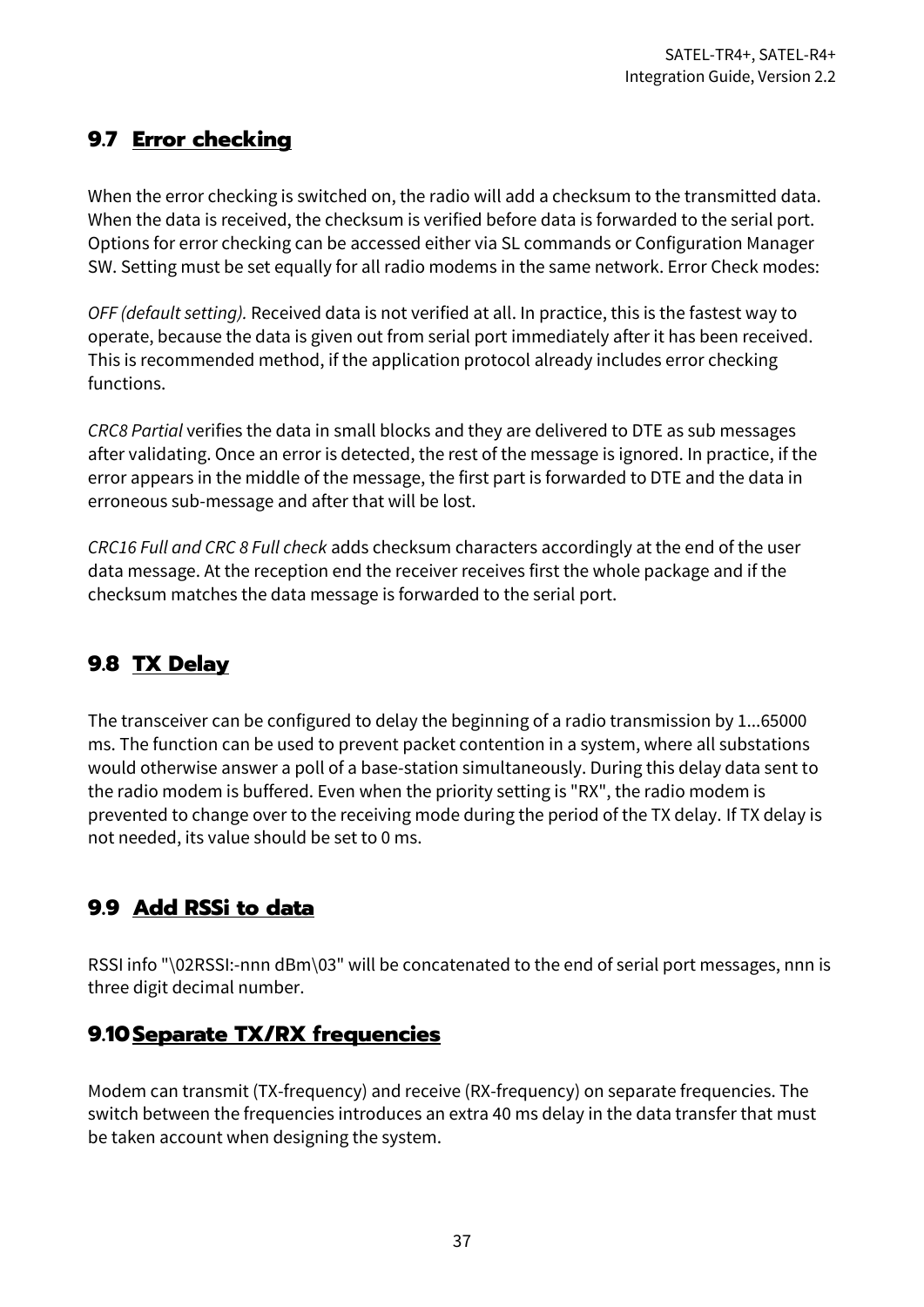#### **9.11 Call Sign**

Call sign means that the modem transmits its Call sign ID periodically using Morse keying. Call sign is configured using three settings:

a) Call sign mode sets Call sign operation ON/OFF.

b) Call sign ID defines Morse code to be transmitted, max. sixteen characters, capital letters and numbers are allowed (lower case letters are converted automatically to uppercase letters).

If Call sign mode is not used (OFF) you can enter e.g. "CALLSIGN" for the Call sign ID.

c) Call sign timer is the interval (1...30 min) between Call sign transmissions.

One Call sign transmission may take several seconds to transmit, depending on the Call sign ID. Default value: Call sign mode OFF

#### **9.12 Channel list**

A list of predefined radio channels can be stored in the memory in order to change the radio settings simply by switching between the channels. Each channel carries the following info:

- Channel number (any number -32767...32767)
- Transmitter/Receiver frequency
- Channel width (12.5, 20 or 25 kHz)
- Transmitter power level (optional)

Additionally, the default channel that the radio modem uses after a reset is defined.

When TX frequency of the active channel is set to 0, the radio modem operates as receive-only device (in case the value of Rx frequency is valid).

Channel lists can be created and utilized by using either SATEL Configuration Manager Software or SL commands. SATEL Configuration Manager software provide a channel list editor (snapshot below) for creating and saving a channel list in the radio modem, or in a file for later usage.

| <b>Channel Selector</b> |                |                     |                     |                      | ×                      |
|-------------------------|----------------|---------------------|---------------------|----------------------|------------------------|
| Default Channel Set     |                |                     |                     |                      |                        |
| <br>Load<br>Clear<br>   | <b>Save</b>    | <b>Edit</b><br>Add  | Up<br><b>Down</b>   | <b>Set default</b>   | <b>Delete</b><br>Close |
|                         |                |                     |                     |                      |                        |
| Index                   | l User Channel | <b>TX Frequency</b> | <b>RX Frequency</b> | <b>Channel Width</b> | <b>Tx Power</b>        |
| <b>0</b>                | 0              | 430000000           | 430000000           | 12500                | 1000                   |
|                         |                | 431000000           | 431000000           | 12500                | 1000                   |

SL commands provide an interface for a host device to command the radio modem directly. An example of the procedure for creating or replacing a channel list:

- 1. Clear existing channel list (SL\$C=0)
- 2. Set channel info for each of the channels to be created starting from index 0 (SL\$L=)
- 3. Set number of channels in channel list (SL\$C=)
- 4. Set the default channel (SL\$D=)
- 5. Verify the new configuration:

Get number of channels in channel list (SL\$C?)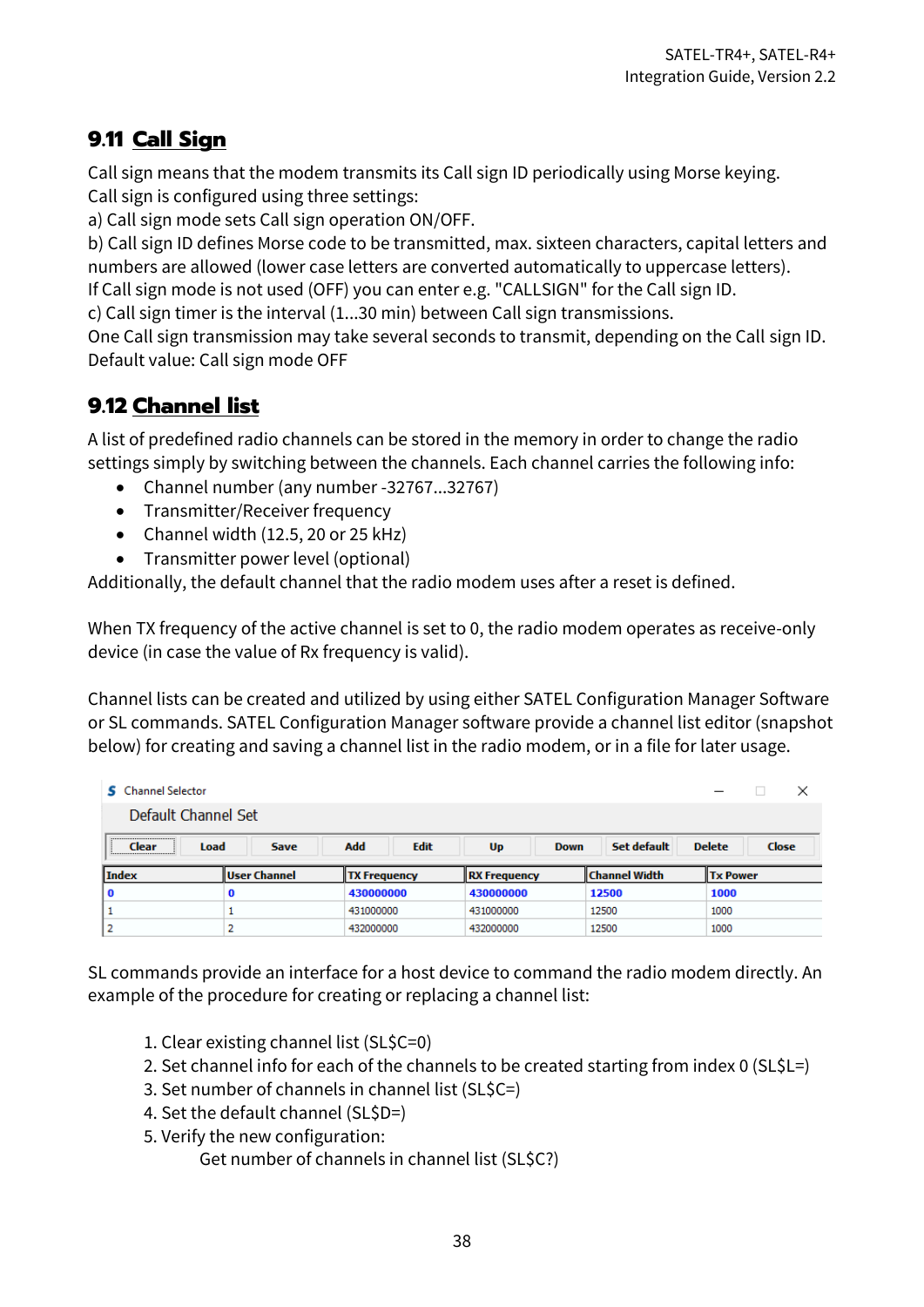Get channel info for each of the channels (SL\$L?) Get the default channel (SL\$C?)

- 7. Enable Channel list (SL\$M=1) in order to activate the Channel list
- 8. Save the settings (SL\*\*>)

#### **9.13 Repeater –mode**

Repeaters and addressing may be used to extend the coverage area of a radio modem network, and to direct messages to selected radio modems in the network. In large systems, with several repeaters and formed repeater chains, it is often practical to use routing instead of plain addresses.

In circumstances where it is necessary to extend the coverage area of a radio modem network, modem can be used as repeater stations.

The maximum size of a repeated data packet is 1kB (kilobyte). The Repeater Function is switched on in the radio settings. In the repeater mode the radio modem will function as a totally independent unit. Other devices are not necessary.

A radio modem acting as a repeater can also be used to receive and transmit data. In repeater mode the radio modem will transmit the received data to the serial interface in a normal fashion. The difference being that the received data will be buffered into the buffer memory. After reception the radio modem will re-transmit the buffered data using the same radio channel as in reception. Data received through the serial interface a radio modem in repeater mode will transmit normally.

The same network may include several repeaters, which operate under the same base station. Repeaters may also be chained; in which case a message is transmitted through several repeaters. In systems with more than one serially or parallelly chained repeater, addressing or routing protocol must be used to prevent a message ending up in a loop formed by repeaters, and to ensure that the message finally reaches only the intended radio modem.

Please contact SATEL for more information of Repeater- and Addressing –features.

#### **9.14 Pacific Crest and TRIMTALK compatibility**

This product supports additional to the original SATELLINE-3AS ("SATEL 3AS") data transfer also:

- Pacific Crest FST compatible data transfer over the air, if the opponent Pacific Crest modems operate in the transparent mode. See list below
- TRIMTALK® 450s compatible data transfer over the air
- SOUTH GDL radios (trademark of SOUTH Surveying & Mapping Instrument Co., Ltd).
	- o Pacific Crest XDL/ADL radios in the SOUTH radio compatible mode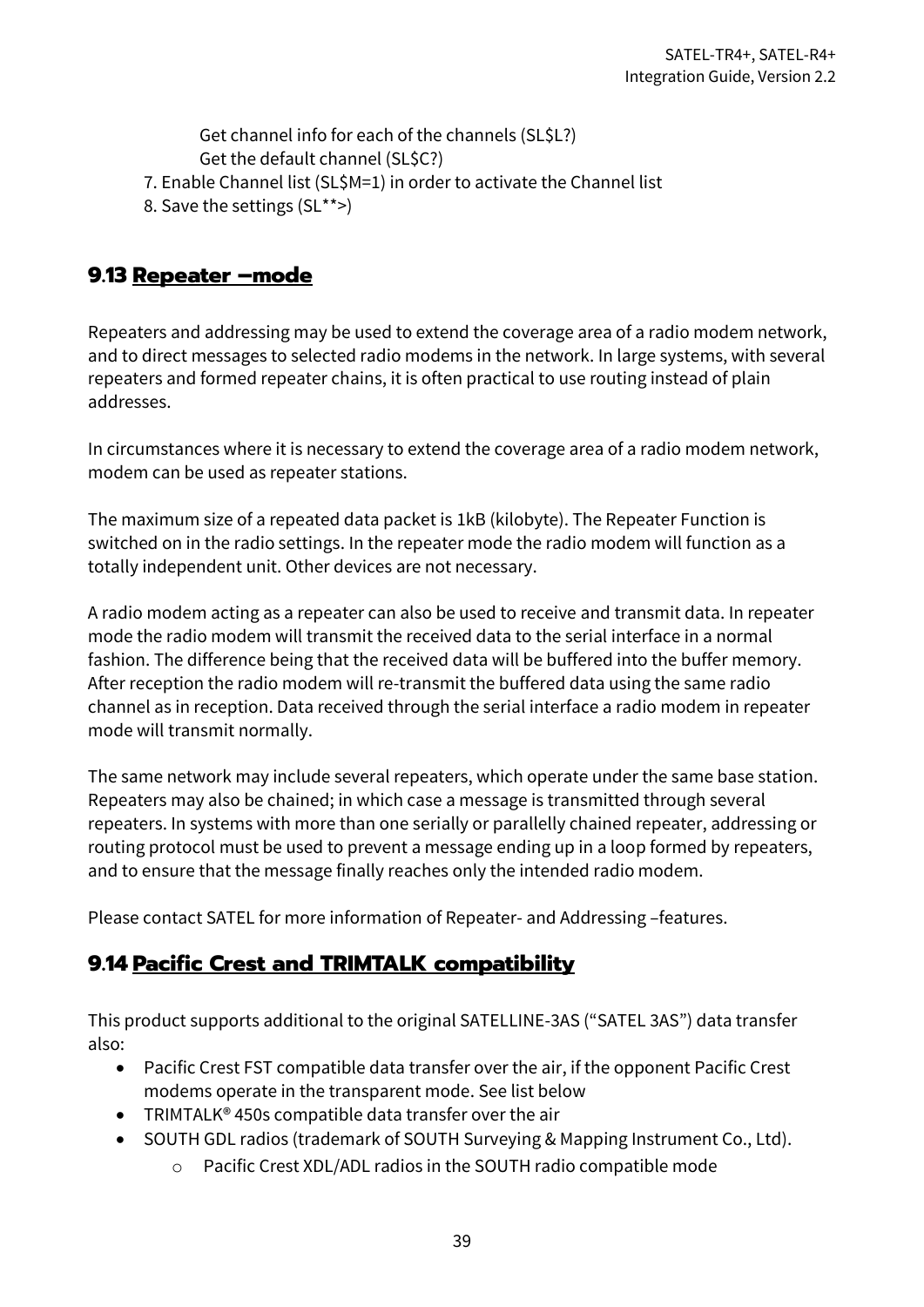o Only 25 kHz channel width on 400 MHz frequency band is supported.

This product provides the following radio compatibility options:

| <b>SATEL</b>    | Original "SATEL 3AS" (default) 4FSK data transfer mode (option 0)<br>SATEL-8FSK-1 (option 20) 8-FSK/FEC OFF<br>SATEL-8FSK-2 (option 21) 8-FSK/FEC ON<br>SATEL-16FSK-1 (option 22) 16-FSK/FEC ON                     |
|-----------------|---------------------------------------------------------------------------------------------------------------------------------------------------------------------------------------------------------------------|
| PacCrest-4FSK   | Transparent mode/FEC ON/Scrambling ON (option 1)<br>Transparent mode/FEC OFF/Scrambling ON (option 23)<br>Transparent mode/FEC OFF/Scrambling OFF (option 26)<br>Transparent mode/FEC ON/Scrambling OFF (option 28) |
| PacCrest-GMSK   | Transparent mode/FEC ON/Scrambling ON (option 2)<br>Transparent mode/FEC OFF/Scrambling ON (option 24)<br>Transparent mode/FEC OFF/Scrambling OFF (option 27)<br>Transparent mode/FEC ON/Scrambling OFF (option 29) |
| TrimTalk450s(P) | Trimtalk450s GMSK Rx fitted to PacCrest transmitters (option 3)                                                                                                                                                     |
| TrimTalk450s(T) | Trimtalk450s GMSK Rx fitted to Trimble transmitters (option 4)                                                                                                                                                      |
| PacCrest-FST    | Pacific Crest-FST/FEC ON/Scrambling ON (option 5)<br>Pacific Crest-FST/FEC OFF/Scrambling ON (option 25)                                                                                                            |

• SOUTH SOUTH Surveying & Mapping Instrument Co. Ltd (option 8)

Compatibility configuration can be done by using SL commands. "SL@S=x" command selects the compatibility mode, "x" equals the corresponding compatibility option. Example: "SL@S=0" sets the original "SATEL 3AS" compatibility mode (option 0). The modem responds with "OK" message if the requested mode is supported or "ERROR" if the mode is not allowed.

#### *Notes:*

Supported compatibility options may vary depending on the model and factory configuration. All radio modems of a system must have identical FEC (ON or OFF) and Scrambling (ON or OFF) settings.

The implementation of Radio compatibility options is based on the reference measurements and the available public data of the following radio modems manufactured by Pacific Crest Corporation: ADL, RFM96W, PDL HPB, PDL LPB. TRIMTALK is a trademark of Trimble Navigation Ltd.

#### **9.14.1 Settings in compatibility modes**

In order to use the Pacific Crest/TRIMTALK modes implemented in SATEL/SATELLINE radios: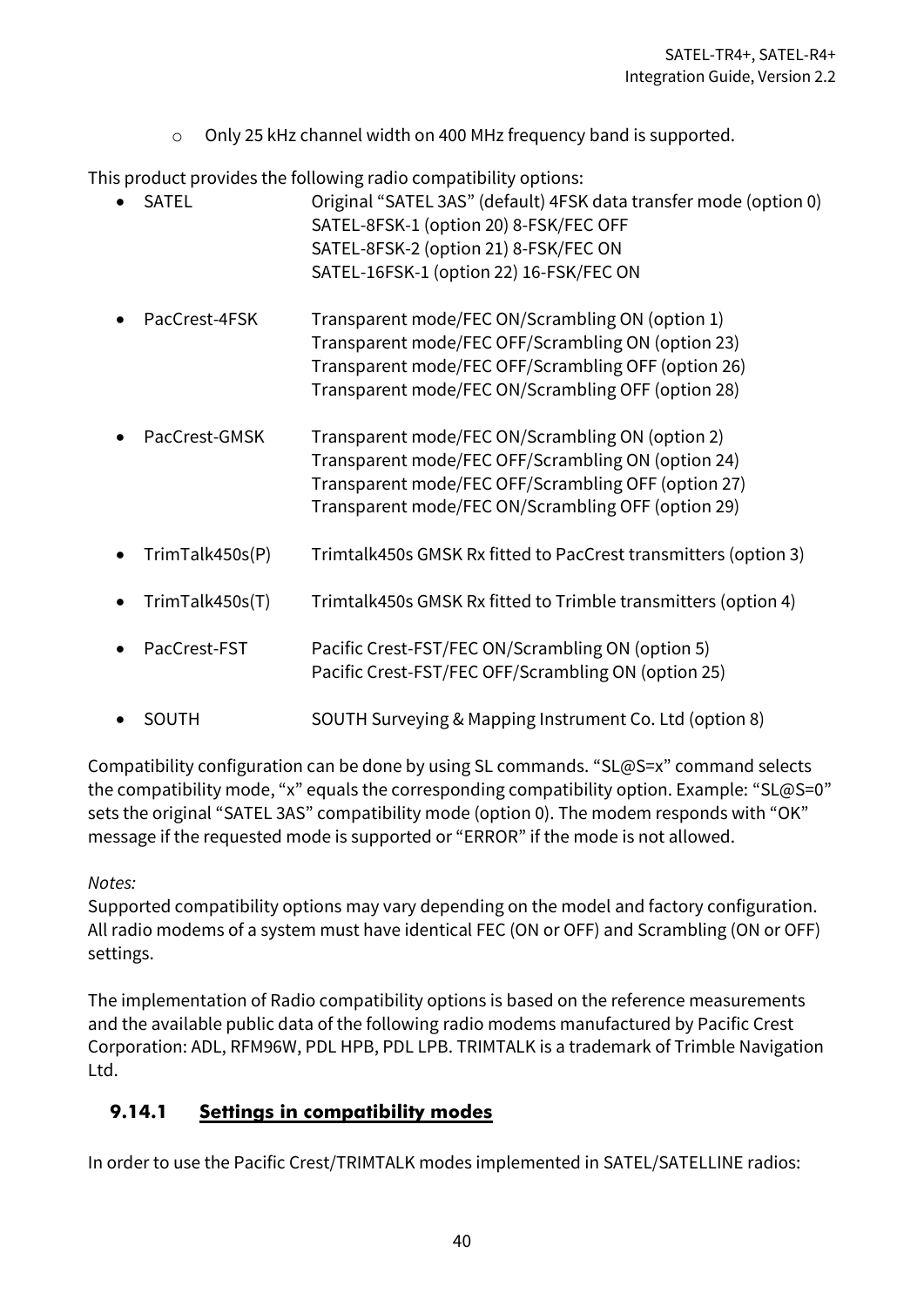PACIFIC CREST modems must have:

- Protocol Mode
- Transparent w/EOT Timeout (when using Pacific Crest modulations)
- TrimTalk 450s (when using TRIMTALK GMSK modulation)
- Modulation Type depends on the system
- GMSK (default, always selected when using TRIMTALK 450s mode)
- 4-Level-FSK
- FEC = ON/OFF
- Scrambling = ON/OFF
- Data Security Code set to  $= 0$  (=not used)
- Local Address= 0…254 (0 by default) Pacific Crest modems receive messages from SATELLINE modems that have their TX1 address matching the Local Address.

Remote address=0…255 (255 by default, that is the broadcast address to be received by all). SATELLINE modems receive the message from a Pacific Crest radio, provided their RX1 address matches the Remote Address of a Pacific Crest transmitter (or if the message has the broadcast address 255).

SATELLINE modems must have the following key settings:

- FEC OFF (because the FEC here means SATEL 3AS FEC, not Pacific Crest/TRIMTALK FEC)
- Error check OFF
- Error Check mode OFF
- Radio Compatibility Option according to the list (setting dependent)

When TX address is selected ON, then TX1 address is used like PDL Remote address that is the destination address for the transmitted messages. Default value is 0x00FF (=255) (note the hexadecimal format of the setting).

When RX Address is selected ON, then RX1 address is used like PDL Local address. Default value is 0x0000 (=0) (note the hexadecimal format of the setting).

Addresses are NOT applicable in TRIMTALK 450s mode so SATELLINE modems must have their RX/TX addresses OFF with Option3.

The configuration tools and settings are different between SATELLINE and Pacific Crest modems:

Pacific Crest modems are configured via the serial port using PDLCONF WindowsTM program that sends binary control messages to the serial port of the modem.

SATELLINE-EASy radio modems are configured via the serial port using SL commands or SATEL Configuration Manager PC-program.

The table below shows the analogy of settings between Pacific Crest and SATELLINE radio modems.

| <b>Pacific Crest setting</b> | <b>Corresponding SATELLINE setting</b> |
|------------------------------|----------------------------------------|
|                              |                                        |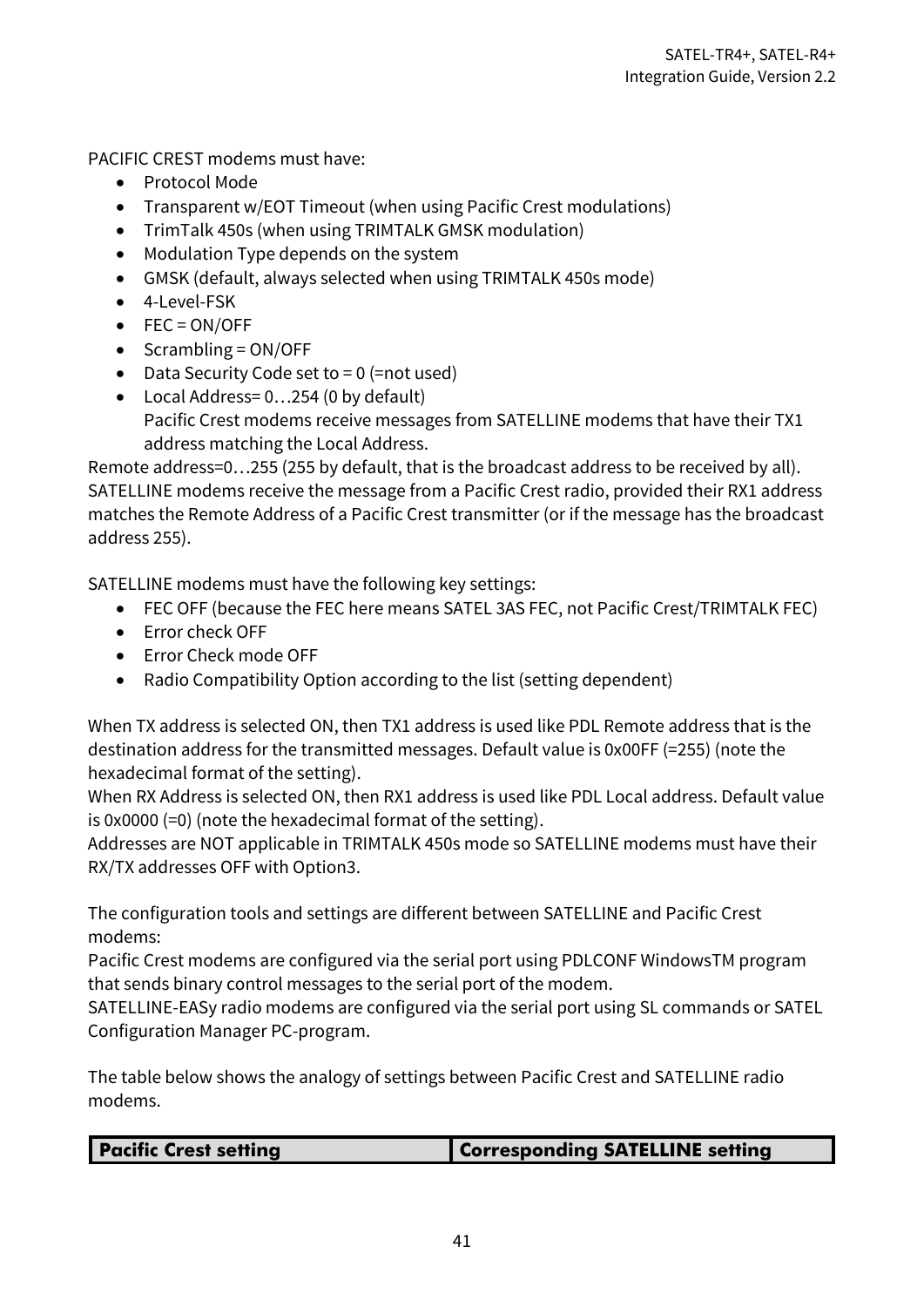| Identification: Owner                        | not implemented                              |
|----------------------------------------------|----------------------------------------------|
| Identification: Channel Bandwidth            | Channel spacing                              |
| Identification: RF Power                     | TX power                                     |
| Radio Link: Channel Selection Type           | Radio frequency                              |
| (Manual)                                     |                                              |
| Radio Link: Current Channel                  | Radio frequency                              |
| Radio Link: Link Rate                        | Radio compatibility mode and channel         |
|                                              | spacing determine the link rate              |
| Radio Link: Modulation Mode                  | Radio compatibility                          |
| Radio Link:Scrambling                        | ON by default                                |
| Radio Link: Transmit Retries                 | not implemented                              |
| Radio Link: TX ACK Timeout                   | not implemented                              |
| Radio Link: Csma Monitoring                  | Priority (RX=ON, TX=OFF) Default: TX         |
| Radio Link: AutoBase/AutoRover               | not implemented                              |
| Radio Link: Digisquelch                      | Signal threshold                             |
| Radio Link: Forward Error Correction         | ON by default                                |
|                                              | Note: SATELLINE-EASy FEC must be OFF!        |
| Radio Link: Local Address (0 by default)     | Primary RX address (RX1) (OFF by default)    |
| Radio Link: Remote Address (255 by default)  | Primary TX address (TX1) (OFF by default)    |
| Serial Interface: Protocol Mode              | Radio compatibility                          |
| Serial Interface: BREAK to Command           | not implemented                              |
| Serial Interface: Modem Enable: Yes          | not applicable                               |
| Serial Interface: Soft Break Enable          | not implemented                              |
| Serial Interface: EOT value (in 0.01s units) | Pause length (in serial port byte intervals) |
| Serial Interface: Digipeater Delay           | not implemented                              |
| Serial Interface: Local Node Repeater        | not implemented                              |
| <b>Frequency Table</b>                       | Radio frequency                              |
| Data Security Code (must be 0=not used)      | not implemented                              |
| <b>Potential conflicts:</b>                  |                                              |

FEC setting applies only to the SATELLINE-3AS mode, the other radio compatibility modes have their own FEC bindings (although some previous or special firmware versions differ in the way FEC setting is handled - in case of doubt please contact technical support) Error check and Full CRC16 check must be OFF in SATEL/SATELLINE modem SATELLINE RX/TX addressing does not use ARQ scheme like Pacific Crest radios.

#### **9.14.2 Repeater function**

The implemented Pacific Crest/TRIMTALK modes support also the repeater function. The repeater function is configured either by using the SL commands:

- "SL@M=R" (Repeater ON)
- "SL@M=O" (Repeater OFF)

or by selecting Repeater OFF/ON in the Radio Settings –tab in the Configuration Manager SW.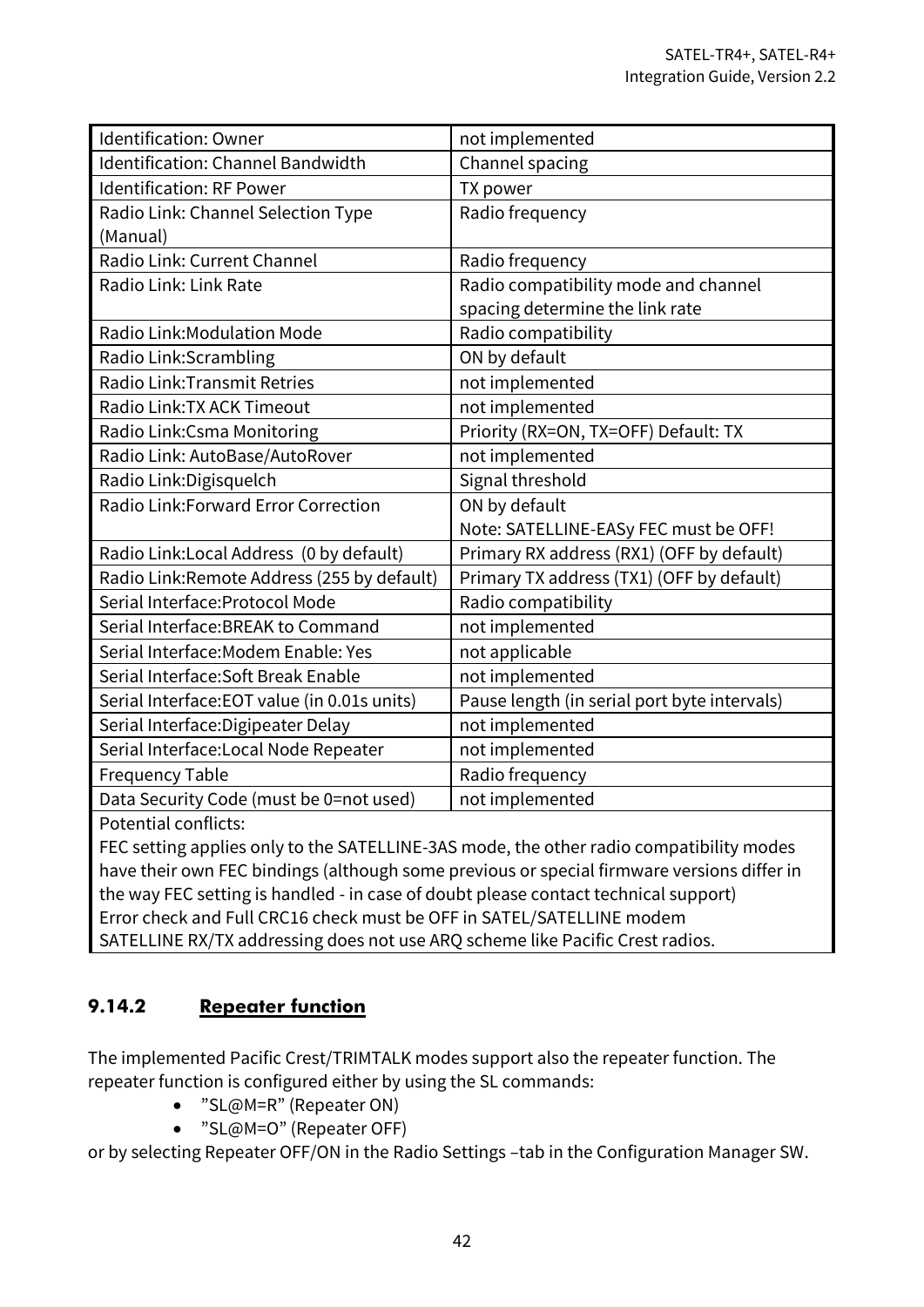Note 1. If error correction is ON (FEC ON) and TRIMTALK mode is activated by using "SL@S=3" command, the firmware automatically switches SATEL FEC OFF temporarily, and turns it back at the mode return.

#### **9.14.3 Support for Local / Remote addresses**

If the modem has TX address ON then primary TX address is handled in the same way as Remote address in Pacific Crest PDL modems. The default value is 0x00FF (255 in decimal format) i.e. the broadcast address.

If the modem has RX address ON then primary RX address is handled in the same way as PDL Local address in Pacific Crest PDL modems. The default value is 0x0000 (0 in decimal format). SATELLINE modem needs to have TX Delay 50ms or more in order to avoid messages from colliding in case it is to be placed in a Pacific Crest system that uses addressing and acknowledging scheme.

In case only broadcast messages are used (like in RTK applications) there is usually no need for TX Delay, except if the transfer delays identical to Pacific Crest modems are preferred – in such cases an appropriate value of TX Delay is 34 ms.

Note 1. SATELLINE-modems do not support Pacific Crest retransmit/acknowledge scheme. However, that has no effect in RTK applications because they utilize only broadcast messages.

#### **9.14.4 Transmission delays**

The original SATELLINE-3AS is the fastest mode – the transfer delays are presented Appendix A.

In the PacCrest-4FSK, PacCrest-GMSK and Trimtalk450s modes the whole message is first read from the serial port. The end of the message is detected when there is a pause in data. After that data is framed and transmitted over the radio. Likewise the reception is done fully before outputting the message to the serial port.

| <b>Symbol rates of the compatibility modes</b><br>The actual raw data rate is appr. 2/3 of the symbol rate. |          |           |  |  |  |  |
|-------------------------------------------------------------------------------------------------------------|----------|-----------|--|--|--|--|
| Symbol rate on 12.5 kHz channel<br>Compatibility<br>Symbol rate on 25 kHz channel<br>mode                   |          |           |  |  |  |  |
| PacCrest 4FSK                                                                                               | 9600 bps | 19200 bps |  |  |  |  |
| <b>PacCrest GMSK</b>                                                                                        | 4800 bps | 9600 bps  |  |  |  |  |
| Trimtalk450s                                                                                                | 4800 bps | 9600 bps  |  |  |  |  |
| <b>PacCrest FST</b>                                                                                         | 9600 bps | 19200 bps |  |  |  |  |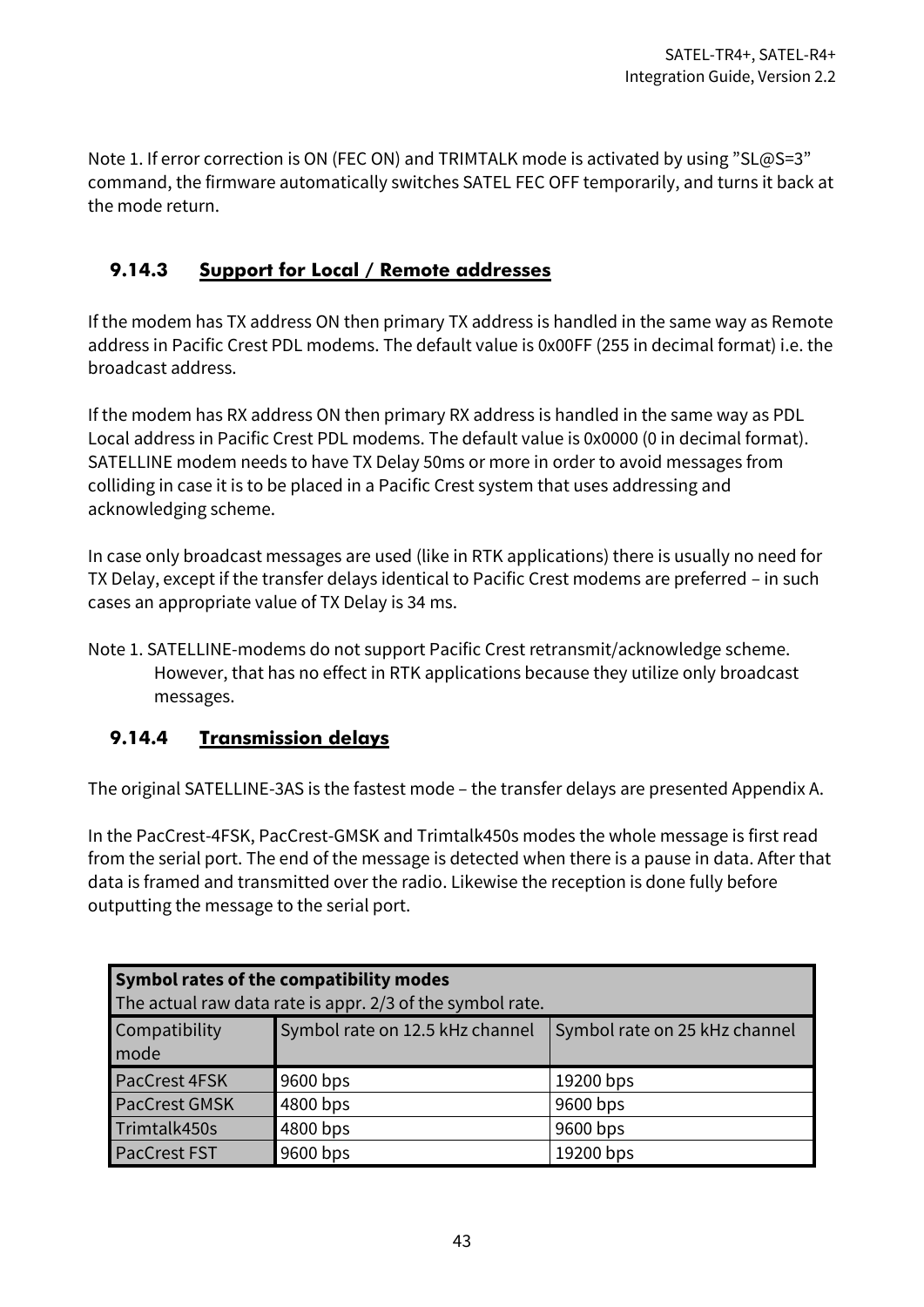The typical latency vs. the size of a message is shown in the tables below for each radio compatibility mode. The delays are measured from the end of transmitted data to the end of received data on the serial interface.

| Pacific Crest 4FSK mode on 12.5 kHz channel - Transfer delays |        |          |           |           |  |  |
|---------------------------------------------------------------|--------|----------|-----------|-----------|--|--|
| <b>Bps</b>                                                    | 1 byte | 10 bytes | 100 bytes | 500 bytes |  |  |
| 9600                                                          | 74 ms  | 82 ms    | 302 ms    | 1293 ms   |  |  |
| 19200                                                         | 73 ms  | 77 ms    | 249 ms    | 1031 ms   |  |  |
| 38400                                                         | 72 ms  | 74 ms    | 222 ms    | 900 ms    |  |  |

| Pacific Crest 4FSK mode on 25 kHz channel - Transfer delays |        |          |           |           |  |  |
|-------------------------------------------------------------|--------|----------|-----------|-----------|--|--|
| <b>Bps</b>                                                  | 1 byte | 10 bytes | 100 bytes | 500 bytes |  |  |
| 9600                                                        | 43 ms  | 51 ms    | 208 ms    | 911 ms    |  |  |
| 19200                                                       | 41 ms  | 46 ms    | 155 ms    | 650 ms    |  |  |
| 38400                                                       | 39 ms  | 43 ms    | 127 ms    | 519 ms    |  |  |

| Pacific Crest GMSK mode on 12.5 kHz channel - Transfer delays |        |          |           |           |  |  |
|---------------------------------------------------------------|--------|----------|-----------|-----------|--|--|
| <b>Bps</b>                                                    | 1 byte | 10 bytes | 100 bytes | 500 bytes |  |  |
| 9600                                                          | 93 ms  | 101 ms   | 445 ms    | 2011 ms   |  |  |
| 19200                                                         | 91 ms  | 97 ms    | 393 ms    | 1750 ms   |  |  |
| 38400                                                         | 91 ms  | 92 ms    | 366 ms    | 1619 ms   |  |  |

| Pacific Crest GMSK mode on 25 kHz channel - Transfer delays |        |          |           |           |  |  |
|-------------------------------------------------------------|--------|----------|-----------|-----------|--|--|
| <b>Bps</b>                                                  | 1 byte | 10 bytes | 100 bytes | 500 bytes |  |  |
| 9600                                                        | 52 ms  | $62$ ms  | 281 ms    | $1272$ ms |  |  |
| 19200                                                       | 50 ms  | 55 ms    | 226 ms    | 1009 ms   |  |  |
| 38400                                                       | 48 ms  | 51 ms    | 198 ms    | 878 ms    |  |  |

| Trimtalk450s modes on 12.5 kHz channel - Transfer delays |                  |          |           |           |  |  |
|----------------------------------------------------------|------------------|----------|-----------|-----------|--|--|
| <b>Bps</b>                                               | 1 byte           | 10 bytes | 100 bytes | 500 bytes |  |  |
| 9600                                                     | 153 ms           | l 177 ms | 421 ms    | 1505 ms   |  |  |
| 19200                                                    | 151 ms           | l 172 ms | 368 ms    | 1244 ms   |  |  |
| 38400                                                    | $151 \text{ ms}$ | 168 ms   | 341 ms    | 1113 ms   |  |  |

| Trimtalk450s modes on 25 kHz channel - Transfer delays |        |          |           |           |  |  |
|--------------------------------------------------------|--------|----------|-----------|-----------|--|--|
| <b>Bps</b>                                             | 1 byte | 10 bytes | 100 bytes | 500 bytes |  |  |
| 9600                                                   | 82 ms  | 98 ms    | 267 ms    | $1017$ ms |  |  |
| 19200                                                  | 80 ms  | 93 ms    | $215$ ms  | 756 ms    |  |  |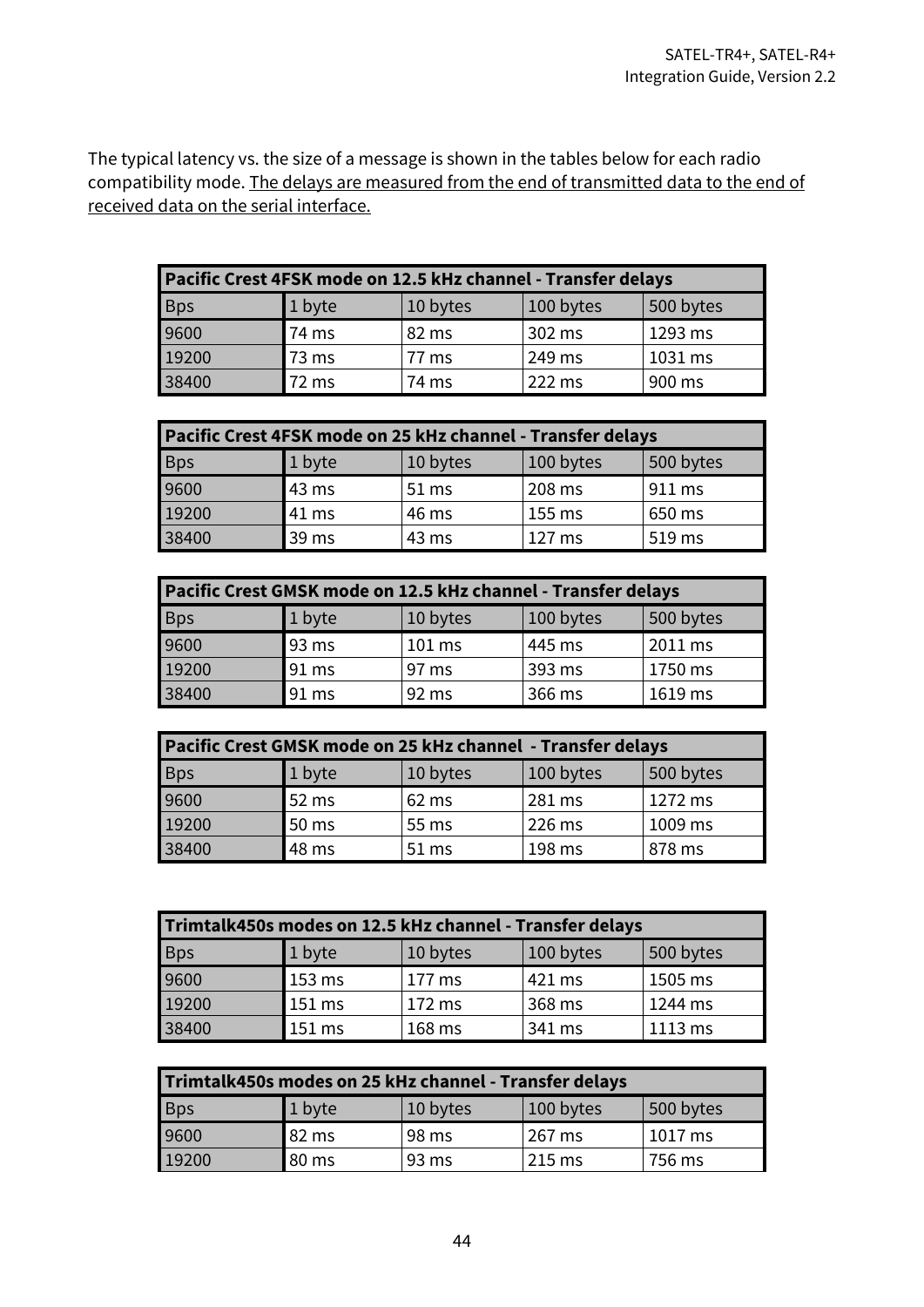| 38<br>$n - n$<br><b>IDD</b><br>$n - n$<br>$\sim$<br>. .<br><br>115<br>.<br>⊤∪∪<br>.<br>. |  |  |  |
|------------------------------------------------------------------------------------------|--|--|--|
|                                                                                          |  |  |  |

| Radio compatibility Option 5 - Pacific Crest FST on 12.5 kHz channel |        |          |           |           |  |  |
|----------------------------------------------------------------------|--------|----------|-----------|-----------|--|--|
| <b>Bps</b>                                                           | 1 byte | 10 bytes | 100 bytes | 500 bytes |  |  |
| 9600                                                                 | 47 ms  | 71 ms    | 261 ms    | 1145 ms   |  |  |
| 19200                                                                | 45 ms  | 64 ms    | 207 ms    | 883 ms    |  |  |
| 38400                                                                | 48 ms  | 65 ms    | 184 ms    | 756 ms    |  |  |

| Radio compatibility Option 5 - Pacific Crest FST on 25 kHz channel |                  |          |           |           |
|--------------------------------------------------------------------|------------------|----------|-----------|-----------|
| <b>Bps</b>                                                         | 1 byte           | 10 bytes | 100 bytes | 500 bytes |
| 9600                                                               | 31 <sub>ms</sub> | 48 ms    | 190 ms    | 840 ms    |
| 19200                                                              | 29 <sub>ms</sub> | 41 ms    | 136 ms    | 578 ms    |
| 38400                                                              | 28 <sub>ms</sub> | 38 ms    | 109 ms    | 447 ms    |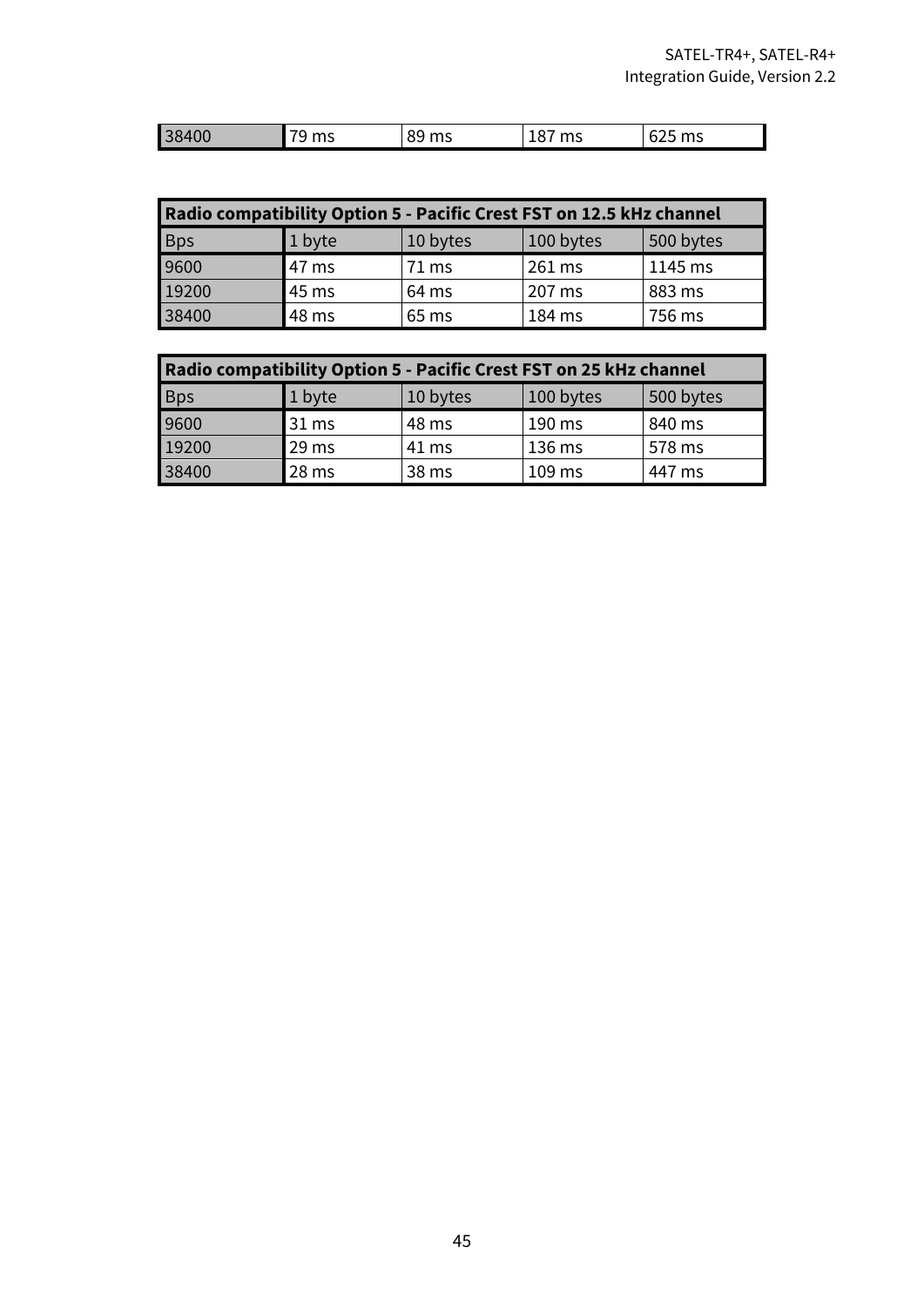#### **10 TEST MODES**

The radio modem can be switched to a Test Mode in which it will send test messages to the radio channel. Test messages can be utilized for example when directing antennas during system installation. The transmitting radio modem needs only a power supply and an antenna in the test mode but no external terminal device. If the test mode has been set ON, the radio modem starts to transmit test messages immediately after a reset or a power-up. Test messages are treated as normal data at the receiver side.

#### **10.1 Short Block Test**

In this test mode the radio modem sends a short test message that is preceded by a consecutive number and terminated by the Carriage Return and Line Feed characters. The test messages are repeated continuously at 1 second intervals. The short block test is suitable for running radio link tests. Reception of data can be monitored using a suitable terminal program.

#### **Example of short data blocks:**

00 This is a testline of SATELLINE-3AS radio modem 01 This is a testline of SATELLINE-3AS radio modem

#### **10.2 Long Block Test**

In this test mode the radio modem transmits a test message continuously for 50 s. After 10 s break the test transmission is started again. The transmission sequence is repeated continuously. The long block test can be used in order to measure the transmitter output power, standing wave ratio (SWR) of the antenna system or RSSI (Received Signal Strength Indicator) level at the receiver stations. RSSI can be monitored easily on the LCD display of the receiving modem or by using SL command "SL@R?".

#### **Example of a long data blocks:**

```
99 This is a long testline of SATELLINE-3AS radio modem
00 This is a long testline of SATELLINE-3AS radio modem
```
Note1. Remember to set the test mode OFF before starting the normal data transfer. Note2. The Test -modes are designed to be used in "SATELLINE-3AS" compatibility mode.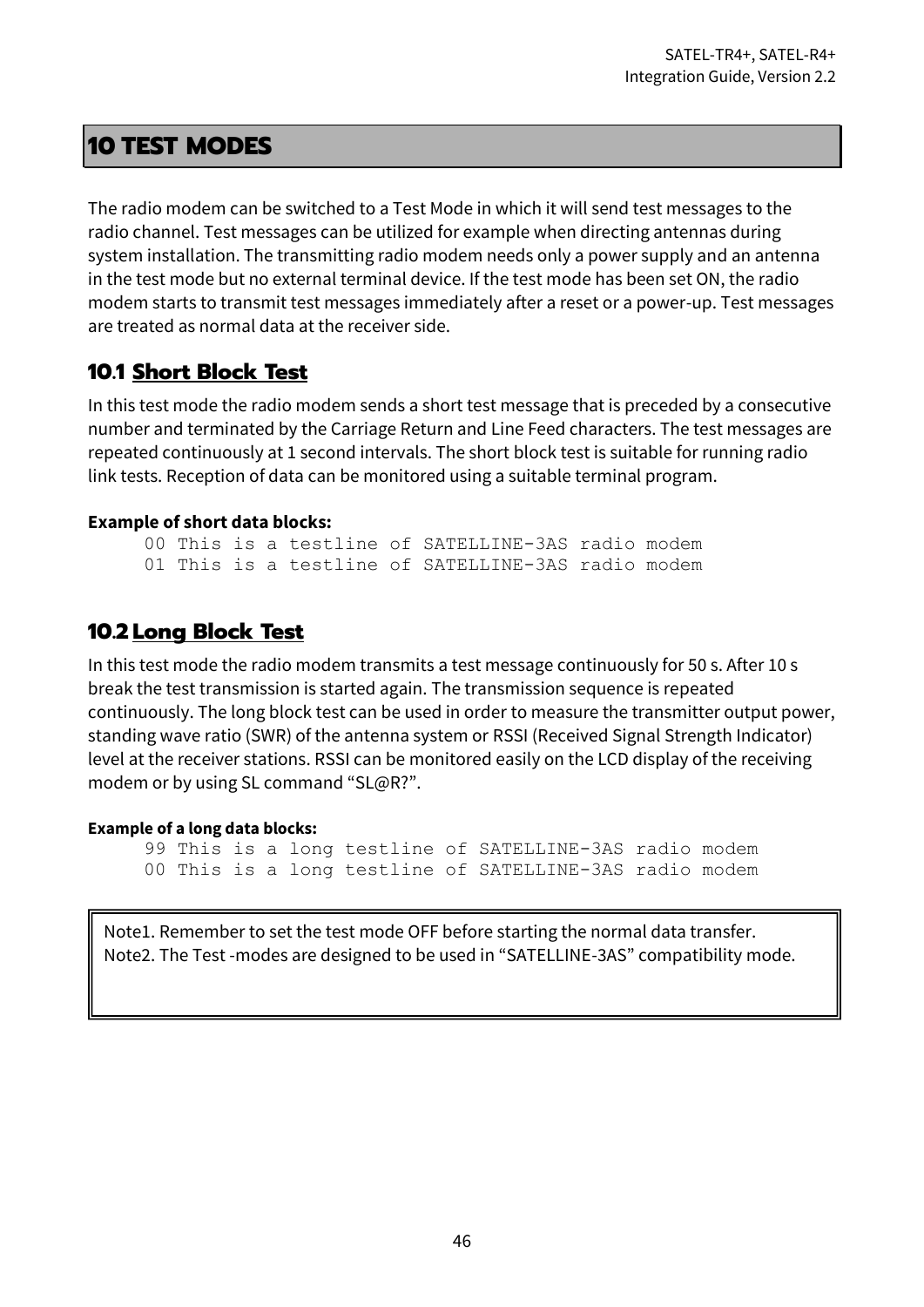# **11 DEFAULT DELIVERY VALUES**

| DEFAULT VALUES OF THE USER ADJUSTABLE SETTINGS   |                        |                                                                                                                                                                                                                                                                        |  |
|--------------------------------------------------|------------------------|------------------------------------------------------------------------------------------------------------------------------------------------------------------------------------------------------------------------------------------------------------------------|--|
| <b>Setting</b>                                   | <b>Default value</b>   | Range                                                                                                                                                                                                                                                                  |  |
| Radio frequency                                  |                        |                                                                                                                                                                                                                                                                        |  |
| Operating TX and RX frequency                    | 438.000 MHz            | 403 - 473 MHz                                                                                                                                                                                                                                                          |  |
| <b>Channel Spacing (equals</b><br>channel width) | 12.5 kHz               | 12.5, 20, 25 kHz                                                                                                                                                                                                                                                       |  |
| <b>Transmitter Output Power</b>                  | 1W                     | 0.01, 0.02, 0.05, 0.1, 0.2, 0.5 and 1 W                                                                                                                                                                                                                                |  |
| Radio settings                                   |                        |                                                                                                                                                                                                                                                                        |  |
| Radio Compatibility                              | <b>SATELLINE-3AS</b>   | <b>SATELLINE-3AS</b><br>PacCrest-4FSK<br><b>PacCrest-GMSK</b><br><b>PacCrest-FST</b><br>TrimTalk450s(P)<br>TrimTalk450s(T)<br><b>SATELLINE-2ASXE</b> (Ask availability from SATEL)<br>SATEL-8FSK-1 (FEC OFF)<br><b>SATEL-8FSK-2 (FEC ON)</b><br>SATEL-16FSK-1 (FEC ON) |  |
| Addressing                                       |                        |                                                                                                                                                                                                                                                                        |  |
| <b>RX Address</b>                                | <b>OFF</b>             | <b>ON/OFF</b>                                                                                                                                                                                                                                                          |  |
| <b>TX Address</b>                                | <b>OFF</b>             | <b>ON/OFF</b>                                                                                                                                                                                                                                                          |  |
| Serial port                                      |                        |                                                                                                                                                                                                                                                                        |  |
| Data speed                                       | 115200 bps             | 1200-115200 bps                                                                                                                                                                                                                                                        |  |
| Data bits                                        | 8                      | 8                                                                                                                                                                                                                                                                      |  |
| Parity bits                                      | <b>None</b>            | None, Even, Odd                                                                                                                                                                                                                                                        |  |
| Stop bits                                        | $\mathbf{1}$           | $\mathbf{1}$                                                                                                                                                                                                                                                           |  |
| Handshaking                                      |                        | Handshaking lines apply to the DATA-port                                                                                                                                                                                                                               |  |
| <b>CTS</b>                                       | <b>TX Buffer State</b> | <b>Clear to send, TX Buffer State</b>                                                                                                                                                                                                                                  |  |
| <b>RTS</b>                                       | Ignored                | <b>Ignored, Flow Control</b>                                                                                                                                                                                                                                           |  |
| Additional setup                                 |                        |                                                                                                                                                                                                                                                                        |  |
| <b>Error Correction, FEC</b>                     | <b>OFF</b>             | <b>ON/OFF</b>                                                                                                                                                                                                                                                          |  |
| Error check                                      | <b>OFF</b>             | OFF, CRC8Partial, CRC8Full, CRC16Full                                                                                                                                                                                                                                  |  |
| <b>SL Command Mode</b>                           | <b>ON</b>              | <b>ON/OFF</b>                                                                                                                                                                                                                                                          |  |
| <b>Repeater Mode</b>                             | <b>OFF</b>             | <b>ON/OFF</b>                                                                                                                                                                                                                                                          |  |
| <b>TX Delay</b>                                  | $\mathbf 0$            | $065535$ ms                                                                                                                                                                                                                                                            |  |
| Over-the-Air-Encryption                          | <b>OFF</b>             | <b>ON/OFF</b>                                                                                                                                                                                                                                                          |  |
| Use Channel List                                 | <b>OFF</b>             | <b>ON/OFF</b>                                                                                                                                                                                                                                                          |  |
| <b>Power Save Mode</b>                           | <b>OFF</b>             | <b>ON/OFF</b>                                                                                                                                                                                                                                                          |  |
| Add RSSI to Data                                 | <b>OFF</b>             | <b>ON/OFF</b>                                                                                                                                                                                                                                                          |  |
| Radio state                                      | Tx/Rx                  | Tx/Rx / Rx (transceiver modules)                                                                                                                                                                                                                                       |  |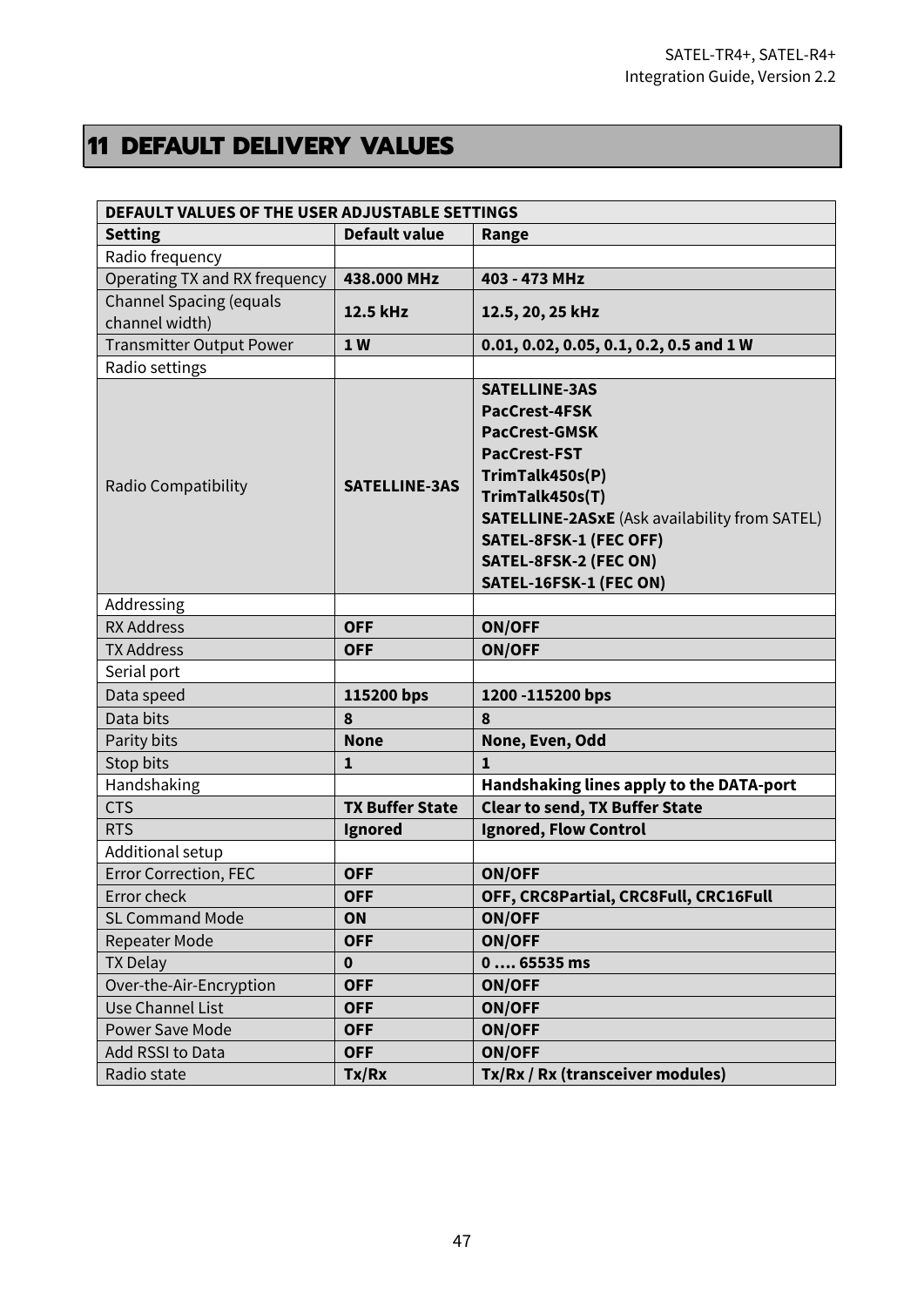#### **12 CONSIDERATIONS**

#### **12.1 EMI Interferers**

The module is designed to be mounted inside a host device. The module is designed to withstand EMI even beyond type approval requirements. However, a small module which is integrated closely to modern high-speed electronics is bound to receive some interference.

To make a working integration, consider the following: EMI can enter the module in four ways:

- 1) Via the antenna (radiation from enclosure enters the antenna)
- 2) Radiated disturbances to the coaxial cable
- 3) Radiation from other electronics / cabling directly to the module
- 4) Conducting through the DTE interface (power, control and data lines).

Because the module is shielded and the DTE interface is filtered, the usually worst method of disturbance is via the antenna port, which is easily overlooked in design. Keep in mind that the radio module has a sensitivity of approx. -115 dBm (depends on mode of operation and speed etc.). While the module has an approx. 10 dB S/N requirement, this constitutes, that any signal entering the radio antenna on receive frequency on a level of < -125 dBm (-115 dBm -10 dB), causes desensitization of the radio on that particular channel.

#### Example:

An interferer has a level of -100 dBm on the frequency 421 MHz. The radio will show an approximate sensitivity of -90 dB (-100 dBm+S/N requirement 10 dB) on 421 MHz.

Now consider that generic EMC requirements usually have pass/fail criteria of -57 dBm (if normalized to the surface of the device). **So there is almost a 70 dB gap between generic EMC requirements and co-existence requirements between a high sensitivity narrowband radios.**

To avoid problems of co-existence a good design should apply:

- 1) EMI shielding in enclosure ambient air interface
- 2) careful layout
- 3) shielding of all digital high-speed parts and cables
- 4) Have a clocking plan to avoid clock frequencies causing harmonics on the UHF band of interest.

Number one is to recognize this challenge and act upon it.

SATEL R&D can help in this by participating in design review of the host device, aiming to catch problems early in the design phase.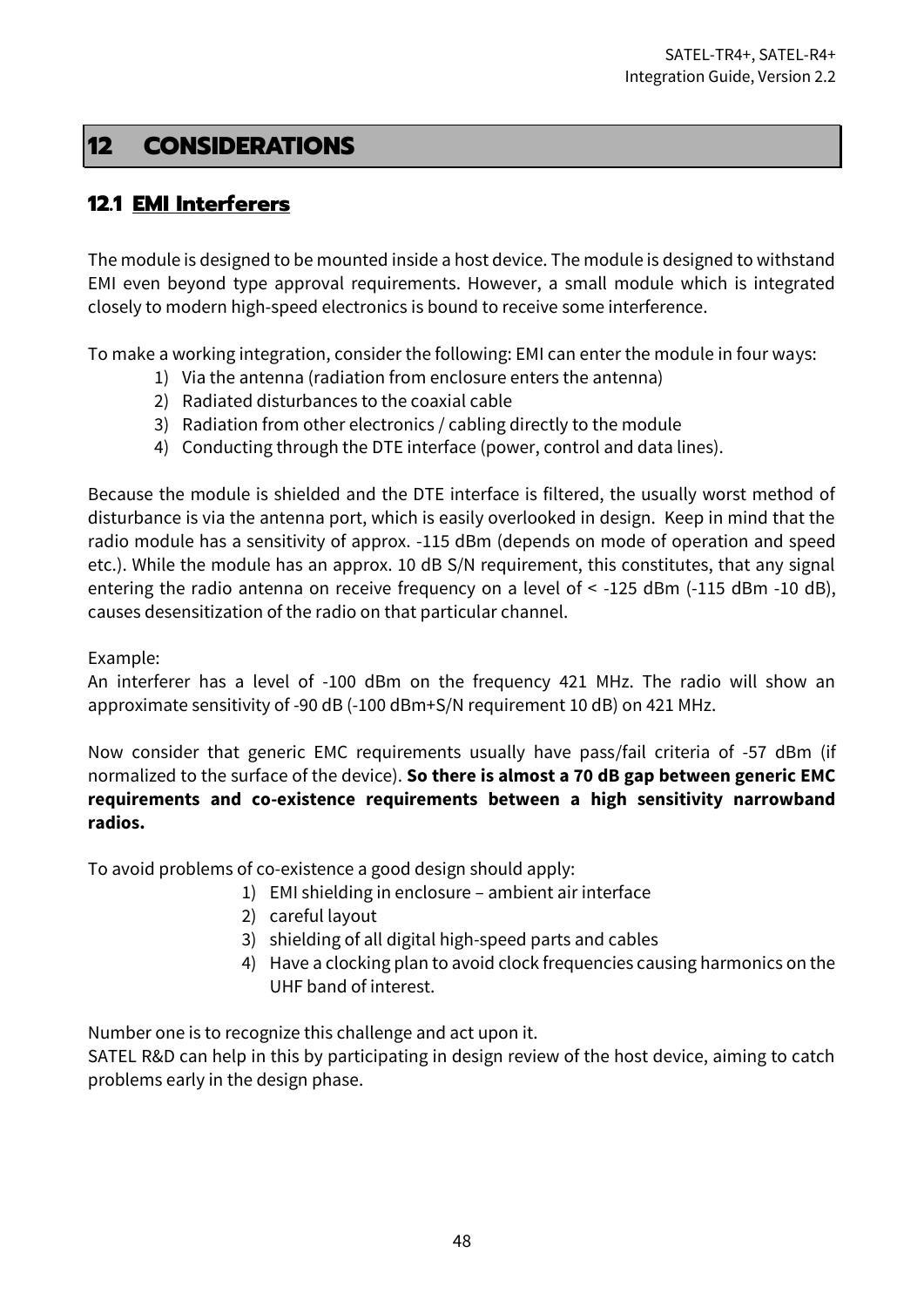#### **12.2 Electrostatic discharge**

As the module is intended to be embedded in a host application, in a typical use case, the antenna port is the only port of the module directly interface with a surface or contact area subjected to Electrostatic Discharge (ESD). Thus, the antenna port is the only interface with high level ESD protection. The DTE port also features ESD protection diodes, but is not designed to withstand similar performance as expected from standalone units with enclosures.

Consequently, the module should be subject to ESD handling precautions that typically apply to ESD sensitive components. Proper ESD handling and packaging procedures must be applied throughout the processing, handling and operation of any application that incorporates this module.

#### **12.3 Using the device in unmanned high reliability applications**

The module features software and hardware watchdogs which are incorporated inside the CPU. While we believe that this is a reliable method of keeping the module in operational condition, there are parts of the module that can't be monitored for proper operation to 100%. For example the module chip has a firmware that resides in the chips RAM. The firmware can't be read back or reloaded, without interrupting reception. Hence the module can't reload this automatically by itself without causing breaks in communication. To avoid the module from ending up in a state where for example the module chip firmware is corrupted for example by ionizing radiation, it is recommended that the controlling system implements some form of watchdog function for the module. This can be done for example if the system knows that data should be received every second, and no data has been received for a minute – then do a module restart using the ENA\_MOD pin or by issuing a restart command, or a cold boot by toggling VCC\_IN low and high again.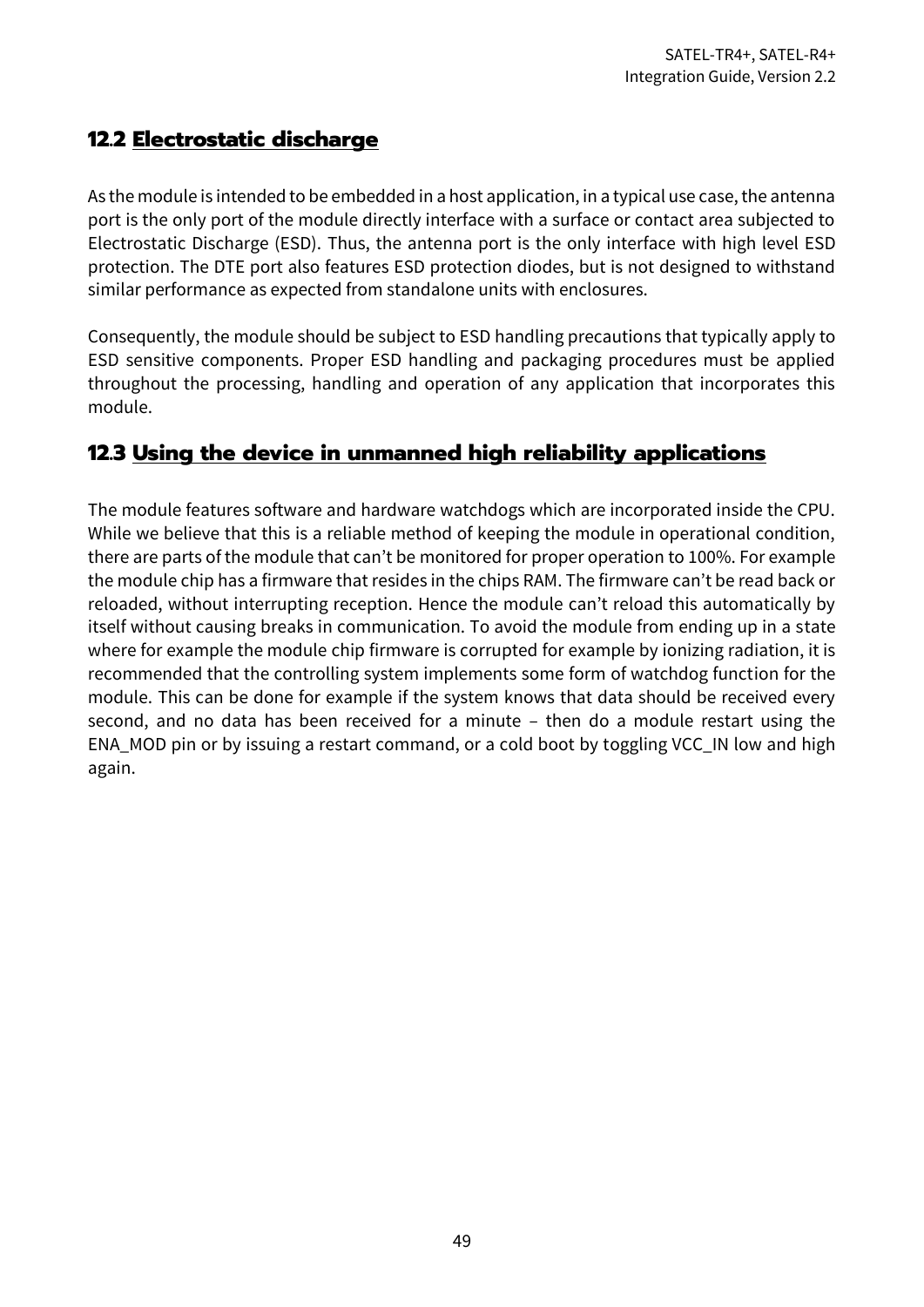#### **12.4 Proposals for more reliable radio link**

In case where the environment is challenging the following methods can be used for improving the transmission reliability:

- Forward Error Correction, FEC, is recommend to use in challenging environment like urban areas.
- Directional antennas.
- Before building the radio link(s) it is highly recommend that the radio environment is measured to find out whether the radio environment is clean enough by using a spectrum analyzer or radio module's RSSI, Received Signal Strength Indication, value.
- Co-operation with the local authority to find out the optimum free radio channel.
	- If the channel is disturbed an external band-pass filter can be used for improving the filtering.
	- If at the adjacent channel is TDMA, Time Domain Multiple Access, it is recommended to use time slot for receiving which is not in synchronization with the TDMA radio transmission.
	- In Europe it is not recommended to use channels which are located near by the TETRA or television frequencies.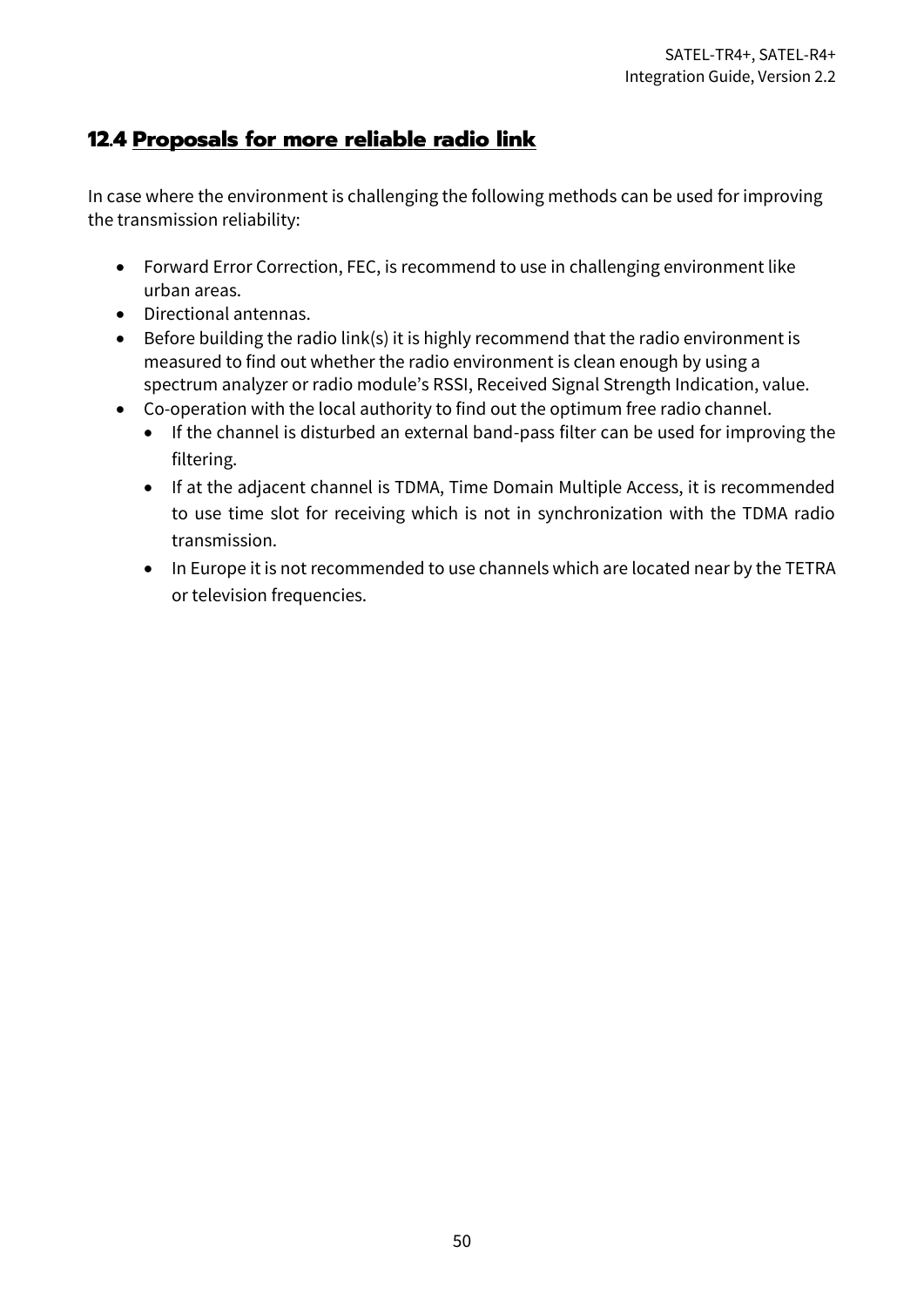# **13 APPENDIX**

# **13.1 Module dimensions**

In figure below is SATEL-R4+ and SATEL-TR4+ with dimensions as millimeters.



#### **13.2 SL commands**

| Category   | <b>Command</b>                 | <b>Description</b>                                                 | Response              |
|------------|--------------------------------|--------------------------------------------------------------------|-----------------------|
| Addressing | $SL#A$ ?                       | Show all addresses (RX1, RX2, TX1,<br>TX2)                         | "xxxx,yyyy,zzzz,vvvv" |
| Addressing | SL#A=xxxx, yyyy,<br>ZZZZ, VVVV | Set RX/TX addresses (RX1, RX2,<br>TX1, TX2)                        | "OK" or "ERROR"       |
| Addressing | SL#1?                          | Get primary addresses (TX1, RX1)                                   | "xxxx;yyyy"           |
| Addressing | $SLH$ = $xxxx$                 | Set all addresses (RX1, RX2, TX1,<br>TX2) to value xxxx [0000ffff] | "OK" or "ERROR"       |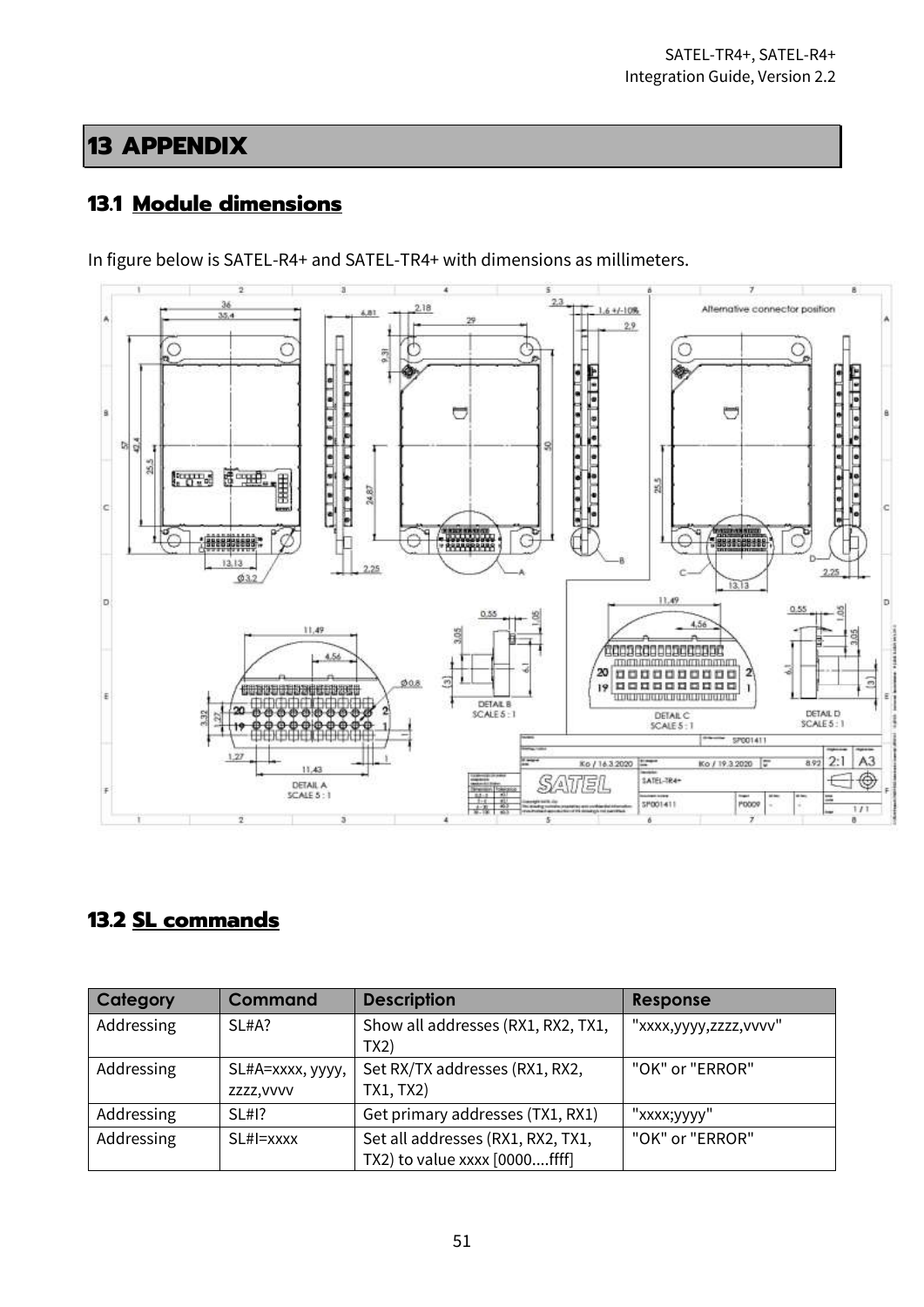| Addressing  | SL#P?          | Get primary transmit address (TX1)    | "xxxx;yyyy"               |
|-------------|----------------|---------------------------------------|---------------------------|
|             |                | and primary receive address (RX1)     |                           |
| Addressing  | SL#P=xxxx;yyyy | Set primary transmit address (TX1)    | "OK" or "ERROR"           |
|             |                | to value xxxx and primary receive     |                           |
|             |                | address (RX1) to value yyyy           |                           |
|             |                | $[0000$ ffff]                         |                           |
| Addressing  | SL#Q?          | Get TX address mode                   | "0" = TX address OFF      |
|             |                |                                       | $"1" = TX$ address ON     |
| Addressing  | $SL#Q=x$       | Set TX address ON/OFF. Values of x    | "OK" or "ERROR"           |
|             |                | are:                                  |                           |
|             |                | "0" = TX address OFF                  |                           |
|             |                | $"1" = TX$ address ON                 |                           |
| Addressing  | <b>SL#R?</b>   | Get primary receive address (RX1)     | "уууу"                    |
| Addressing  | SL#R=xxxx      | Set receive addresses (RX1, RX2) to   | "OK" or "ERROR"           |
|             |                | value xxxx [0000ffff]                 |                           |
| Addressing  | <b>SL#S?</b>   | Get secondary transmit address        | "xxxx;yyyy"               |
|             |                | (TX2) and secondary receive           |                           |
|             |                | address (RX2)                         |                           |
| Addressing  | SL#S=xxxx;yyyy | Set secondary transmit address        | "OK" or "ERROR"           |
|             |                | (TX2) to value xxxx and secondary     |                           |
|             |                | receive address (RX2) to value yyyy   |                           |
|             |                | $[0000$ ffff]                         |                           |
| Addressing  | <b>SL#T?</b>   | Get primary transmit address (TX1)    | "xxxx"                    |
| Addressing  | SL#T=xxxx      | Set transmit addresses (TX1, TX2)     | "OK" or "ERROR"           |
|             |                | to value xxxx [0000ffff]              |                           |
| Addressing  | <b>SL#W?</b>   | Get RX address mode                   | $"0" = RX address OFF$    |
|             |                |                                       | $"1" = RX address ON$     |
| Addressing  | SL#W=x         | Set RX address ON/OFF. Values of x    | "OK" or "ERROR"           |
|             |                | are:                                  |                           |
|             |                | $"0" = RX address OFF$                |                           |
|             |                | $"1" = RX address ON$                 |                           |
| ChannelList | $SL$A=1$       | Go to channel list default channel    | "OK" or "ERROR"           |
| ChannelList | SL\$C?         | Get number of channels in channel     | decimal number            |
|             |                | list                                  |                           |
| ChannelList | SL\$C=nn       | Set number of channels in channel     | "OK" or "ERROR"           |
|             |                | list. $nn = 040$ , 0 clears the whole |                           |
|             |                | list                                  |                           |
| ChannelList | SL\$D?         | Get channel list default channel      | decimal number            |
|             |                | number                                |                           |
| ChannelList | $SL$D=n$       | Set channel list default channel, n   | "OK" or "ERROR"           |
|             |                | is channel number                     |                           |
| ChannelList | $SLSE=1$       | Search free channel                   | "OK" followed by "channel |
|             |                | Modem searches for next traffic-      | n is free"                |
|             |                | free channel. Listening time of       | Value of n is channel     |
|             |                | traffic is about 2 seconds            | number of next free       |
|             |                | Modem shows next free channel by      | channel on channel list   |
|             |                | activating command again              |                           |
| ChannelList | SL\$F?         | Get active channel number             | decimal number            |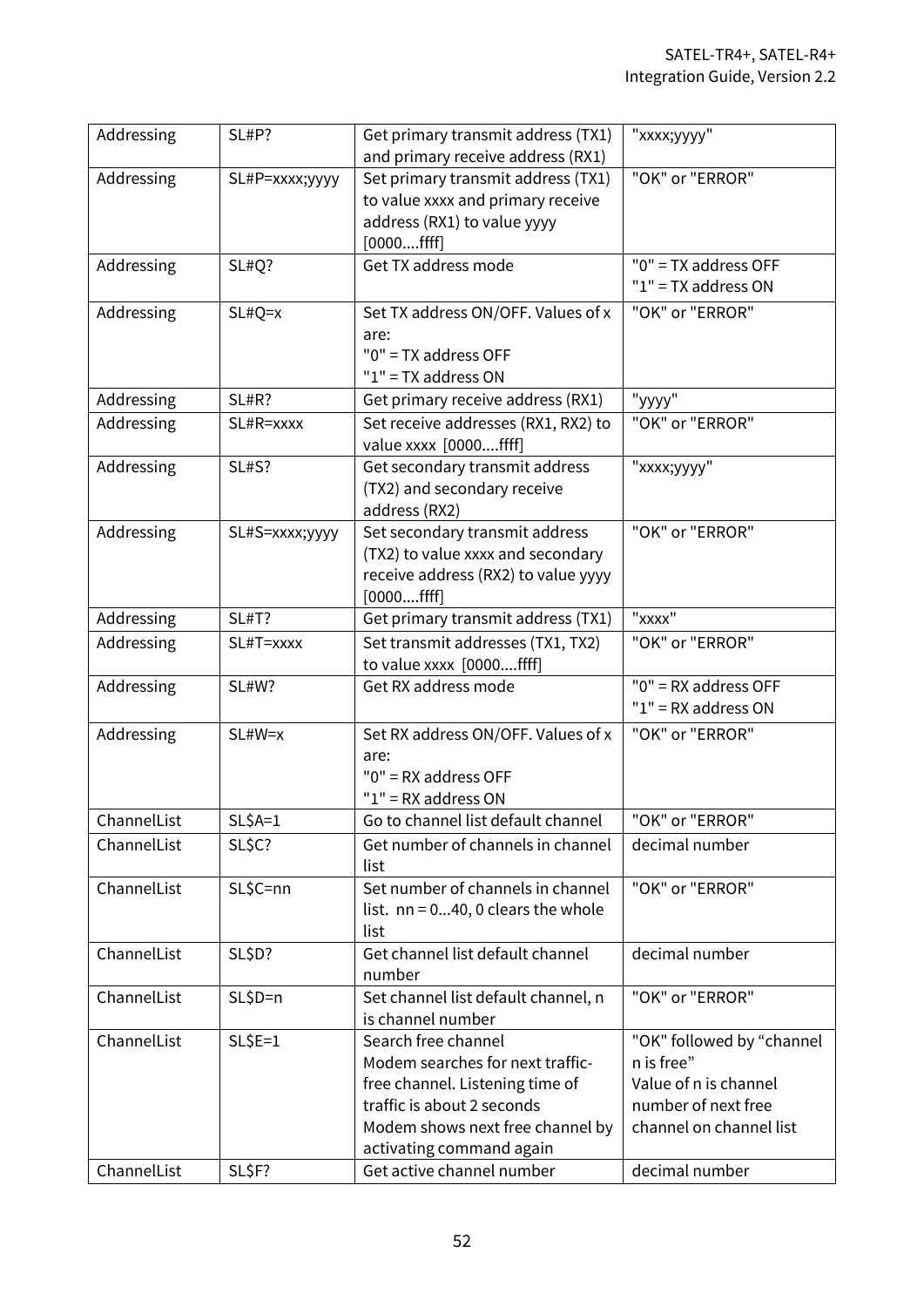| ChannelList     | SL\$F=n                                                        | Set modem to channel number n in<br>channel list                                                                                                                                                                                                                                                                                                                                                                                                                                                                                                                                                                               | "OK" or "ERROR"                                                                                                                   |
|-----------------|----------------------------------------------------------------|--------------------------------------------------------------------------------------------------------------------------------------------------------------------------------------------------------------------------------------------------------------------------------------------------------------------------------------------------------------------------------------------------------------------------------------------------------------------------------------------------------------------------------------------------------------------------------------------------------------------------------|-----------------------------------------------------------------------------------------------------------------------------------|
| ChannelList     | SL\$L?nn                                                       | Get channel info.<br>Index nn=[0(number of channels-<br>1)]                                                                                                                                                                                                                                                                                                                                                                                                                                                                                                                                                                    | Channel number,<br>Frequency, Channel width,<br><b>Tx Power</b><br>For example: "CH 1,<br>430.150000 MHz, 25.0 kHz,<br>100 mW\0D" |
| ChannelList     | SL\$L=laa,Nbbbb<br>bb,Fccc.cccccc,<br>Wdd.ddd, Peeee<br>e < CR | I = Index field aa = $039$ //Future<br>reservation 0255<br>$N =$ Channel number field bbbbbb<br>$= -3276732767$<br>$F = Tx/Rx$ Frequency field<br>ccc.cccccc = Tx/Rx Frequency in<br>MHz (only numbers or "." allowed,<br>"," is not allowed)<br>$W =$ Channel spacing/width field<br>ddddd = 12.5, 20 or 25 (unit is kHz,<br>trailing decimals are tolerated e.g.<br>"25", "25.0", "25.00" and "25.000"<br>are all valid)<br>$P =$ Transmitter power field eeeee =<br>035000 (modem rounds the value<br>to the closest applicable) Note: 0<br>means "don't care" value for<br>power.<br><cr> = Carriage return character</cr> | "OK" or "ERROR"                                                                                                                   |
| ChannelList     | SL\$M?                                                         | Get status of channel list. 0 = Not in<br>use, $1 =$ Channel list in use                                                                                                                                                                                                                                                                                                                                                                                                                                                                                                                                                       | "0" or "1"                                                                                                                        |
| ChannelList     | SL\$M=n                                                        | Set status of channel list, $0 = Not$ in<br>use, $1 =$ Channel list in use                                                                                                                                                                                                                                                                                                                                                                                                                                                                                                                                                     | "OK"                                                                                                                              |
| ChannelList     | SL\$R?                                                         | Get listening time (seconds) of<br>Search free channel function                                                                                                                                                                                                                                                                                                                                                                                                                                                                                                                                                                | decimal number                                                                                                                    |
| ChannelList     | $SL$R=n$                                                       | Set listening time (seconds) of<br>Search free channel function                                                                                                                                                                                                                                                                                                                                                                                                                                                                                                                                                                | "OK" or "ERROR"                                                                                                                   |
| ChannelList     | $SL$5=1$                                                       | Set channel scanning mode<br>When activated, modem scans<br>channels one by one and saves<br>RSSI readings to memory                                                                                                                                                                                                                                                                                                                                                                                                                                                                                                           | "OK" followed by<br>channel/RSSI info<br>For example: "OKCH 6 -122<br>dBm, CH 22 -121 dBm, CH<br>10003 -122 dBm, "                |
| <b>DataPort</b> | <b>SL%B?</b>                                                   | Get serial data parameters                                                                                                                                                                                                                                                                                                                                                                                                                                                                                                                                                                                                     | baud rate, character<br>length, parity, number of<br>stop bits (for example<br>"38400, 8, N, 1")                                  |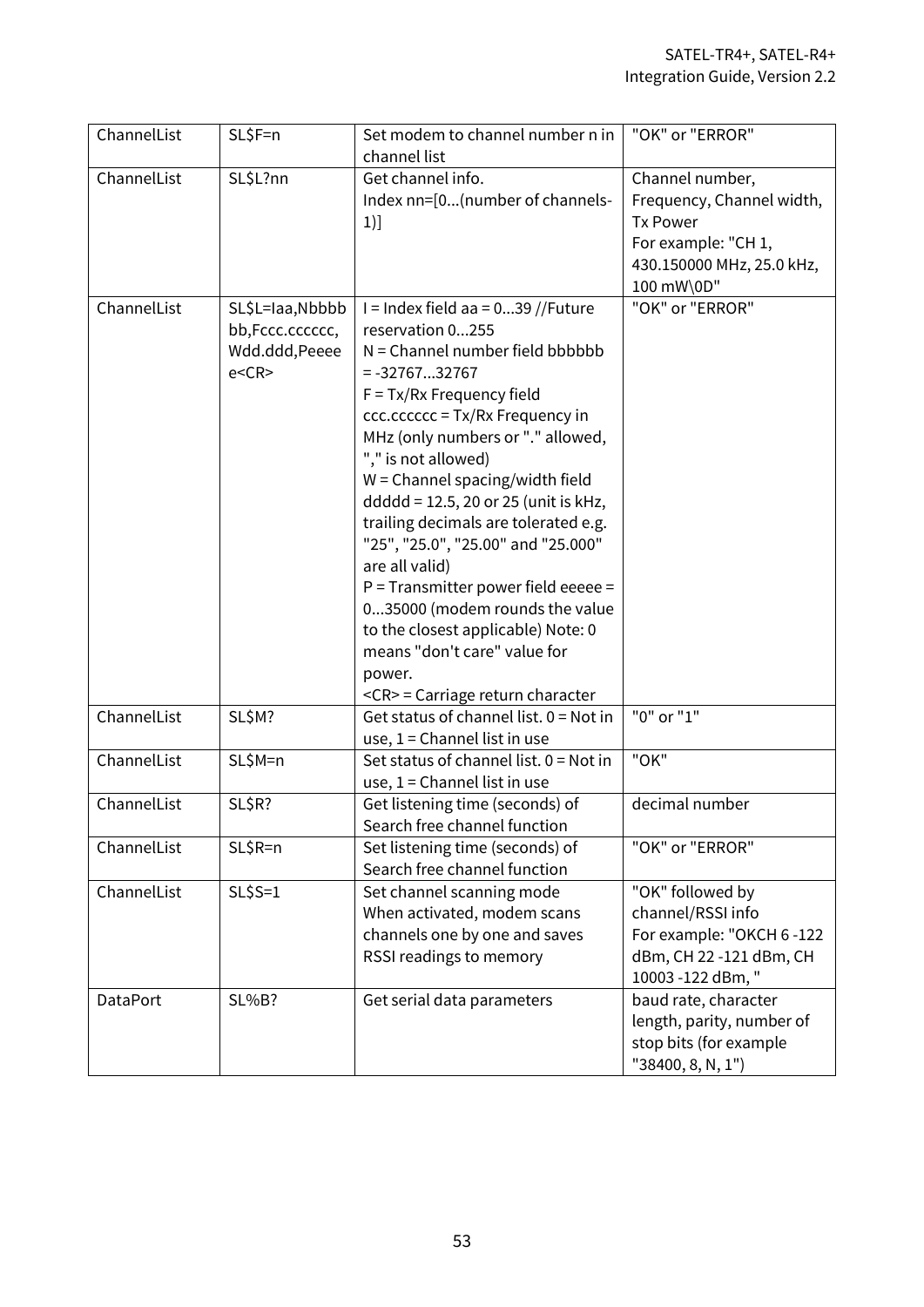| <b>DataPort</b> | $SL%B=a,b,c,d$ | Set serial data port parameters.<br>a="115200", "57600", "38400",<br>"19200", "9600", "4800", "2400" or<br>"1200" (defines baud rate)<br>b="8" (defines character length)<br>c= "N", "O" or "E" (defines parity)<br>d= "1" (defines number of stop<br>bits) | "OK" or "ERROR"                                                                              |
|-----------------|----------------|-------------------------------------------------------------------------------------------------------------------------------------------------------------------------------------------------------------------------------------------------------------|----------------------------------------------------------------------------------------------|
| <b>DataPort</b> | SL%L?          | Get pause length                                                                                                                                                                                                                                            | Decimal number                                                                               |
| <b>DataPort</b> | SL%L=n         | Set pause length                                                                                                                                                                                                                                            | "OK" or "ERROR"                                                                              |
| Memory          | $SL**$         | Save current settings as<br>permanent settings                                                                                                                                                                                                              | "OK" or "ERROR"                                                                              |
| Memory          | $SL*R$         | Restore settings to their factory set<br>values                                                                                                                                                                                                             | "OK" or "ERROR"                                                                              |
| ModemInfo       | SL!H?          | Get radio HW info                                                                                                                                                                                                                                           | "HW:nnnnn"                                                                                   |
| ModemInfo       | SL!V?          | Get modem "type"                                                                                                                                                                                                                                            | Depending on variant, for<br>example "M3-TR3"                                                |
| ModemInfo       | SL%1?          | Get arbitrary data stored in<br>memory location 1                                                                                                                                                                                                           | If empty data is stored,<br>response = "Undefined",<br>otherwise data and<br>carriage return |
| ModemInfo       | SL%1="data"    | Set arbitrary data (max 25<br>characters) in memory location 1                                                                                                                                                                                              | "OK" or "ERROR"                                                                              |
| ModemInfo       | SL%2?          | Get arbitrary data stored in<br>memory location 2                                                                                                                                                                                                           | If empty data is stored,<br>response = "Undefined",<br>otherwise data and<br>carriage return |
| ModemInfo       | SL%2="data"    | Set arbitrary data (max 25<br>characters) in memory location 2                                                                                                                                                                                              | "OK" or "ERROR"                                                                              |
| ModemInfo       | SL%3?          | Get arbitrary data stored in<br>memory location 3                                                                                                                                                                                                           | If empty data is stored,<br>response = "Undefined",<br>otherwise data and<br>carriage return |
| ModemInfo       | SL%3="data"    | Set arbitrary data (max 25<br>characters) in memory location 3                                                                                                                                                                                              | "OK" or "ERROR"                                                                              |
| ModemInfo       | SL%4?          | Get arbitrary data stored in<br>memory location 4                                                                                                                                                                                                           | If empty data is stored,<br>response = "Undefined",<br>otherwise data and<br>carriage return |
| ModemInfo       | SL%4="data"    | Set arbitrary data (max 25<br>characters) in memory location 4                                                                                                                                                                                              | "OK" or "ERROR"                                                                              |
| ModemInfo       | <b>SL%D?</b>   | Get Modem Type                                                                                                                                                                                                                                              | Depends on model, for<br>example "M3-TR3"                                                    |
| ModemInfo       | <b>SL%H?</b>   | Get logic hardware version                                                                                                                                                                                                                                  | Hardware info                                                                                |
| ModemInfo       | <b>SL%S?</b>   | <b>Get Serial Number</b>                                                                                                                                                                                                                                    | Serial number of radio<br>modem                                                              |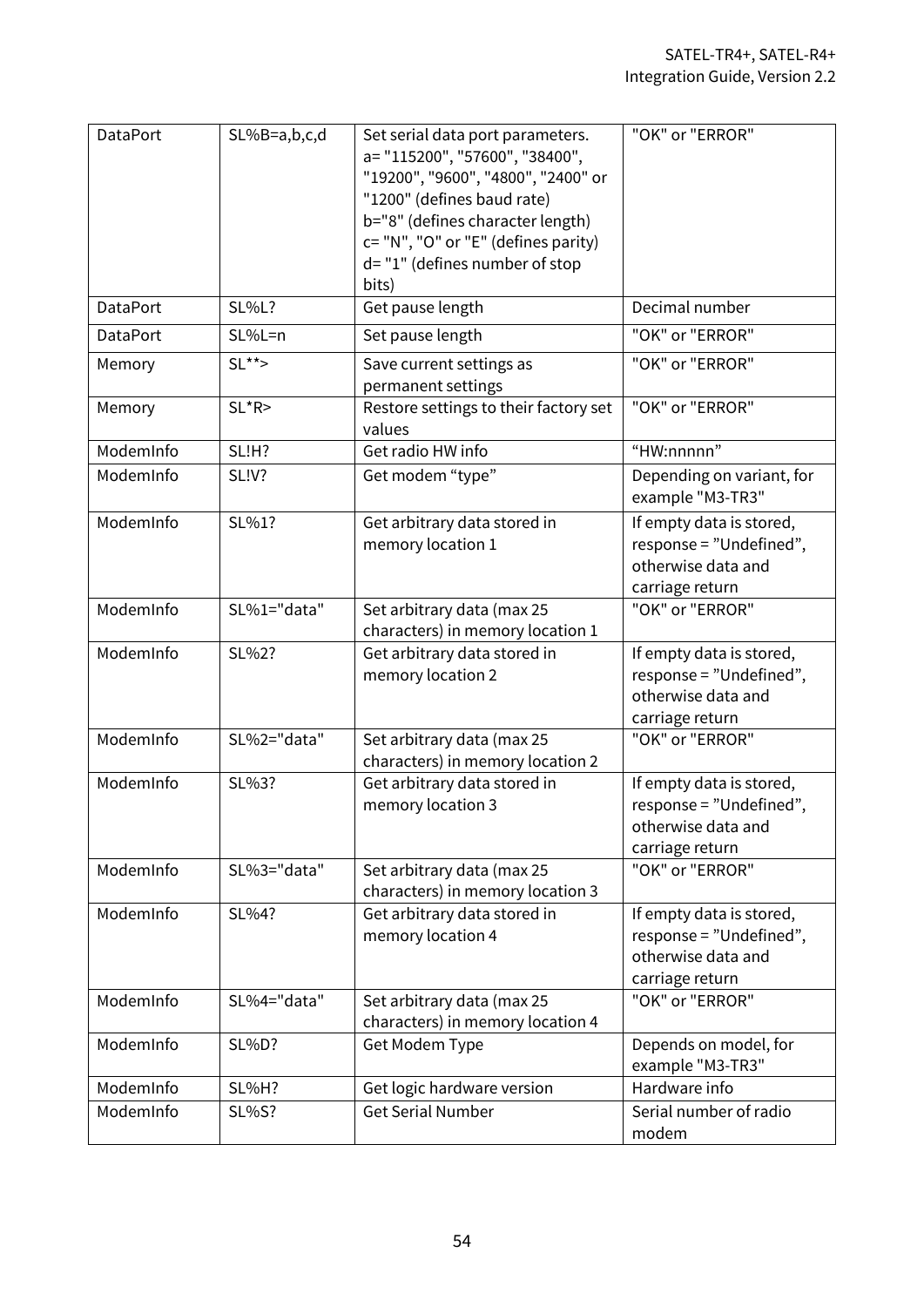| ModemInfo     | <b>SL%V?</b>        | Get firmware revision information                                                                                                                                                                          | For example<br>"V07.22.2.3.0.2"                                                                       |
|---------------|---------------------|------------------------------------------------------------------------------------------------------------------------------------------------------------------------------------------------------------|-------------------------------------------------------------------------------------------------------|
| RadioFreq     | SL!D?               | Get lower limit of frequency band 1                                                                                                                                                                        | "nnn.nnnnn MHz"                                                                                       |
| RadioFreq     | <b>SL!U?</b>        | Get upper limit of frequency band                                                                                                                                                                          | "nnn.nnnnn MHz"                                                                                       |
| RadioFreq     | SL!W?               | Get lower limit of frequency band 2                                                                                                                                                                        | "nnn.nnnnn MHz"                                                                                       |
| RadioFreq     | SL!Y?               | Get upper limit of frequency band<br>$\overline{2}$                                                                                                                                                        | "nnn.nnnnn MHz"                                                                                       |
| RadioFreq     | <b>SL&amp;F?</b>    | Get active frequency                                                                                                                                                                                       | "TX nnn.nnnnn MHz, RX<br>nnn.nnnnn MHz"                                                               |
| RadioFreq     | SL&F=nnn.nnnn<br>n  | Set active frequency to nnn.nnnnn<br>MHz                                                                                                                                                                   | "OK" or "ERROR"                                                                                       |
| RadioFreq     | <b>SL&amp;FR?</b>   | Get Rx frequency                                                                                                                                                                                           | "nnn.nnnnn MHz"                                                                                       |
| RadioFreq     | SL&FR=nnn.nnn<br>nn | Set Rx frequency to nnn.nnnnn<br><b>MHz</b>                                                                                                                                                                | "OK" or "ERROR"                                                                                       |
| RadioFreq     | <b>SL&amp;FT?</b>   | Get Tx frequency                                                                                                                                                                                           | "nnn.nnnnn MHz"                                                                                       |
| RadioFreq     | SL&FT=nnn.nnn<br>nn | Set Tx frequency to nnn.nnnnn<br>MHz                                                                                                                                                                       | "OK" or "ERROR"                                                                                       |
| RadioFreq     | <b>SL&amp;W?</b>    | Get channel spacing/channel<br>width                                                                                                                                                                       | "25.0 kHz", "20kHz", "12.5<br>kHz"                                                                    |
| RadioFreq     | SL&W=xxxx           | Set channel spacing. Value of xxxx<br>is:<br>"1250" for 12,5 kHz<br>"2000" for 20 kHz<br>"2500" for 25 kHz<br>Before using this command, make<br>sure that active frequency matches<br>new channel spacing | "OK" or "ERROR"                                                                                       |
| RadioProperty | <b>SL%F?</b>        | Get status of Error correction (FEC)                                                                                                                                                                       | $"0" = FEC OFF, "1" = FEC$<br>ON                                                                      |
| RadioProperty | $SL%F=x$            | Set Error correction (FEC). Value of<br>x is:<br>"1" Set FEC ON<br>"0" Set FEC OFF                                                                                                                         | "OK" or "ERROR"                                                                                       |
| RadioProperty | <b>SL%E?</b>        | Get status of Error check and Full<br><b>CRC16 check modes</b>                                                                                                                                             | "0" Error check off<br>"1" CRC8 Partial<br>"2" CRC8 Full<br>"3" CRC16 Full                            |
| RadioProperty | $SL%E=x$            | Set Error check and Full CRC16<br>check modes. Value of x is:<br>"0" Error check off<br>"1" CRC8 Partial<br>"2" CRC8 Full<br>"3" CRC16 Full                                                                | "OK" or "ERROR"                                                                                       |
| RadioProperty | <b>SL%R?</b>        | Get region code setting/status                                                                                                                                                                             | $0,0 =$ Default, $1,1 =$ US, $1,2 =$<br>US & Illegal radio setting<br>combination (TX is<br>disabled) |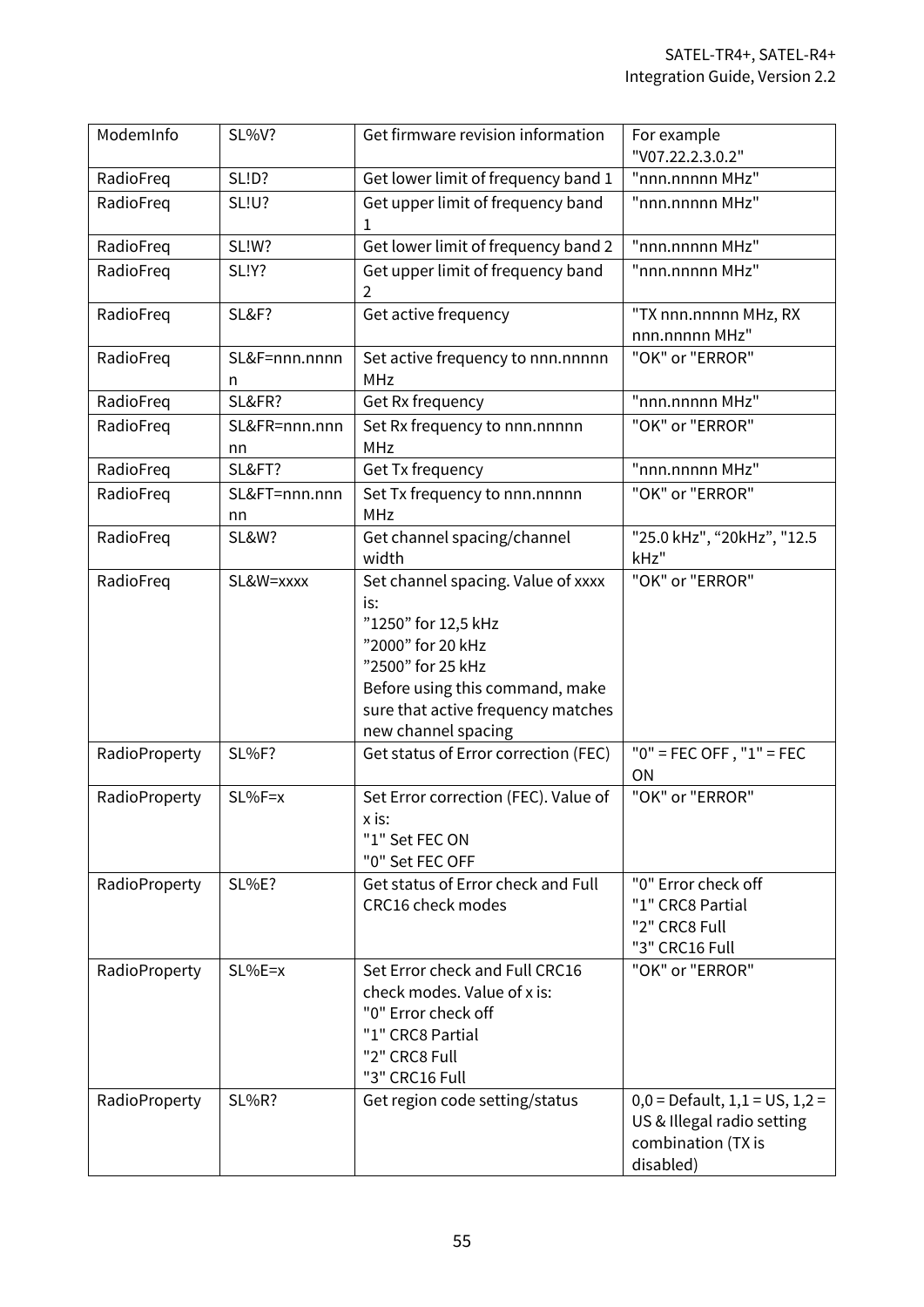| RadioProperty | <b>SL@C?</b> | Get Call sign settings                                                                                                                                 | a, b, c followed by Carriage<br>Return character, where:<br>a=CallSignState (0=OFF,<br>$1=ON$ )<br>b=CallSignInterval<br>$(0255)$ in minutes<br>c=CallSignId (max 16<br>alphanumeric characters)<br>For example:<br>"1,5,MYMESSAGE" followed<br>by Carriage Return<br>character                                                                                                                                                                                                                                                                                                                                |
|---------------|--------------|--------------------------------------------------------------------------------------------------------------------------------------------------------|----------------------------------------------------------------------------------------------------------------------------------------------------------------------------------------------------------------------------------------------------------------------------------------------------------------------------------------------------------------------------------------------------------------------------------------------------------------------------------------------------------------------------------------------------------------------------------------------------------------|
| RadioProperty | $SL@C=a,b,c$ | Set Call Sign settings<br>a=CallSignState (0=OFF, 1=ON)<br>b=CallSignInterval (0255) in<br>minutes<br>c=CallSignId (max 16 alphanumeric<br>characters) | "OK" or "ERROR"                                                                                                                                                                                                                                                                                                                                                                                                                                                                                                                                                                                                |
| RadioProperty | <b>SL@D?</b> | Get Tx delay (ms)                                                                                                                                      | For example "0 ms" or "50<br>ms"                                                                                                                                                                                                                                                                                                                                                                                                                                                                                                                                                                               |
| RadioProperty | SL@D=n       | Set Tx delay (ms), n is [065535]                                                                                                                       | "OK" or "ERROR"                                                                                                                                                                                                                                                                                                                                                                                                                                                                                                                                                                                                |
| RadioProperty | <b>SL@E?</b> | Get supported radio compatibility<br>modes.                                                                                                            | List of numbers, separated<br>by commas, showing the<br>supported modes:<br>$0 = SATELLINE-3AS$<br>$1 = PacCrest-4FSK$<br>$2 = PacCrest-GMSK$<br>$3 = TrimTalk450s(P)$ (Rx fits<br>PacCrest modems)<br>$4 = Trimtalk450s(T)$ (Rx fits<br>Trimble modems)<br>5 = PacCrest-FST<br>$6 = 2A$ SxE<br>$8 =$ SOUTH<br>$20 = SATEL-8FSK-1$ (FEC<br>OFF)<br>$21 = SATEL-8FSK-2$ (FEC<br>ON)<br>22 = SATEL-16FSK-1 (FEC<br>ON)<br>23 = PacCrest-4FSK FEC Off<br>24 = PacCrest-GMSK FEC<br>Off<br>25 = PacCrest-FST FEC Off<br>26 = PacCrest-4FSK FEC Off<br>Scrambler Off<br>27 = PacCrest-GMSK FEC<br>Off Scrambler Off |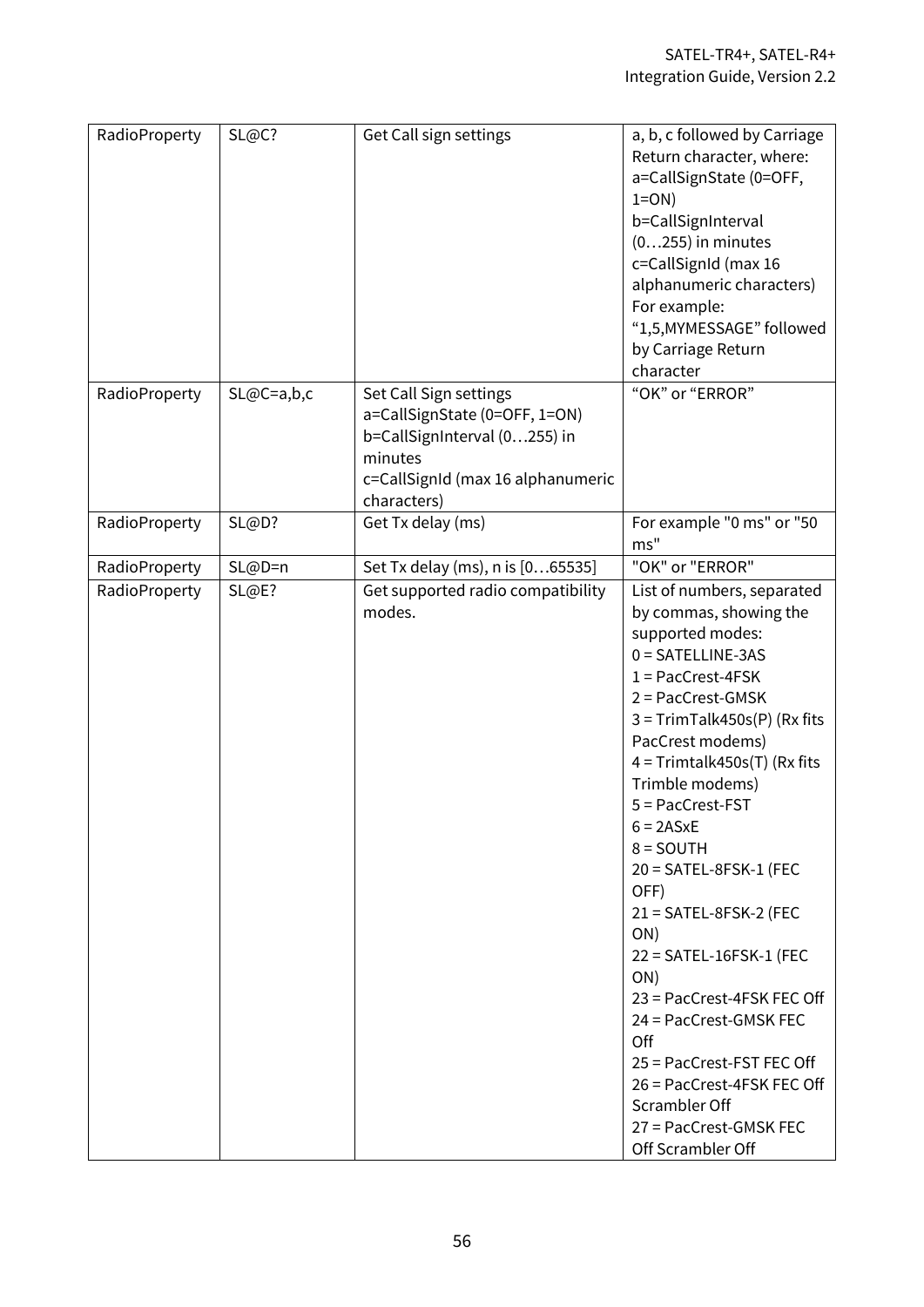|                |              |                                                                                                                                                                                                    | 28 = PacCrest-4FSK FEC On<br>Scrambler Off<br>29 = PacCrest-GMSK FEC<br>On Scrambler Off<br>For example: "0,1"<br>indicates that the modem<br>supports Satel 3AS and<br>PacCrest 4FSK protocols.                                                                           |
|----------------|--------------|----------------------------------------------------------------------------------------------------------------------------------------------------------------------------------------------------|----------------------------------------------------------------------------------------------------------------------------------------------------------------------------------------------------------------------------------------------------------------------------|
| RadioProperty  | SL@F?        | Get noise level of radio channel                                                                                                                                                                   | "-xxx dBm"                                                                                                                                                                                                                                                                 |
| RadioProperty  | SL@M?        | Get repeater function                                                                                                                                                                              | "O" = Repeater<br>OFF(character O)<br>$"R" = Repeated$ ON                                                                                                                                                                                                                  |
| RadioProperty  | $SL@M=x$     | Set repeater function. Values of x<br>are:<br>"O" = Repeater function<br>OFF(character O)<br>"R" = Repeater function ON                                                                            | "OK" or "ERROR"                                                                                                                                                                                                                                                            |
| RadioProperty  | <b>SL@P?</b> | Get transmitter output power                                                                                                                                                                       | One of these values<br>"10mW", "20mW",<br>"50mW", "100mW",<br>"200mW", "500mW", "1000<br>mW".                                                                                                                                                                              |
| RadioProperty  | SL@P=nnnnn   | Set RF output power (mW)<br>For example "SL@P=100" sets 100<br>mW transmitter output power.<br>Range: 10, 20, 50, 100, 200, 500,<br>1000                                                           | "OK" / "ERROR"                                                                                                                                                                                                                                                             |
| RadioProperty  | <b>SL@R?</b> | Get RSSI (Received Signal Strength<br>Indication) of last received<br>message (dBm)                                                                                                                | "-nnn dBm", nnn is a<br>decimal value of field<br>strength between -80 dBm<br>and $-118$ dBm.<br>Value is available 7 s after<br>reception, after that the<br>response is "<- 118 dBm".<br><b>SATELLINE-3AS Epic</b><br>returns the stronger value<br>of two transceivers. |
| Radio Property | SL@S?        | Get radio compatibility mode                                                                                                                                                                       | decimal number. See list<br>on lower left                                                                                                                                                                                                                                  |
| RadioProperty  | $SL@S=x$     | Set radio compatibility mode.<br>Value of x is:<br>$0 = SATELLINE-3AS$<br>1 = PacCrest-4FSK (Option1)<br>2 = PacCrest-GMSK (Option2)<br>3 = Trimtalk450s(P) (Option 3, RX<br>fits PacCrest modems) | decimal number                                                                                                                                                                                                                                                             |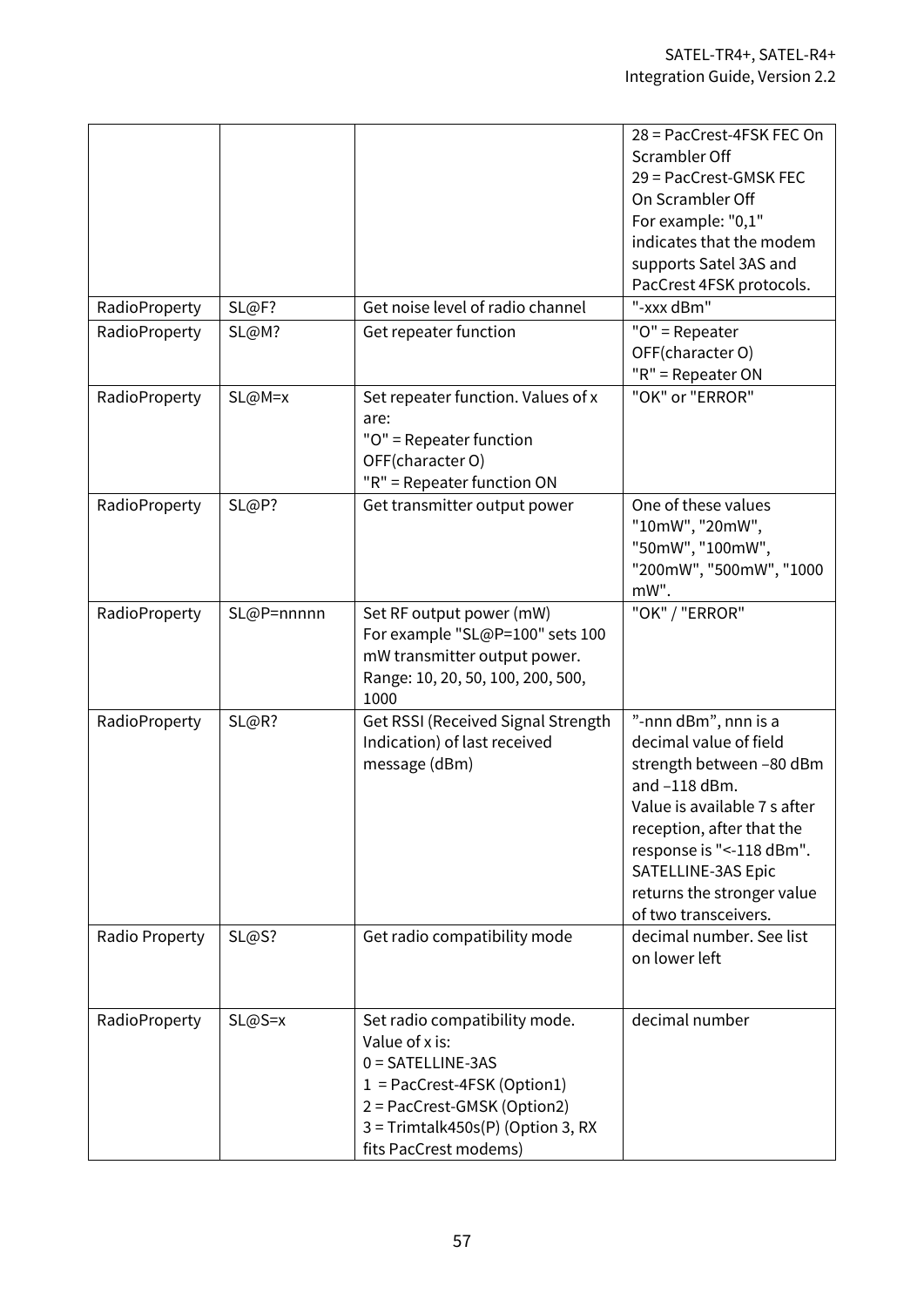|                     |                  | 4 = Trimtalk450s(T) (Option 4, RX<br>fits Trimble modems)<br>5 = PacCrest-FST (Option5)<br>$6 = SATELLINE-2ASK$<br>$8 =$ SOUTH<br>$20 = 8$ FSK FEC OFF (TR4 only)<br>$21 = 8$ FSK FEC ON (TR4 only)<br>$22 = 16$ FSK FEC ON (TR4 only)<br>23 = PacCrest-4FSK FEC Off<br>(Scrambler On)<br>24 = PacCrest-GMSK FEC Off<br>(Scrambler On)<br>25 = PacCrest-FST FEC Off |                                                                          |
|---------------------|------------------|---------------------------------------------------------------------------------------------------------------------------------------------------------------------------------------------------------------------------------------------------------------------------------------------------------------------------------------------------------------------|--------------------------------------------------------------------------|
|                     |                  | 26 = PacCrest-4FSK FEC Off<br>Scrambler Off<br>27 = PacCrest-GMSK FEC Off<br>Scrambler Off<br>28 = PacCrest-4FSK FEC On<br>Scrambler Off<br>29 = PacCrest-GMSK FEC On<br>Scrambler Off                                                                                                                                                                              |                                                                          |
| Radio Property      | <b>SL&amp;P?</b> | Get TX/RX priority.                                                                                                                                                                                                                                                                                                                                                 | $1 = TX$ priority<br>$2 = RX$ priority                                   |
| Radio Property      | SL&P=n           | Set TX/RX priority. Value of n:<br>$1 = TX$ priority<br>$2 = RX$ priority                                                                                                                                                                                                                                                                                           | OK or ERROR                                                              |
| Reset               | $SL@X=n$         | Reset command. Values of n are:<br>"9" Reset modem                                                                                                                                                                                                                                                                                                                  | "OK" or "ERROR", then<br>modem resets required<br>blocks.                |
| Test                | SL+P=xxxx        | Get measured signal strength from<br>remote modem i.e. SL "ping"<br>Value of xxxx [0000ffff] defines<br>address of remote modem                                                                                                                                                                                                                                     | "OK" followed by RSSI info<br>from remote modem                          |
| Operational<br>mode | $SL++?$          | Get status of transmission control                                                                                                                                                                                                                                                                                                                                  | "0" = Transmission<br>enabled or $"1" =$<br><b>Transmission disabled</b> |
| Operational<br>mode | $SL+++$          | Disable radio transmission /<br>reception                                                                                                                                                                                                                                                                                                                           | "OK" or "ERROR"                                                          |
| Operational<br>mode | $SL++O$          | Enable radio transmission /<br>reception                                                                                                                                                                                                                                                                                                                            | "OK" or "ERROR"                                                          |
| Operational<br>mode | $SL%N=1$         | Set enabled radio states Tx/Rx                                                                                                                                                                                                                                                                                                                                      | "OK" or "ERROR"                                                          |
| Operational<br>mode | $SL%N=0$         | Set enabled radio states Rx only                                                                                                                                                                                                                                                                                                                                    | "OK" or "ERROR"                                                          |
| Operational<br>mode | <b>SL%N?</b>     | Get enabled radio states                                                                                                                                                                                                                                                                                                                                            | $0$ (=Tx/Rx) or $1$ (=Rx only)                                           |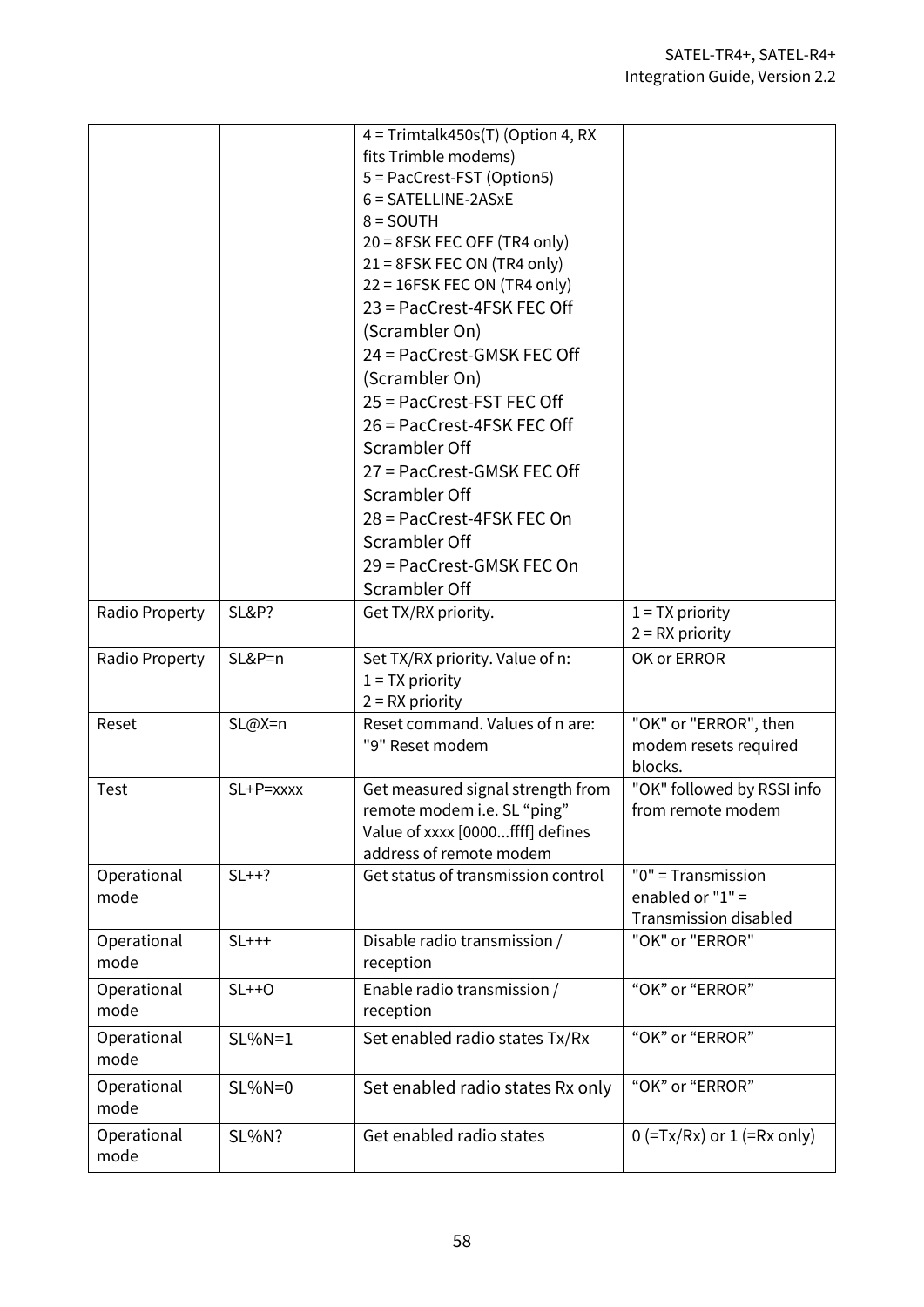| Operation<br>mode | $SL+S=x$ | Activate sleep mode<br>"1" turn the modem into a state<br>where it will hold serial interface<br>parts of the module on, wakeup<br>will take approx. 30ms<br>"5" Turns ON Power save mode.<br>"6" Turns OFF Power save mode. | "OK" or "ERROR"                       |
|-------------------|----------|------------------------------------------------------------------------------------------------------------------------------------------------------------------------------------------------------------------------------|---------------------------------------|
| Operation<br>mode | $SL%Z=0$ | SL commands are OFF (working<br>then only in the command mode)<br>and CR/LF feature OFF                                                                                                                                      | "OK" or "ERROR"                       |
| Operation<br>mode | $SL%Z=1$ | SL commands are always ON and<br>CR/LF feature OFF                                                                                                                                                                           | "OK" or "ERROR"                       |
| Operation<br>mode | $SL%Z=3$ | SL commands are always ON and<br>CR/LF feature ON                                                                                                                                                                            | "OK" or "ERROR"                       |
| Operation<br>mode | $SL%Z=4$ | SL commands are OFF (working<br>then only in the command mode<br>and CR/LF feature ON                                                                                                                                        | "OK" or "ERROR"                       |
| Operation<br>mode | SL%Z?    | <b>Get SL command mode</b>                                                                                                                                                                                                   | Responds with a number<br>accordingly |

#### **13.2.1 Encryption commands**

| Command      | Effect and description of command                                                | Response                |
|--------------|----------------------------------------------------------------------------------|-------------------------|
| $SL%Y=n$     | Set radio encryption mode. Value of n:                                           | OK or ERROR             |
|              | $0 = OFF$                                                                        |                         |
|              | $1 = AES128$                                                                     |                         |
|              | 2= AES256 (DRM option)                                                           |                         |
| <b>SL%Y?</b> | Get Encryption mode.                                                             | Response:               |
|              |                                                                                  | $0 = OFF$               |
|              |                                                                                  | $1 = AES128$            |
|              |                                                                                  | 2 = AES256 (DRM option) |
| <b>SL%K?</b> | Get radio encryption key hash. Response is to be used                            | 4 characters [09, AF]   |
|              | for the key match check                                                          |                         |
| <b>SL%A?</b> | Get radio encryption key hash. Response is the same for  4 characters $[09, AF]$ |                         |
|              | SL%K? and SL%A?                                                                  |                         |
| $SL%K=$      | Set radio encryption MAIN key (32 characters [09,                                | OK or ERROR             |
|              | AF                                                                               |                         |
| $SL%A=$      | Set radio encryption AUX key (32 characters [09, AF]                             | OK or ERROR             |